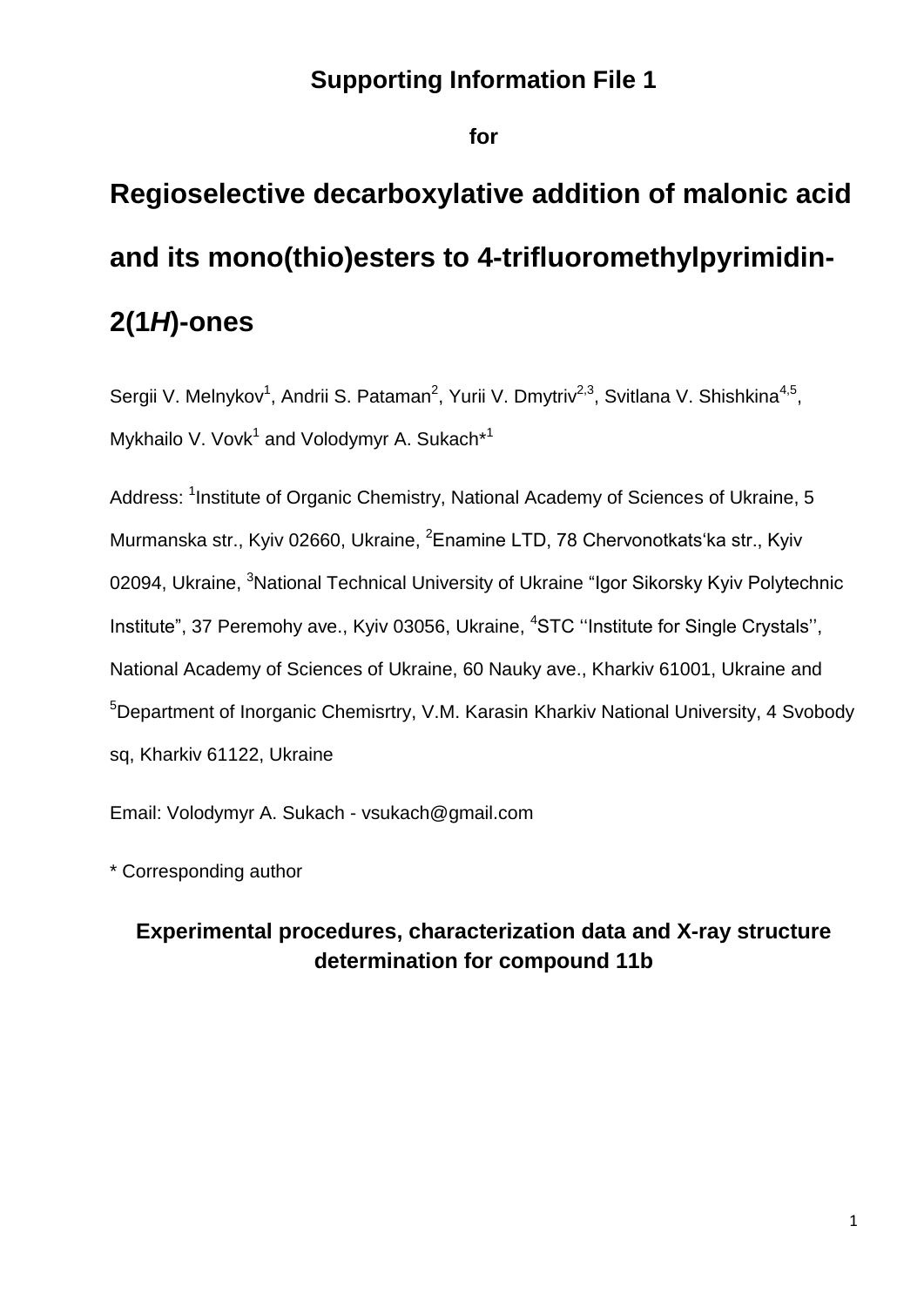# **Content**

| 2. General procedures for the synthesis of compounds 4-6,8-11 and                      |  |
|----------------------------------------------------------------------------------------|--|
| 3. Representative procedure for the synthesis of 2-[2-oxo-6-(trifluoromethyl)-1,2,3,4- |  |
| 4. Representative procedure for the hydrolysis of compounds 6 and 11                   |  |
|                                                                                        |  |
|                                                                                        |  |

# **1. General methods**

All chemicals were obtained from commercially available sources (Sigma-Aldrich, Enamine Ltd.) and used without further purification. All solvents were purified by standard methods. Melting points are uncorrected. <sup>19</sup>F NMR, <sup>1</sup>H NMR and <sup>13</sup>C NMR spectra were recorded on Varian VXR-300, Varian Mercury-400 or Bruker Avance DRX-500 spectrometers with TMS or CCI<sub>3</sub>F as an internal standard. Multiplets were assigned as s (singlet), d (doublet), t (triplet), dd (doublet of doublet), q (quartet), m (multiplet) and br s (broad singlet). LC–MS spectra were recorded on an Agilent 1100 Series high performance liquid chromatograph equipped with a diode matrix with an Agilent LC\MSD SL selective mass detector. Chromatography was performed on a low-pressure (up to 3 atm) CombiFlash Companion apparatus equipped with a UV detector (eluent hexane/methyl *tert*-butyl ether). Microanalyses were performed in the Microanalytical Laboratory of the Institute of Organic Chemistry, National Academy of Sciences of Ukraine. Compounds **1a** [1], **1b** [2], **2a-i** [3,4], **2j–m** [5,6] were prepared according to literature procedures.

# **2. General procedures for the synthesis of compounds 4–6,8–11 and characterization data**

# **2.1. General procedure for the synthesis of compounds 4a–m.**

To the solution of compound **2a–i** (3 mmol) and malonic acid (1.56 g, 15 mmol) in toluene (10 mL) triethylamine (0.3 g, 3 mmol) was added. The mixture was stirred at 80 °C for 18 h. After completion of the reaction the mixture was cooled and washed with 0.4 M hydrochloric acid (2  $\times$  20 mL) and brine (2  $\times$  20 mL). The organic layer was dried over anhydrous sodium sulfate and the solvent was evaporated. The obtained residue was crystallized from hexane/methyl *tert*-butyl ether 3:1.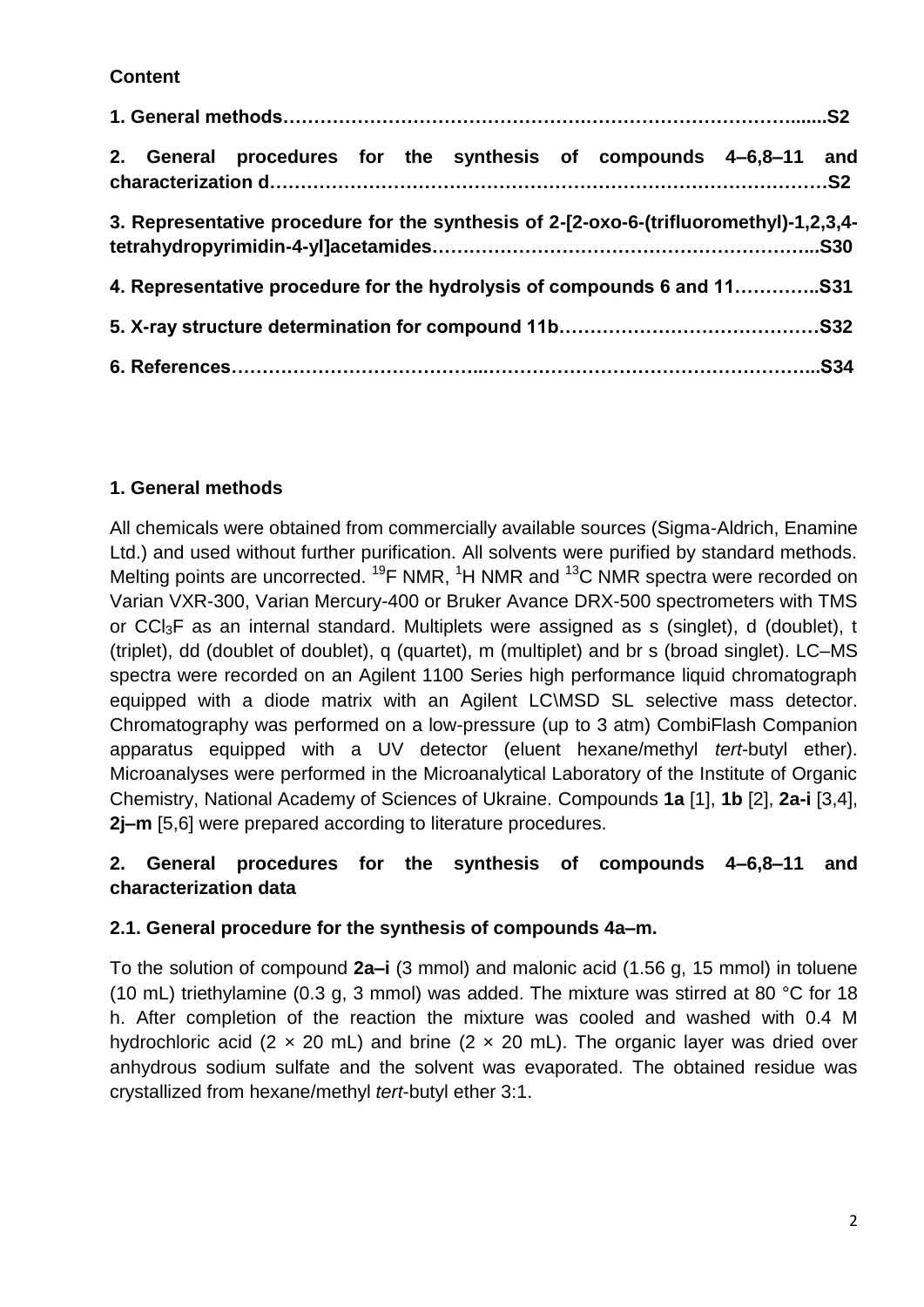

**2-(1-Methyl-2-oxo-4-(trifluoromethyl)-1,2,3,4-tetrahydropyrimidin-4-yl)acetic acid (4a**). In this case the solvent was evaporated after completion of the reaction and the residue was treated with 0.4 M hydrochloric acid (5 mL). After 2 h at 20 °C the precipitate formed was filtered, washed with water (5 mL) and dried on air. White solid, yield: 0.49 g (68%), m.p. 153–155 °C. <sup>1</sup>H NMR (400 MHz, DMSO-d<sub>6</sub>):  $\delta$  = 2.54–2.61 (m, 1H, CH<sub>2</sub>), 2.61–2.74 (m, 1H, CH2), 2.91 (s, 3H, CH3), 4.69 (s, 1H, CH), 6.47 (d, *J* = 4.66 Hz, 1H, CH), 7.63 (s, 1H, NH), 12.52 (br s, 1H, COOH) ppm; <sup>13</sup>C NMR (101 MHz, DMSO-d<sub>6</sub>):  $\delta$  = 34.2, 39.2, 60.9 (q, *J* = 29.3 Hz, C-4), 94.0, 125.4 (q, *J* = 287.9 Hz, CF<sup>3</sup> ), 134.5, 152.4, 169.8 ppm; <sup>19</sup>F NMR (376 MHz, DMSO-d<sub>6</sub>): δ = −82.44 (s, CF<sub>3</sub>) ppm. C<sub>8</sub>H<sub>9</sub>F<sub>3</sub>N<sub>2</sub>O<sub>3</sub> (238.16). Found, %: C, 40.18; H, 3.82; N, 11.76. Calculated, %: C, 40.34; H, 3.81; N, 11.76. LCMS:  $[MH]^{+}$  239.



**2-(1-Ethyl-2-oxo-4-(trifluoromethyl)-1,2,3,4-tetrahydropyrimidin-4-yl)acetic acid (4b).** White solid, yield: 0.47 g (62%), m.p. 151–153 °C. <sup>1</sup>H NMR (400 MHz, DMSO-d<sub>6</sub>): δ = 1.01 (t, *J* = 6.53 Hz, 3H, CH3), 2.54–2.60 (m, 1H, CH2), 2.66 (d, *J* = 16.79 Hz, 1H, CH2), 3.22– 3.52 (m, 2H, CH2), 4.71 (d, *J* = 7.48 Hz, 1H, CH), 6.50 (d, *J* = 7.46 Hz, 1H, CH), 7.55 (s, 1H, NH), 12.46 (br s, 1H, COOH) ppm; <sup>13</sup>C NMR (101 MHz, DMSO-d<sub>6</sub>): δ = 14.6, 39.2, 41.3, 60.7 (q, *J* = 28.6 Hz, C-4), 94.4, 125.1 (q, *J* = 286.8 Hz, CF3), 133.2, 151.9, 169.9 ppm; <sup>19</sup>F NMR (376 MHz, DMSO-d<sub>6</sub>): δ = -82.42 (s, CF<sub>3</sub>) ppm. C<sub>9</sub>H<sub>11</sub>F<sub>3</sub>N<sub>2</sub>O<sub>3</sub> (252.19). Found, %: C, 42.75; H, 4.51; N, 11.17. Calculated, %: C, 42.86; H, 4.40; N, 11.11. LCMS:  $[MH]^{+}$  253.

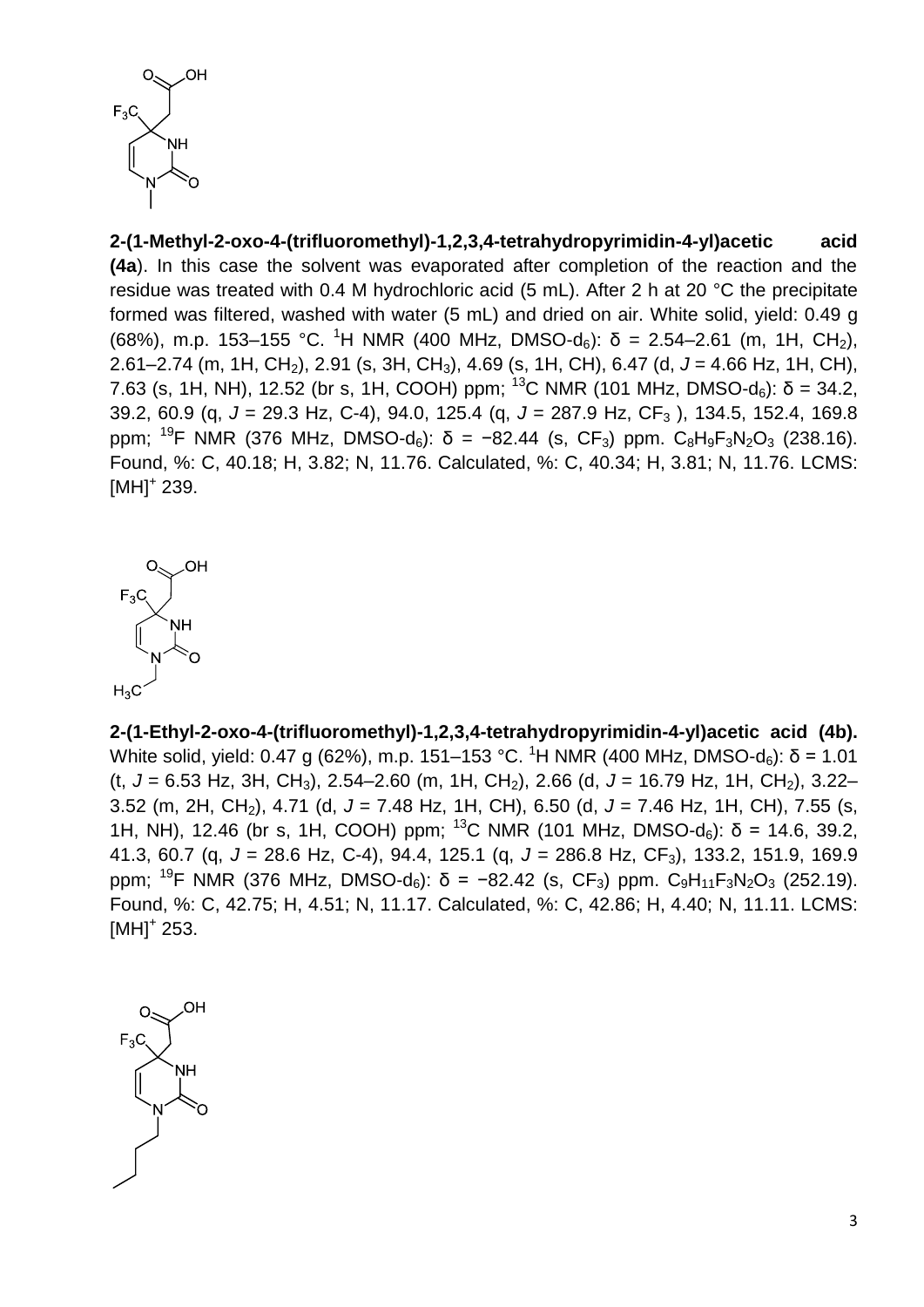**2-(1-Butyl-2-oxo-4-(trifluoromethyl)-1,2,3,4-tetrahydropyrimidin-4-yl)acetic acid (4c).** White solid, yield: 0.56 g (67%), m.p. 103–105 °C.<sup>1</sup>H NMR (400 MHz, DMSO-d<sub>6</sub>): δ = 0.85 (t, *J* =7.03 Hz, 3H, CH3), 1.15–1.30 (m, 2H, CH2), 1.32–1.49 (m, 2H, CH2), 2.55–2.60 (m, 1H, CH<sub>2</sub>), 2.65 (d, J = 16 Hz, 1H, CH<sub>2</sub>), 3.20–3.30 (m, 1H, CH<sub>2</sub>), 3.38–3.47 (m, 1H, CH<sub>2</sub>), 3.40 (br s, H2O+COOH) 4.68 (d, *J* =8.03 Hz, 1H, CH), 6.48 (d, *J* =8.03 Hz, 1H, CH), 7.56 (br s, 1H, NH) ppm; <sup>13</sup>C NMR (101 MHz, DMSO-d<sub>6</sub>):  $\delta$  = 14.1, 19.4, 31.3, 39.1, 45.9, 60.7 (g,  $J = 29.3$  Hz, C-4), 94.1, 125.5 (g,  $J = 286.8$  Hz, CF<sub>3</sub>), 133.6, 152.0, 169.8 ppm; <sup>19</sup>F NMR (376 MHz, DMSO-d<sub>6</sub>): δ = −82.44 (s, CF<sub>3</sub>) ppm. C<sub>11</sub>H<sub>15</sub>F<sub>3</sub>N<sub>2</sub>O<sub>3</sub> (280.24). Found, %: C, 47.43; H, 5.40; N, 10.00. Calculated, %: C, 47.14; H, 5.39; N, 10.00. LCMS: [MH]<sup>+</sup> 281.



**2-(1-Isobutyl-2-oxo-4-(trifluoromethyl)-1,2,3,4-tetrahydropyrimidin-4-yl)acetic acid (4d).** White solid, yield: 0.5 g (57%), m.p. 155–157 °C. <sup>1</sup>H NMR (400 MHz, DMSO-d<sub>6</sub>): δ = 0.80 (t, *J* = 5.6 Hz, 6H, CH3), 1.73–1.91 (m, 1H, CH), 2.55 (d, *J* = 15.56 Hz, 1H, CH2), 2.66 (d, *J* = 15.06 Hz, 1H, CH2), 3.01 (dd, *J* = 13.55, 7.03 Hz, 1H, CH2), 3.25–3.30 (m, 1H, CH2), 4.66 (d, *J* = 8.03 Hz, 1H, CH), 6.47 (d, *J* = 8.03 Hz, 1H, CH), 7.58 (s, 1H, NH), 12.46 (br s, 1H, COOH) ppm; <sup>13</sup>C NMR (126 MHz, DMSO-d<sub>6</sub>):  $\delta$  = 19.9, 28.3, 39.2, 53.4, 60.7 (q, J = 28.9 Hz, C-4), 93.7, 125.14 (q, J = 286.4 Hz, CF<sub>3</sub>), 134.1, 152.0, 169.8 ppm; <sup>19</sup>F NMR (376 MHz, DMSO-d<sub>6</sub>):  $\delta$  = -82.42 (s, CF<sub>3</sub>) ppm. C<sub>11</sub>H<sub>15</sub>F<sub>3</sub>N<sub>2</sub>O<sub>3</sub> (280.24). Found, %: C, 47.12; H, 5.35; N, 10.09. Calculated, %: C, 47.14; H, 5.39; N, 10.00. LCMS: [MH]<sup>+</sup> 281.



#### **2-(1-(2-Methoxyethyl)-2-oxo-4-(trifluoromethyl)-1,2,3,4-tetrahydropyrimidin-4-**

**yl)acetic acid (4e).** White solid, yield: 0.5 g (59%), m.p. 105–107 °C.<sup>1</sup>H NMR (400 MHz, DMSO-d<sub>6</sub>): δ = 2.56 (d, J = 14.92 Hz, 1H, CH<sub>2</sub>), 2.66 (d, J = 13.99 Hz, 1H, CH<sub>2</sub>), 3.23 (s, 3H, CH3), 3.36–3.45 (m, 3H, CH2), 3.54–3.62 (m, 1H, CH2), 4.68 (d, *J* = 8.03 Hz, 1H, CH), 6.47 (d,  $J = 8.40$  Hz, 1H, CH), 7.63 (s, 1H, NH), 12.48 (br s, 1H, COOH) ppm; <sup>13</sup>C NMR (126 MHz, DMSO-d<sub>6</sub>):  $\delta$  = 39.2, 46.0, 58.6, 60.6 (q, J = 28.8 Hz, C-4), 70.9, 93.8, 125.5 (q,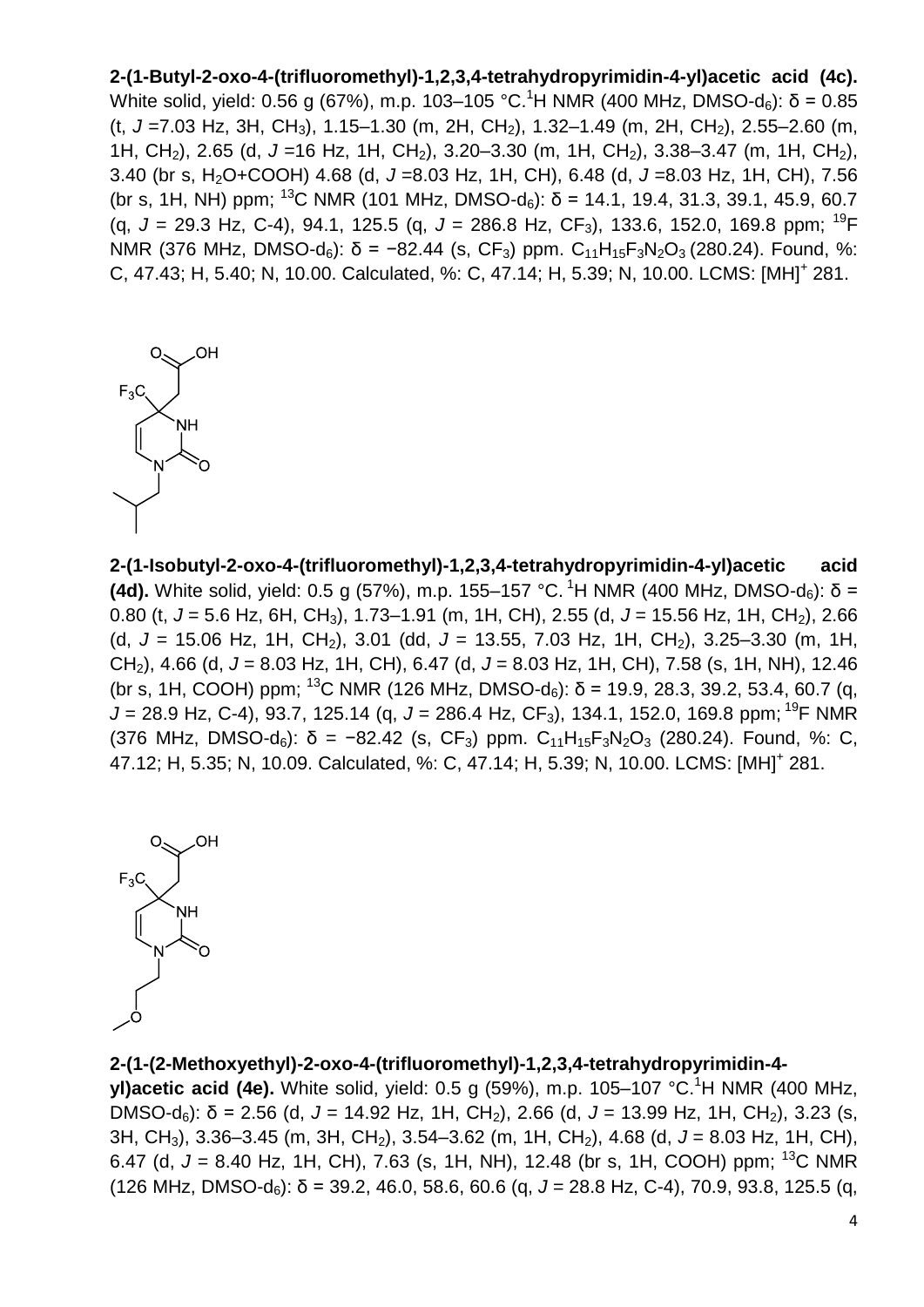*J* = 286.2 Hz, CF<sub>3</sub>), 134.1, 151.9, 169.8 ppm; <sup>19</sup>F NMR (376 MHz, DMSO-d<sub>6</sub>): δ = −82.32  $(S, CF_3)$  ppm.  $C_{10}H_{13}F_3N_2O_4$  (282.22). Found, %: C, 42.40; H, 4.65; N, 9.93. Calculated, %: C, 42.56; H, 4.64; N, 9.93. LCMS: [MH]<sup>+</sup> 283.



**2-(1-Allyl-2-oxo-4-(trifluoromethyl)-1,2,3,4-tetrahydropyrimidin-4-yl)acetic acid (4f).**  White solid, yield: 0.58 g (73%), m.p. 160–163 °C. <sup>1</sup>H NMR (400 MHz, DMSO-d<sub>6</sub>): δ = 2.57 (d, J = 14.56 Hz, 1H, CH<sub>2</sub>), 2.68 (d, J = 14.56 Hz, 1H, CH<sub>2</sub>), 3.91–4.06 (m, 2H, CH<sub>2</sub>), 4.73  $(d, J = 7.60$  Hz, 1H, CH<sub>2</sub>), 5.01–5.21 (m, 2H, CH, CH<sub>2</sub>), 5.70–5.83 (m, 1H, CH), 6.39 (d, *J*  $= 7.96$  Hz, 1H, CH), 7.68 (s, 1H, NH), 12.48 (br s, 1H, COOH) ppm; <sup>13</sup>C NMR (126 MHz, DMSO-d6): δ = 39.1, 48.0, 60.9 (q, *J* = 29.0 Hz, C-4), 94.5, 116.0, 125.4 (q, *J* = 288.5 Hz, CF<sub>3</sub>), 133.3, 134.6, 151.7, 169.8 ppm; <sup>19</sup>F NMR (376 MHz, DMSO-d<sub>6</sub>): δ = −82.36 (s, CF<sub>3</sub>) ppm. C<sub>10</sub>H<sub>11</sub>F<sub>3</sub>N<sub>2</sub>O<sub>3</sub> (264.20). Found, %: C, 45.60; H, 4.16; N, 10.56. Calculated, %: C, 45.46; H, 4.20; N, 10.60. LCMS: [MH]<sup>+</sup> 265.



**2-(1-Benzyl-2-oxo-4-(trifluoromethyl)-1,2,3,4-tetrahydropyrimidin-4-yl)acetic acid (4g).** White solid, yield: 0.64 g (68%), m.p. 165–170 °C.<sup>1</sup>H NMR (400 MHz, DMSO-d<sub>6</sub>): δ = 2.61 (d, *J* = 14.92 Hz, 1H, CH<sub>2</sub>), 2.72 (d, *J* = 14.92 Hz, 1H, CH<sub>2</sub>), 4.55 (d, *J* = 15.86 Hz, 1H, CH2), 4.65 (d, *J* = 15.86 Hz, 1H, CH2), 4.76 (d, *J* = 6.40 Hz, 1H, CH), 6.53 (d, *J* = 7.60 Hz, 1H, CH), 7.20–7.35 (m, 5H, CH), 7.77 (s, 1H, NH), 12.53 (br s, 1H, COOH) ppm; <sup>13</sup>C NMR (126 MHz, DMSO-d<sub>6</sub>): δ = 39.1, 49.1, 60.9 (q, *J* = 29.0 Hz, C-4), 94.8, 125.4 (q, *J* = 288.5 Hz, CF<sub>3</sub>), 127.1, 127.4, 128.8, 133.6, 138.8, 152.1, 169.9 ppm; <sup>19</sup>F NMR (376 MHz, DMSO-d<sub>6</sub>): δ = -82.29 (s, CF<sub>3</sub>) ppm. C<sub>14</sub>H<sub>13</sub>F<sub>3</sub>N<sub>2</sub>O<sub>3</sub> (314.26). Found, %: C, 53.48; H, 4.15; N, 8.94. Calculated, %: C, 53.51; H, 4.17; N, 8.91. LCMS: [MH]<sup>+</sup> 315.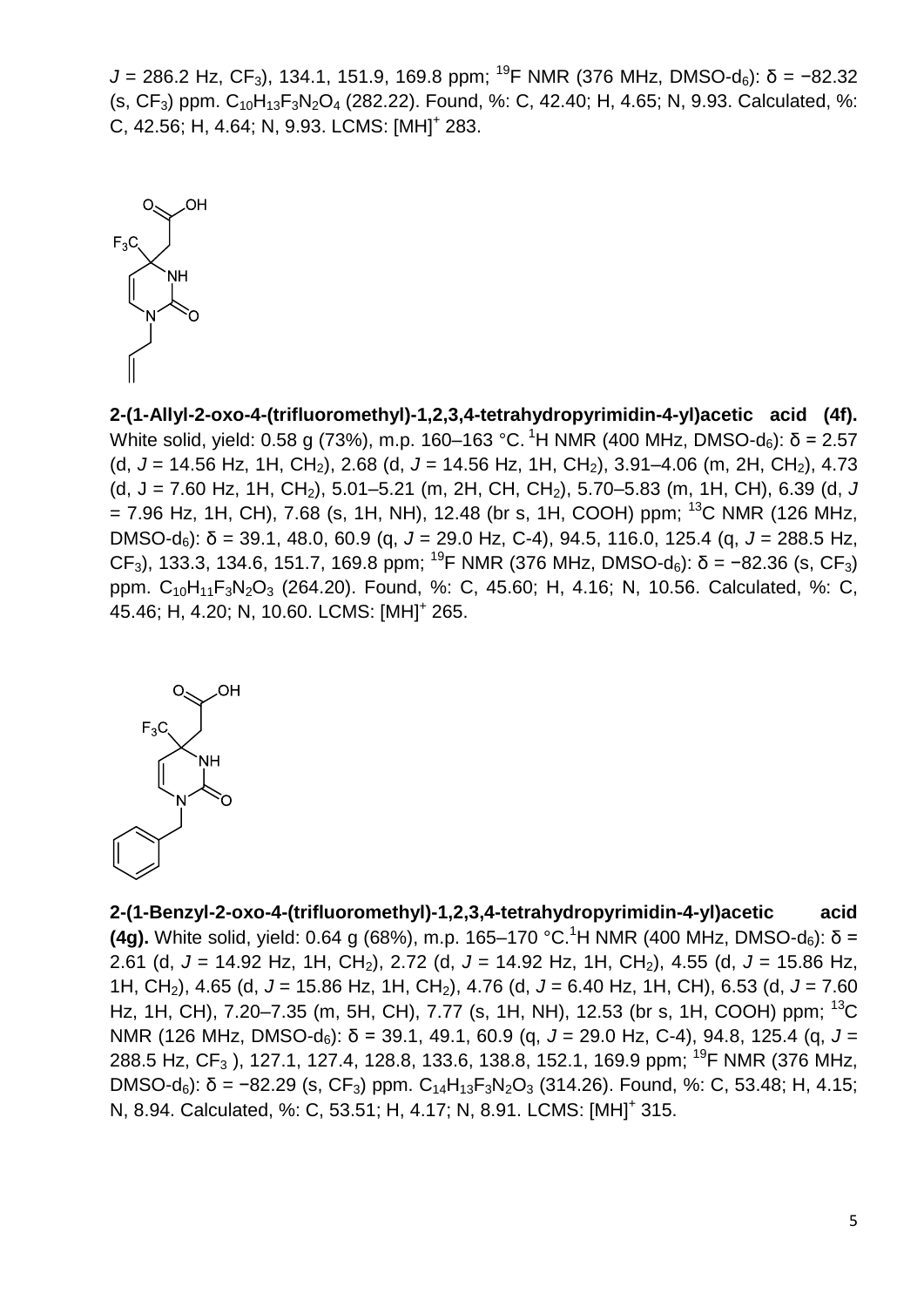

#### **2-(1-(4-Fluorobenzyl)-2-oxo-4-(trifluoromethyl)-1,2,3,4-tetrahydropyrimidin-4-**

**yl)acetic acid (4h).** White solid, yield: 0.6 g (60%), m.p. 146–148 °C.<sup>1</sup>H NMR (400 MHz, DMSO-d6): δ = 2.63 (d, *J* = 15.06 Hz, 1H, CH2), 2.74 (d, *J* = 15.06 Hz, 1H, CH2), 4.56 (d, *J* = 15.06 Hz, 1H, CH2), 4.64 (d, *J* = 16.06 Hz, 1H, CH2), 4.78 (d, *J* = 8.03 Hz, 1H, CH), 6.56 (d, *J* = 8.03 Hz, 1H, CH), 7.16 (t, *J* = 9.03 Hz, 2H, CH), 7.23–7.38 (m, 2H, CH), 7.81 (s, 1H, NH), 12.74 (br s, 1H, COOH) ppm; <sup>13</sup>C NMR (101 MHz, DMSO-d<sub>6</sub>):  $\delta$  = 39.0, 48.5, 60.9 (q, *J* = 28.3 Hz, C-4), 94.9, 115.6 (d, *J* = 21.3 Hz), 125.4 (q, *J* = 287.6 Hz, CF<sup>3</sup> ), 129.3 (d, *J* = 8.1 Hz), 133.5, 135.0, 152.1, 161.8 (d, *J* = 242.1 Hz), 169.8 ppm; <sup>19</sup> F NMR (376 MHz, DMSO-d<sub>6</sub>):  $\delta$  = −82.33 (s, CF<sub>3</sub>), −116.31 (s, CF) ppm. C<sub>14</sub>H<sub>12</sub>F<sub>4</sub>N<sub>2</sub>O<sub>3</sub> (332.25). Found, %: C, 50.56; H, 3.70; N, 8.37. Calculated, %: C, 50.61; H, 3.64; N, 8.43. LCMS:  $[MH]$ <sup>+</sup> 333.



## **2-(1-(4-Methoxybenzyl)-2-oxo-4-(trifluoromethyl)-1,2,3,4-tetrahydropyrimidin-4-**

**yl)acetic acid (4i).** White solid, yield: 0.67 g (65%), m.p. 157–160 °C. <sup>1</sup>H NMR (400 MHz, DMSO-d6): δ = 2.59 (d, *J* = 14.92 Hz, 1H, CH2), 2.70 (d, *J* = 14.92 Hz, 1H, CH2), 3.72 (s, 3H, CH3), 4.45 (d, *J* = 14.92 Hz, 1H, CH2), 4.57 (d, *J* = 15.86 Hz, 1H, CH2), 4.74 (d, *J* = 7.46 Hz, 1H, CH), 6.50 (d, *J* = 7.46 Hz, 1H, CH), 6.87 (d, *J* = 8.39 Hz, 2H, CH), 7.17 (d, *J* = 8.39 Hz, 2H, CH), 7.71 (s, 1H, NH), 12.68 (br s, 1H, COOH) ppm; <sup>13</sup>C NMR (126 MHz, DMSO-d6): δ = 39.1, 48.5, 55.5, 60.8 (q, *J* = 29.0 Hz, C-4), 94.7, 114.3, 125.4 (q, *J* = 288.5 Hz, CF<sub>3</sub>), 128.7, 130.6, 133.4, 152.1, 158.9, 169.8 ppm; <sup>19</sup>F NMR (376 MHz, DMSO-d<sub>6</sub>): δ  $= -82.29$  (s, CF<sub>3</sub>) ppm. C<sub>15</sub>H<sub>15</sub>F<sub>3</sub>N<sub>2</sub>O<sub>4</sub> (344.29). Found, %: C, 52.38; H, 4.40; N, 8.01. Calculated, %: C, 52.33; H, 4.39; N, 8.14. LCMS: [MH]<sup>+</sup> 345.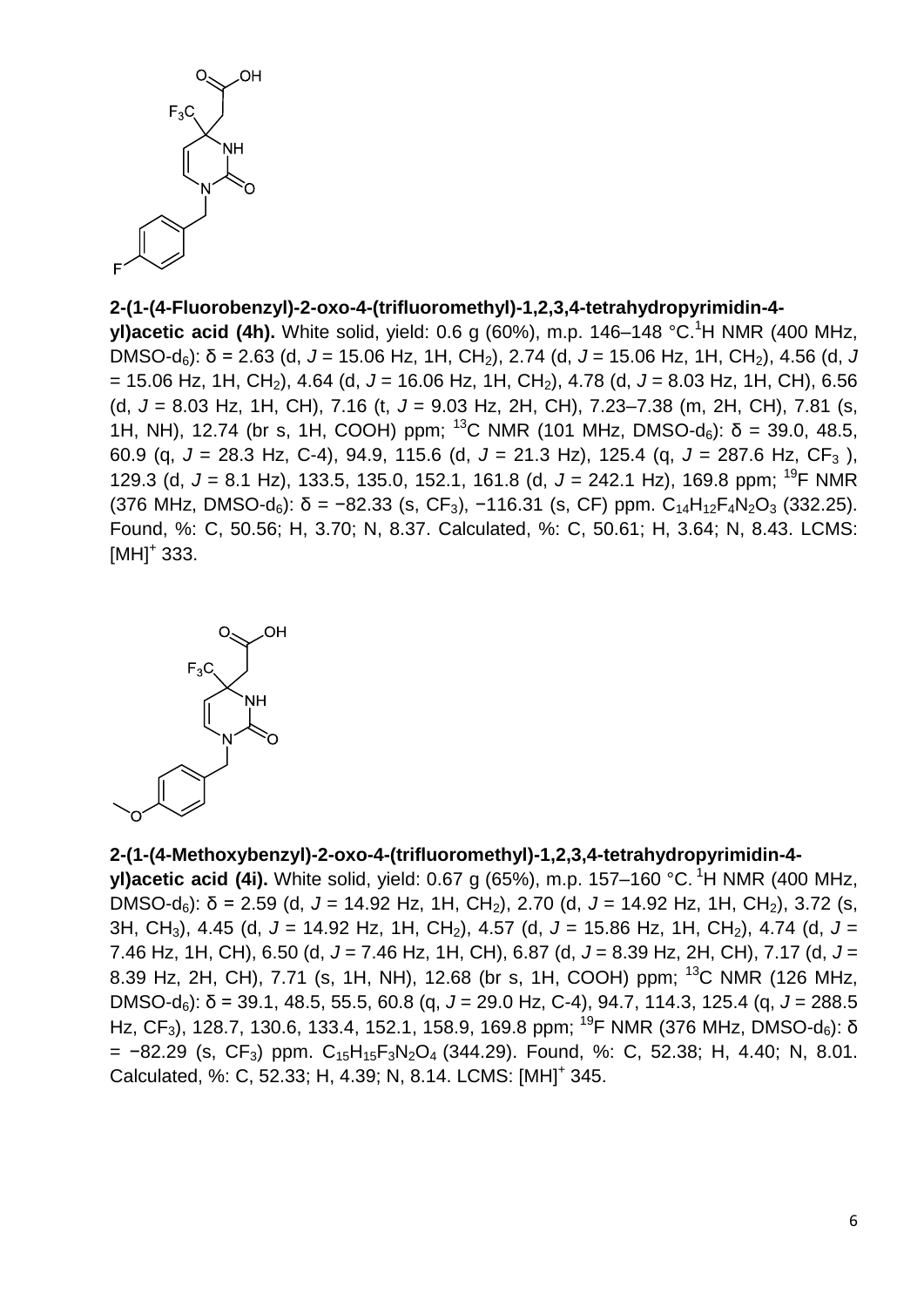## **2.2. General procedure for the synthesis of compounds 5a–m.**

To the solution of compound **2a–m** (3 mmol) and malonic acid (1.56 g, 15 mmol) in dimehtylsulfoxide (10 mL) triethylamine (0.3 g, 3 mmol) was added. The mixture was stirred at 80 °C for 18 h. After completion of the reaction the mixture was cooled, diluted with 0.4 M hydrochloric acid (20 mL) and the product was extracted with dichloromethane  $(3 \times 10 \text{ mL})$ . The organic layer was washed with brine  $(2 \times 20 \text{ mL})$ , dried over anhydrous sodium sulfate and the solvent was evaporated. The obtained residue was crystallized from hexane/methyl *tert*-butyl ether 1:1.



**2-(3-Methyl-2-oxo-6-(trifluoromethyl)-1,2,3,4-tetrahydropyrimidin-4-yl)acetic acid (5a).** White solid, yield: 0.61 g (85%), m.p. 152–154 °C.<sup>1</sup>H NMR (400 MHz, DMSO-d<sub>6</sub>): δ = 2.45–2.55 (m, 1H, CH2), 2.65 (d, *J* = 19.59 Hz, 1H), 2.81 (s, 3H, CH3), 4.35 (s, 1H, CH), 5.45 (s, 1H, CH), 9.35 (s, 1H, NH), 12.48 (br s, 1H, COOH) ppm; <sup>13</sup>C NMR (101 MHz, DMSO-d6): δ = 32.7, 38.3, 54.6, 102.4, 120.3 (q, *J* = 272.7 Hz, CF3), 127.6 (q, *J* = 35.4 Hz, C-4), 152.7, 171.9 ppm; <sup>19</sup>F NMR (376 MHz, DMSO-d<sub>6</sub>): δ = −69.55 (s, CF<sub>3</sub>) ppm. C8H9F3N2O<sup>3</sup> (238.16). Found, %: C, 40.24; H, 3.92; N, 11.75. Calculated, %: C, 40.34; H, 3.81; N, 11.76. LCMS: [MH]<sup>+</sup> 239.



**2-(3-Ethyl-2-oxo-6-(trifluoromethyl)-1,2,3,4-tetrahydropyrimidin-4-yl)acetic acid (5b).** White solid, yield: 0.44 g (58%), m.p. 113–115 °C. <sup>1</sup>H NMR (400 MHz, DMSO-d<sub>6</sub>): δ= 1.04 (br s, 3H, CH<sub>3</sub>), 2.46–2.72 (m, 2H, CH<sub>2</sub>), 2.90-3.10 (m, 1H, CH<sub>2</sub>), 3.50-3.65 (m, 1H, CH<sub>2</sub>), 4.38 (s, 1H, CH), 5.47 (s, 1H, CH), 9.31 (br s, 1H, NH), 12.51 (br s, 1H, COOH) ppm; <sup>13</sup>C NMR (126 MHz, DMSO-d6): δ = 13.4, 39.2, 52.1, 55.3, 102.7, 120.2 (q, *J* = 272.2 Hz, CF3), 127.7(q, *J* = 34.0 Hz, C-4), 152.4, 171.9 ppm; <sup>19</sup>F NMR (376 MHz, DMSO-d6): δ= −69.55  $(S, CF_3)$  ppm.  $C_9H_{11}F_3N_2O_3$  (252.19). Found, %: C, 42.89; H, 4.40; N, 11.02. Calculated, %: C, 42.86; H, 4.40; N, 11.11. LCMS: [MH]<sup>+</sup> 253.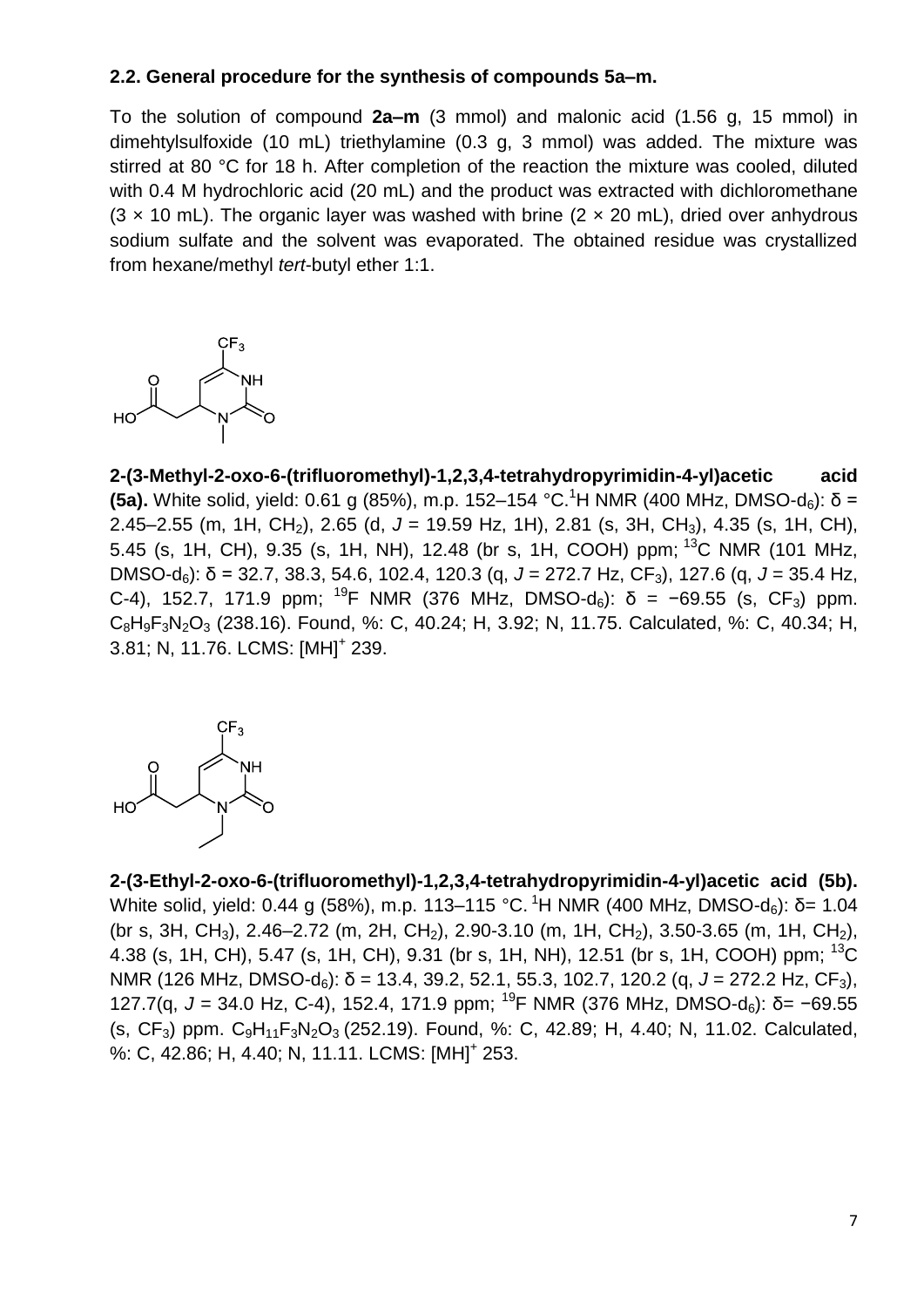

**2-(3-Butyl-2-oxo-6-(trifluoromethyl)-1,2,3,4-tetrahydropyrimidin-4-yl)acetic acid (5c).** White solid, yield: 0.46 g (55%), m.p. 111–113 °C. <sup>1</sup>H NMR (400 MHz, DMSO-d<sub>6</sub>): δ = 0.86 (t, *J* = 7.53 Hz, 3H, CH3), 1.23 (q, *J* = 7.03 Hz, 2H, CH2), 1.31–1.57 (m, 2H, CH2), 2.42–2.50 (m, 1H, CH<sub>2</sub>), 2.63 (d, J = 15.56 Hz, 1H, CH<sub>2</sub>), 2.79–2.96 (m, 1H, CH<sub>2</sub>), 3.52– 3.68 (m, 1H, CH2), 4.34 (s, 1H, CH), 5.48 (s, 1H, CH), 9.33 (s, 1H, NH), 12.46 (br s, 1H, COOH) ppm; <sup>13</sup>C NMR (101 MHz, DMSO-d<sub>6</sub>):  $\delta$  = 14.1, 19.9, 29.8, 39.0, 44.3, 52.2, 102.7, 120.2 (q, *J* = 272.7 Hz, CF3), 127.8 (q, *J* = 34.4 Hz, C-4), 152.7, 172.0 ppm; <sup>19</sup>F NMR (376 MHz, DMSO-d<sub>6</sub>):  $-69.46$  (s, CF<sub>3</sub>) ppm. C<sub>11</sub>H<sub>15</sub>F<sub>3</sub>N<sub>2</sub>O<sub>3</sub> (280.24). Found, %: C, 47.12; H, 5.37; N, 10.04. Calculated, %: C, 47.14; H, 5.39; N, 10.00. LCMS: [MH]<sup>+</sup> 281.



**2-(3-Isobutyl-2-oxo-6-(trifluoromethyl)-1,2,3,4-tetrahydropyrimidin-4-yl)acetic acid (5d).** White solid, yield: 0.43 g (51%), m.p. 111–113 °C. <sup>1</sup>H NMR (400 MHz, DMSO-d6): δ = 0.77 (d, *J* = 6.53 Hz, 3H, CH3), 0.85 (d, *J* = 6.53 Hz, 3H, CH3), 1.75–1.97 (m, 1H, CH), 2.37–2.45 (m, 1H, CH<sub>2</sub>), 2.55–2.69 (m, 2H, CH<sub>2</sub>), 3.00–4.00 (br s, H<sub>2</sub>O+COOH), 3.54 (dd, *J* = 13.55, 8.03 Hz, 1H, CH<sub>2</sub>), 4.28 (s, 1H, CH), 5.54 (d, *J* = 4.02 Hz, 1H, CH), 9.38 (br s, 1H, NH) ppm; <sup>13</sup>C NMR (101 MHz, DMSO-d<sub>6</sub>):  $\delta$  = 20.07, 20.14, 26.5, 38.6, 51.4, 52.5, 102.9, 120.3 (q, *J* = 272.7 Hz, CF3), 128.0 (q, *J* = 35.4 Hz, C-4), 153.1, 172.0 ppm; <sup>19</sup>F NMR (376 MHz, DMSO-d<sub>6</sub>): δ= −69.34 (s, CF<sub>3</sub>) ppm. C<sub>11</sub>H<sub>15</sub>F<sub>3</sub>N<sub>2</sub>O<sub>3</sub> (280.24). Found, %: C, 47.43; H, 5.46; N, 10.00. Calculated, %: C, 47.14; H, 5.39; N, 10.00. LCMS: [MH]<sup>+</sup> 281.

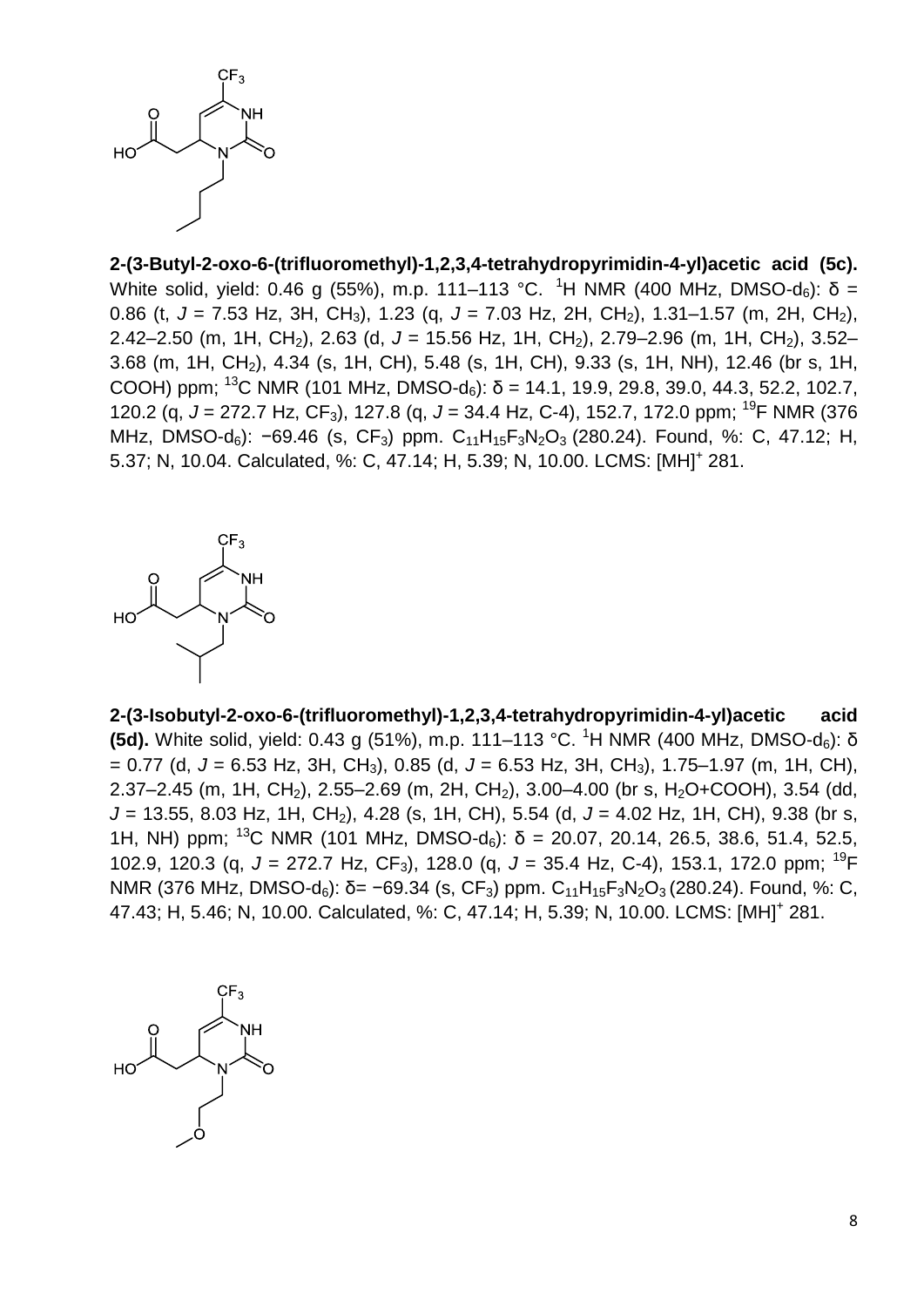# **2-(3-(2-Methoxyethyl)-2-oxo-6-(trifluoromethyl)-1,2,3,4-tetrahydropyrimidin-4-**

**yl)acetic acid (5e).** White solid, yield: 0.54 g (64%), m.p. 116–118 °C.<sup>1</sup>H NMR (400 MHz, DMSO-d6): δ = 2.44–2.53 (m, *J* =8.00 Hz, 1H, CH2), 2.67 (dd, *J* =15.81, 4.27 Hz, 1H, CH2),  $3.00-4.00$  (br s, H<sub>2</sub>O+COOH),  $3.09-3.20$  (m,  $1H$ , CH<sub>2</sub>),  $3.23$  (s,  $3H$ , CH<sub>3</sub>),  $3.37-3.49$  (m, 2H, CH2), 3.65–3.75 (m, 1H, CH2), 4.40 (s, 1H, CH), 5.49 (d, *J* = 5.02 Hz, 1H, CH), 9.38 (s, 1H, NH) ppm; <sup>13</sup>C NMR (101 MHz, DMSO-d<sub>6</sub>):  $\delta$  = 38.9, 44.5, 53.1, 58.5, 70.4, 102.9, 120.2 (q, *J* = 273.7 Hz, CF3), 127.6 (q, *J* = 35.4 Hz, C-4), 152.8, 172.0 ppm; <sup>19</sup>F NMR (376 MHz, DMSO-d<sub>6</sub>): δ = -69.49 (s, CF<sub>3</sub>) ppm. C<sub>10</sub>H<sub>13</sub>F<sub>3</sub>N<sub>2</sub>O<sub>4</sub> (282.22). Found, %: C, 42.53; H, 4.66; N, 9.94. Calculated, %: C, 42.56; H, 4.64; N, 9.93. LCMS: [MH]<sup>+</sup> 283.



**2-(3-Allyl-2-oxo-6-(trifluoromethyl)-1,2,3,4-tetrahydropyrimidin-4-yl)acetic acid (5f).** White solid, yield: 0.65 g (82%), m.p. 105–107 °C. <sup>1</sup>H NMR (400 MHz, DMSO-d<sub>6</sub>): δ = 2.32–2.47 (m, 1H, CH<sub>2</sub>), 2.66 (dd, J = 15.39, 3.26 Hz, 1H, CH<sub>2</sub>), 3.60 (dd, J = 15.86, 7.63 Hz, 1H, CH<sub>2</sub>), 4.13–4.41 (m, 2H, CH<sub>2</sub>, CH), 5.00–5.29 (m, 2H, CH<sub>2</sub>), 5.50 (s, 1H, CH), 5.64–5.91 (m, 1H, CH), 9.41 (s, 1H, NH), 12.36 (br s, 1H, COOH) ppm; <sup>13</sup>C NMR (126 MHz, DMSO-d<sub>6</sub>): δ = 38.8, 46.7, 51.8, 102.7, 117.4, 120.4 (q, J = 272.2 Hz, CF<sub>3</sub>), 127.8 (q, *J* = 34.0 Hz, C-4), 134.2, 152.5, 171.9 ppm; <sup>19</sup>F NMR (376 MHz, DMSO-d<sub>6</sub>): δ= −69.49 (s, CF<sub>3</sub>) ppm.  $C_{10}H_{11}F_3N_2O_3$  (264.20). Found, %: C, 45.43; H, 4.18; N, 10.63. Calculated, %: C, 45.46; H, 4.20; N, 10.60. LCMS: [MH]<sup>+</sup> 265.



**2-(3-Benzyl-2-oxo-6-(trifluoromethyl)-1,2,3,4-tetrahydropyrimidin-4-yl)acetic acid (5g).** White solid, yield: 0.84 g (89%), m.p. 135–137 °C. <sup>1</sup>H NMR (400 MHz, DMSO-d $_6$ ): δ = 2.45–2.55 (m, 1H, CH2), 2.65 (d, *J* = 14.92 Hz, 1H, CH2), 4.15 (d, *J* = 14.92 Hz, 1H, CH2), 4.23 (br s, 1H, CH), 4.97 (d, *J* = 15.86 Hz, 1H, CH2), 5.48 (s, 1H, CH), 7.27 (s, 3H, CH), 7.34 (s, 2H, CH), 9.54 (s, 1H, NH), 12.56 (br s, 1H, COOH) ppm; <sup>13</sup>C NMR (101 MHz, DMSO-d6): δ = 38.5, 47.2, 51.9, 102.7, 120.2 (q, *J* = 273.7 Hz, CF3), 127.7, 127.8 (q, *J* = 34.5, C-4), 127.9, 129.1, 138.1, 153.0, 171.9 ppm; <sup>19</sup>F NMR (376 MHz, DMSO-d<sub>6</sub>):  $\delta$  = −69.53 (s, CF3) ppm. C14H13F3N2O<sup>3</sup> (314.26). Found, %: C, 53.48; H, 4.15; N, 8.94. Calculated, %: C, 53.51; H, 4.17; N, 8.91. LCMS: [MH]<sup>+</sup> 315.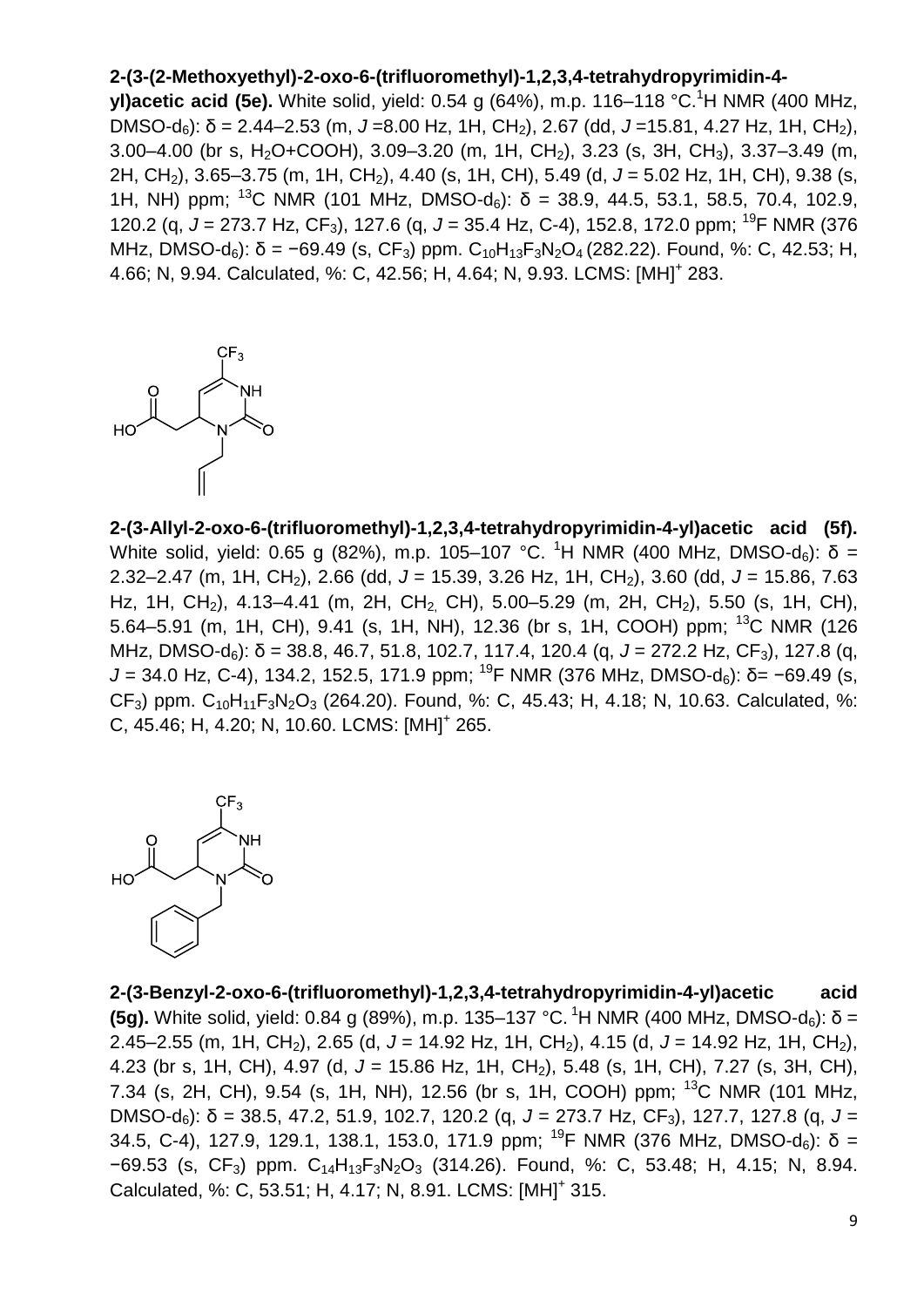

#### **2-(3-(4-Fluorobenzyl)-2-oxo-6-(trifluoromethyl)-1,2,3,4-tetrahydropyrimidin-4-**

**yl)acetic acid (5h).** White solid, yield: 0.8 g (80%), m.p. 177–179 °C. <sup>1</sup>H NMR (400 MHz, DMSO-d6): δ = 2.40–2.51 (m, 1H, CH2), 2.65 (d, *J* = 14.82 Hz, 1H, CH2), 4.16 (d, *J* = 14.92 Hz, 1H, CH<sub>2</sub>), 4.24 (br s, 1H, CH), 4.91 (d, J = 14.92 Hz, 1H, CH<sub>2</sub>), 5.47 (s, 1H, CH), 7.17 (t, *J* = 8.86 Hz, 2H, CH), 7.25–7.38 (m, 2H, CH), 9.57 (br s, 1H, NH), 12.47 (br s, 1H, COOH) ppm; <sup>13</sup>C NMR (126 MHz, DMSO-d<sub>6</sub>): δ = 38.6, 46.6, 52.0, 102.7, 115.8 (d, J = 20.9 Hz), 120.2 (q, *J* = 272.2 Hz, CF3), 127.7 (q, *J* = 35.3 Hz, C-4), 129.9 (d, *J* = 8.0 Hz), 134.3, 152.9, 161.9 (d,  $J = 242.8$  Hz), 171.8 ppm; <sup>19</sup>F NMR (376 MHz, DMSO-d<sub>6</sub>): δ= −69.45 (s, CF3), −115.96 (s, CF) ppm. C14H12F4N2O<sup>3</sup> (332.25). Found, %: C, 50.76; H, 3.65; N, 8.42. Calculated, %: C, 50.61; H, 3.64; N, 8.43. LCMS: [MH]<sup>+</sup> 333.



#### **2-(3-(4-Methoxybenzyl)-2-oxo-6-(trifluoromethyl)-1,2,3,4-tetrahydropyrimidin-4-**

**yl)acetic acid (5i).** White solid, yield: 0.85 g (82%), m.p. 128–130 °C.<sup>1</sup>H NMR (400 MHz, DMSO-d<sub>6</sub>): δ = 2.45–2.55 (m, 1H, CH<sub>2</sub>), 2.66 (dd, J = 14.03, 3.73 Hz, 1H, CH<sub>2</sub>), 3.74 (s, 3H, CH3), 4.06 (d, *J* = 15.37 Hz, 1H, CH2), 4.21 (s, 1H, CH), 4.93 (d, *J* = 14.82 Hz, 1H, CH2), 5.46 (s, 1H, CH), 6.92 (d, *J* = 8.23 Hz, 2H, CH), 7.22 (d, *J* = 7.68 Hz, 2H, CH), 9.52 (s, 1H, NH), 12.46 (br s, 1H, COOH) ppm; <sup>13</sup>C NMR (126 MHz, DMSO-d<sub>6</sub>):  $\delta$  = 38.5, 46.5, 51.4, 55.5, 102.6, 114.5, 120.2 (q, *J* = 273.4 Hz, CF<sub>3</sub>), 127.8 (q, *J* = 35.3 Hz, CF<sub>3</sub>), 129.4, 129.8, 152.9, 159.1, 171.9 ppm; <sup>19</sup>F NMR (376 MHz, DMSO-d<sub>6</sub>):  $\delta$  = −69.44 (s, CF<sub>3</sub>) ppm. C15H15F3N2O<sup>4</sup> (344.29). Found, %: C, 52.32; H, 4.37; N, 8.10. Calculated, %: C, 52.33; H, 4.39; N, 8.14. LCMS: [MH]<sup>+</sup> 345.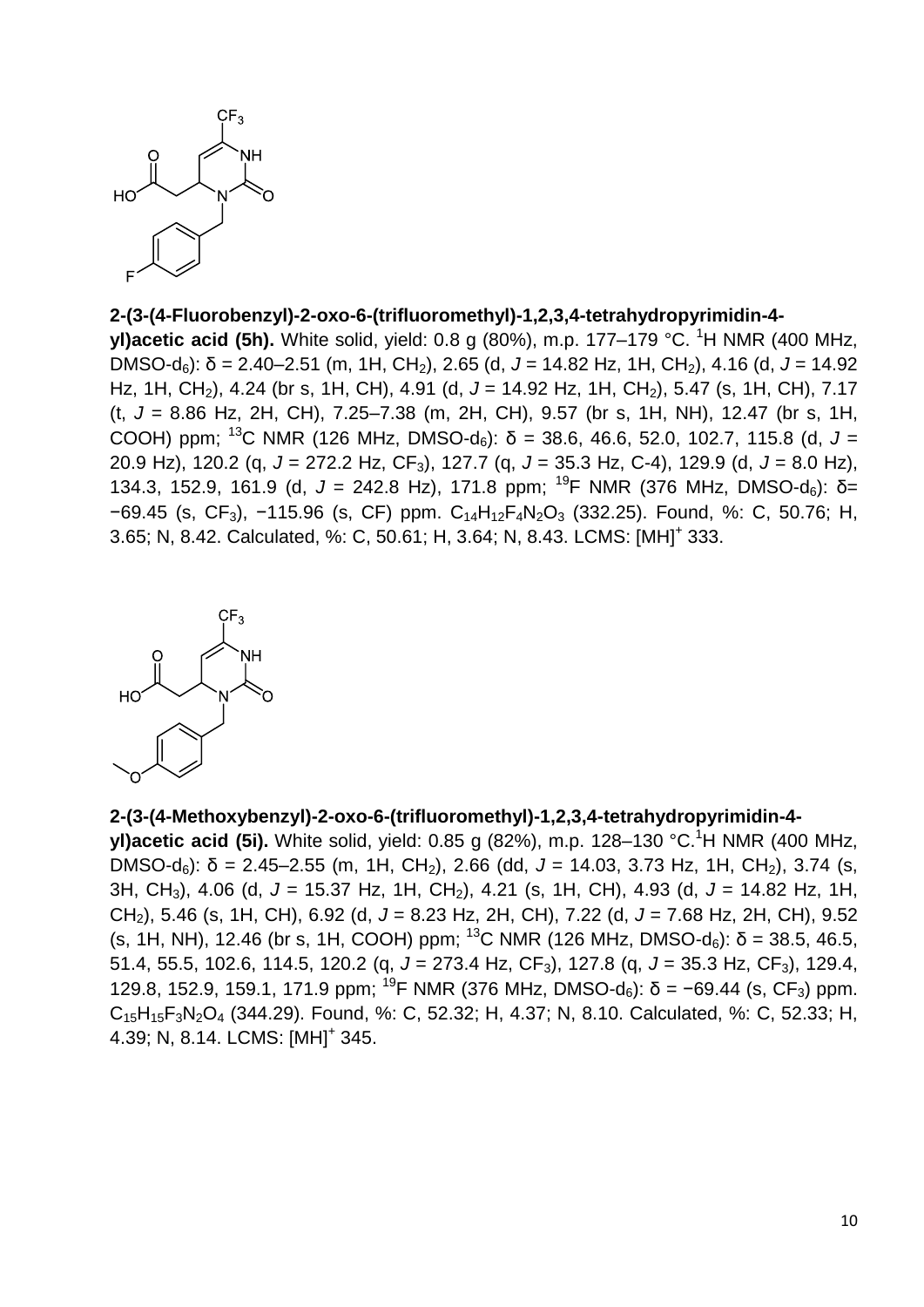

# **2-(3-(4-Fluorobenzyl)-5-(methoxycarbonyl)-2-oxo-6-(trifluoromethyl)-1,2,3,4-**

**tetrahydropyrimidin-4-yl)acetic acid (5j).** White solid, yield: 0.88 g (75%), m.p. 158–160 °C.<sup>1</sup>H NMR (400 MHz, DMSO-d<sub>6</sub>):  $\delta$  = 2.47–2.63 (m, 2H, CH<sub>2</sub>), 3.63 (s, 3H, CH<sub>3</sub>), 4.21 (d, *J* = 15.86 Hz, 1H, CH2), 4.47–4.62 (m, 1H, CH), 4.92 (d, *J* = 14.92 Hz, 1H, CH2), 7.18 (t, *J* = 8.86 Hz, 2H, CH), 7.28–7.43 (m, 2H, CH), 10.06 (s, 1H, NH), 12.53 (br s, 1H, COOH) ppm; <sup>13</sup>C NMR (126 MHz, DMSO-d6): δ = 37.8, 47.5, 52.7, 53.3, 106.6, 115.8 (d, *J* = 21.4 Hz), 119.7 (q, *J* = 275.3 Hz, CF3), 130.0 (d, *J* = 8.0 Hz), 133.0 (q, *J* = 35.9 Hz, C-4), 133.8, 152.2, 162.0 (d,  $J = 243.3$  Hz), 163.8, 171.7 ppm; <sup>19</sup>F NMR (376 MHz, DMSO-d<sub>6</sub>):  $\delta =$ −63.51 (s, CF3) ppm, −115.70 (s, CF). C16H14F4N2O<sup>5</sup> (390.29). Found, %: C, 49.26; H, 3.62; N, 7.16. Calculated, %: C, 49.24; H, 3.62; N, 7.18. LCMS: [MH]<sup>+</sup> 391.



**2-(3-(4-Methoxybenzyl)-5-(methoxycarbonyl)-2-oxo-6-(trifluoromethyl)-1,2,3,4 tetrahydropyrimidin-4-yl)acetic acid (5k).** White solid, yield: 1 g (83%), m.p. 128–130 °C.<sup>1</sup>H NMR (400 MHz, DMSO-d<sub>6</sub>): δ = 2.45–2.60 (m, 2H, CH<sub>2</sub>), 3.41 (br s, H<sub>2</sub>O+COOH), 3.62 (s, 3H, CH3), 3.73 (s, 3H, CH3), 4.10 (d, *J* = 14.92 Hz, 1H, CH2), 4.45–4.58 (m, 1H, CH), 4.90 (d, *J* = 14.92 Hz, 1H, CH2), 6.91 (d, *J* = 8.39 Hz, 2H, CH), 7.19 (d, *J* = 8.39 Hz, 2H, CH), 10.02 (br s, 1H, NH) ppm; <sup>13</sup>C NMR (126 MHz, DMSO-d<sub>6</sub>):  $\delta$  = 37.8, 47.4, 52.7, 52.9, 55.5, 106.5, 114.5, 119.7 (q, J = 275.8 Hz, CF3), 129.3, 129.4, 132.9 (q, *J* = 35.9 Hz, C-4), 152.1, 159.1, 163.8, 171.8 ppm; <sup>19</sup>F NMR (376 MHz, DMSO-d<sub>6</sub>): δ = −63.52 (s, CF<sub>3</sub>) ppm. C17H17F3N2O<sup>6</sup> (402.32). Found, %: C, 50.78; H, 4.28; N, 6.87. Calculated, %: C, 50.75; H, 4.26; N, 6.96. LCMS: [MH]<sup>+</sup> 403.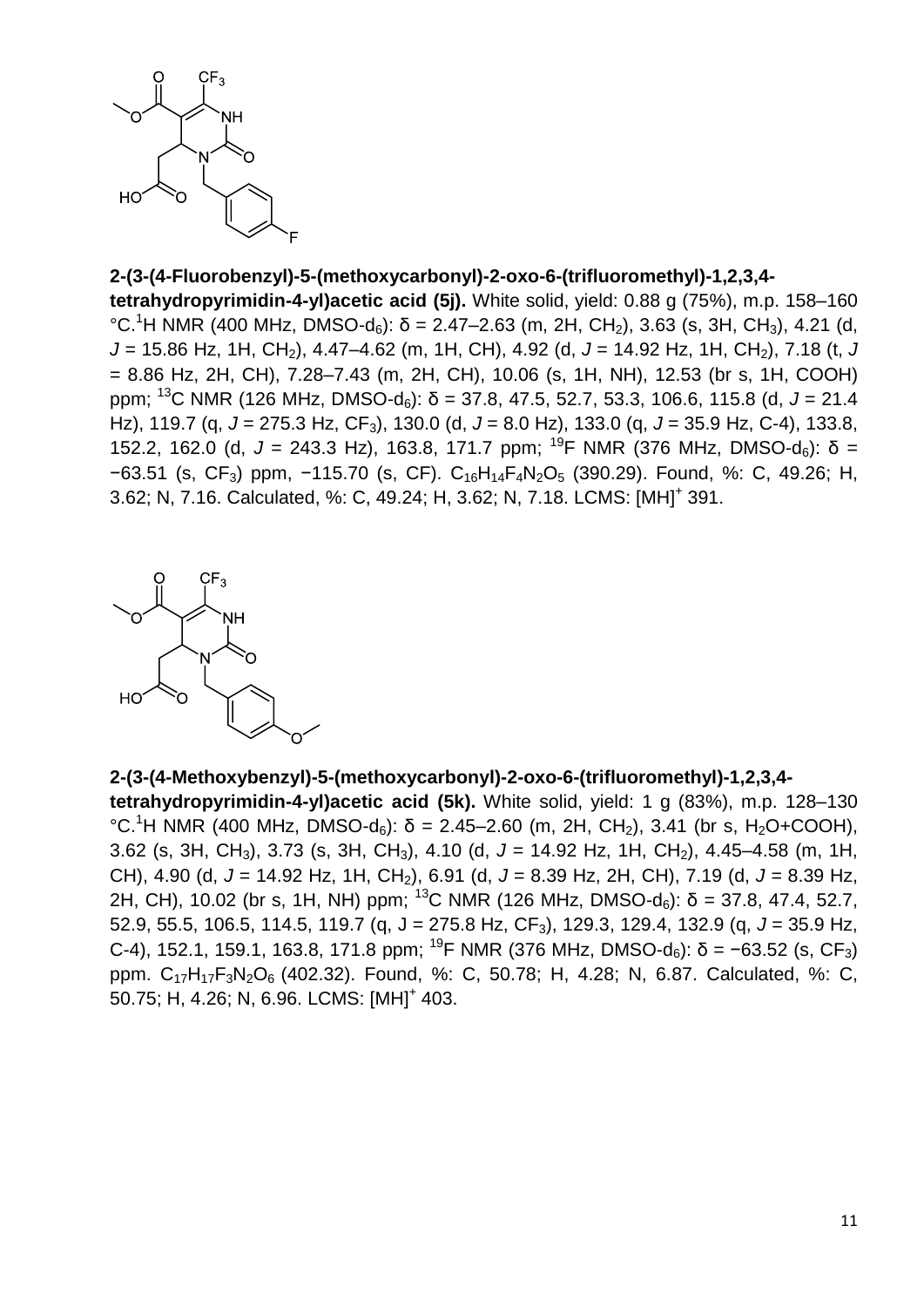

# **2-(3-(4-Chlorophenyl)-5-(methoxycarbonyl)-2-oxo-6-(trifluoromethyl)-1,2,3,4-**

**tetrahydropyrimidin-4-yl)acetic acid (5l).** White solid, yield: 0.95 g (81%), m.p. 177–179 °C. <sup>1</sup>H NMR (400 MHz, DMSO-d<sub>6</sub>): δ = 2.45–2.56 (m, 1H, CH<sub>2</sub>) 2.58–2.69 (m, 1H, CH<sub>2</sub>), 3.70 (s, 3H, CH3), 5.00 (s, 1H, CH), 7.47 (s, 4H, CH), 10.23 (br s, 1H, NH), 12.47 (br s, 1H, COOH) ppm; <sup>13</sup>C NMR (101 MHz, DMSO-d<sub>6</sub>): δ = 38.0, 52.8, 57.6, 107.2, 119.7 (q, J = 276.7 Hz, CF3), 129.4, 129.7, 131.7, 133.3 (q, *J* = 36.4 Hz, C-4), 139.3, 150.8, 163.6, 171.4 ppm; <sup>19</sup>F NMR (376 MHz, DMSO-d<sub>6</sub>):  $\delta$  = -63.51 (s, CF<sub>3</sub>) ppm. C<sub>15</sub>H<sub>12</sub>ClF<sub>3</sub>N<sub>2</sub>O<sub>5</sub> (392.71). Found, %: C, 45.88; H, 3.11; N, 7.10. Calculated, %: C, 45.88; H, 3.08; N, 7.13. LCMS: [MH]<sup>+</sup> 393.



**2-(5-(Methoxycarbonyl)-3-(4-methoxyphenyl)-2-oxo-6-(trifluoromethyl)-1,2,3,4 tetrahydropyrimidin-4-yl)acetic acid (5m).** White solid, yield: 0.94 g (81%), m.p. 195– 197 °C. <sup>1</sup>H NMR (400 MHz, DMSO-d<sub>6</sub>): δ = 2.45–2.56 (m, 1H, CH<sub>2</sub>), 2.58 (d, J = 4.66 Hz, 1H, CH2), 3.70 (s, 3H, CH3), 3.77 (s, 3H, CH3), 4.81–4.95 (m, 1H, CH), 6.96 (d, *J* = 9.33 Hz, 2H, CH), 7.32 (d, *J* = 8.39 Hz, 2H, CH), 10.09 (br s, 1H, NH), 12.46 (br s, 1H, COOH) ppm;  $^{13}$ C NMR (101 MHz, DMSO-d<sub>6</sub>):  $\delta$  = 37.9, 52.7, 55.7, 58.1, 106.8, 114.7, 119.8 (q, *J* = 276.4 Hz, CF3), 129.4, 133.0, 133.5 (q, *J* = 36.4 Hz, C-4), 151.1, 158.5, 163.7, 171.5 ppm; <sup>19</sup>F NMR (376 MHz, DMSO-d<sub>6</sub>):  $\delta$  = −63.56 (s, CF<sub>3</sub>) ppm. C<sub>16</sub>H<sub>15</sub>F<sub>3</sub>N<sub>2</sub>O<sub>6</sub> (388.30). Found, %: C, 49.49; H, 3.82; N, 7.24. Calculated, %: C, 49.49; H, 3.89; N, 7.21. LCMS:  $[MH]$ <sup>+</sup> 389.

## **2.3. General procedure for the synthesis of compounds 6a,f–m.**

To the solution of compound **2a,f–m** (3 mmol) and compound **1a** (3.24 g, 18 mmol) in toluene (20 mL) triethylamine (0.3 g, 3 mmol) was added. The mixture was stirred at 80 °C for 2–4 h. The reaction was monitored by  $^{19}$ F NMR spectroscopy. After completion of the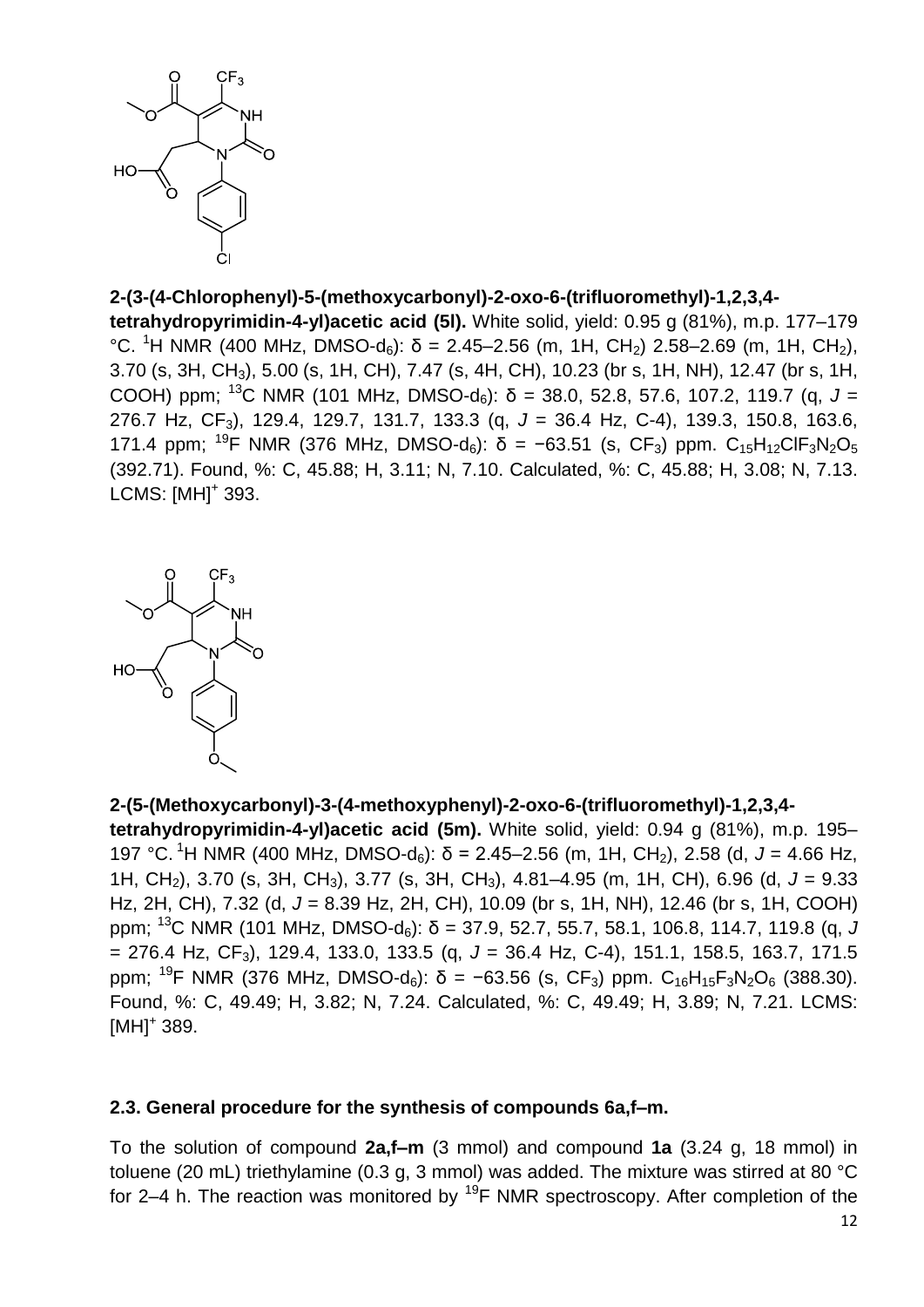reaction the mixture was cooled and washed with 0.4 M hydrochloric acid ( $2 \times 20$  mL) then brine (2  $\times$  20 mL) and 0.2 M potassium carbonate solution (2  $\times$  20 mL). The organic layer was separated, dried over anhydrous sodium sulfate and evaporated. The obtained residue was crystallized from hexane/toluene 1:1.



**Phenyl 2-(3-methyl-2-oxo-6-(trifluoromethyl)-1,2,3,4-tetrahydropyrimidin-4-yl)acetate (6a).** White solid, yield: 0.76 g (81%), m.p. 140–142 °C. <sup>1</sup>H NMR (400 MHz, DMSO-d<sub>6</sub>): δ = 2.85 (dd, *J* = 14.92, 3.73 Hz, 1H, CH2), 2.90 (s, 3H, CH3), 3.00 (dd, *J* = 14.92, 6.53 Hz, 1H, CH2), 4.56 (br s, 1H, CH), 5.57 (d, *J* = 4.66 Hz, 1H, CH), 7.09 (d, *J* = 7.46 Hz, 2H, CH), 7.27 (t, *J* = 7.46 Hz, 1H, CH), 7.42 (t, *J* = 7.46 Hz, 2H, CH), 9.48 (br s, 1H, NH) ppm; <sup>13</sup>C NMR (126 MHz, DMSO-d6): δ = 32.8, 38.3, 55.0, 101.8, 120.4 (q, *J* = 272.3 Hz, CF3), 122.2, 126.5, 128.1 (q, *J* = 36.9 Hz, C-4), 130.1, 150.8, 152.8, 169.2 ppm; <sup>19</sup>F NMR (376 MHz, DMSO-d<sub>6</sub>): δ = -70.48 (s, CF<sub>3</sub>) ppm. C<sub>14</sub>H<sub>13</sub>F<sub>3</sub>N<sub>2</sub>O<sub>3</sub> (314.26). Found, %: C, 53.35; H, 4.13; N, 8.94. Calculated, %: C, 53.51; H, 4.17; N, 8.91. LCMS: [MH]<sup>+</sup> 315.



**Phenyl 2-(3-allyl-2-oxo-6-(trifluoromethyl)-1,2,3,4-tetrahydropyrimidin-4-yl)acetate (6f).** White solid, yield: 0.77 g (75%), m.p. 101–103 °C. <sup>1</sup>H NMR (400 MHz, DMSO-d<sub>6</sub>): δ = 2.87 (dd, *J* = 15.86, 3.73 Hz, 1H, CH2), 2.99 (dd, *J* = 14.92, 6.53 Hz, 1H, CH2), 3.70 (dd, *J*  $= 15.86, 6.53$  Hz, 1H, CH<sub>2</sub>), 4.37 (dd, J = 15.86, 3.73 Hz, 1H, CH<sub>2</sub>), 4.49 (br s, 1H, CH), 5.13–5.32 (m, 2H, CH2), 5.60 (d, 1H, *J* = 4 Hz, CH), 5.78–5.89 (m, 1H, CH), 7.09 (d, *J* = 7.46 Hz, 2H, CH), 7.21–7.32 (m, 1H, CH), 7.35–7.52 (m, 2H, CH), 9.57 (s, 1H, NH) ppm; <sup>13</sup>C NMR (126 MHz, DMSO-d<sub>6</sub>): δ = 38.5, 46.7, 52.3, 102.0, 117.6, 120.2 (q, J = 272.2 Hz, CF3), 122.1, 126.4, 128.1 (q, *J* = 35.3 Hz, C-4), 130.0, 134.2, 150.7, 152.4, 169.0 ppm; <sup>19</sup>F NMR (376 MHz, DMSO-d<sub>6</sub>): δ = −69.47 (s, CF<sub>3</sub>) ppm. C<sub>16</sub>H<sub>15</sub>F<sub>3</sub>N<sub>2</sub>O<sub>3</sub> (340.30). Found, %: C, 56.63; H, 4.45; N, 8.23. Calculated, %: C, 56.47; H, 4.44; N, 8.23. LCMS: [MH]<sup>+</sup> 341.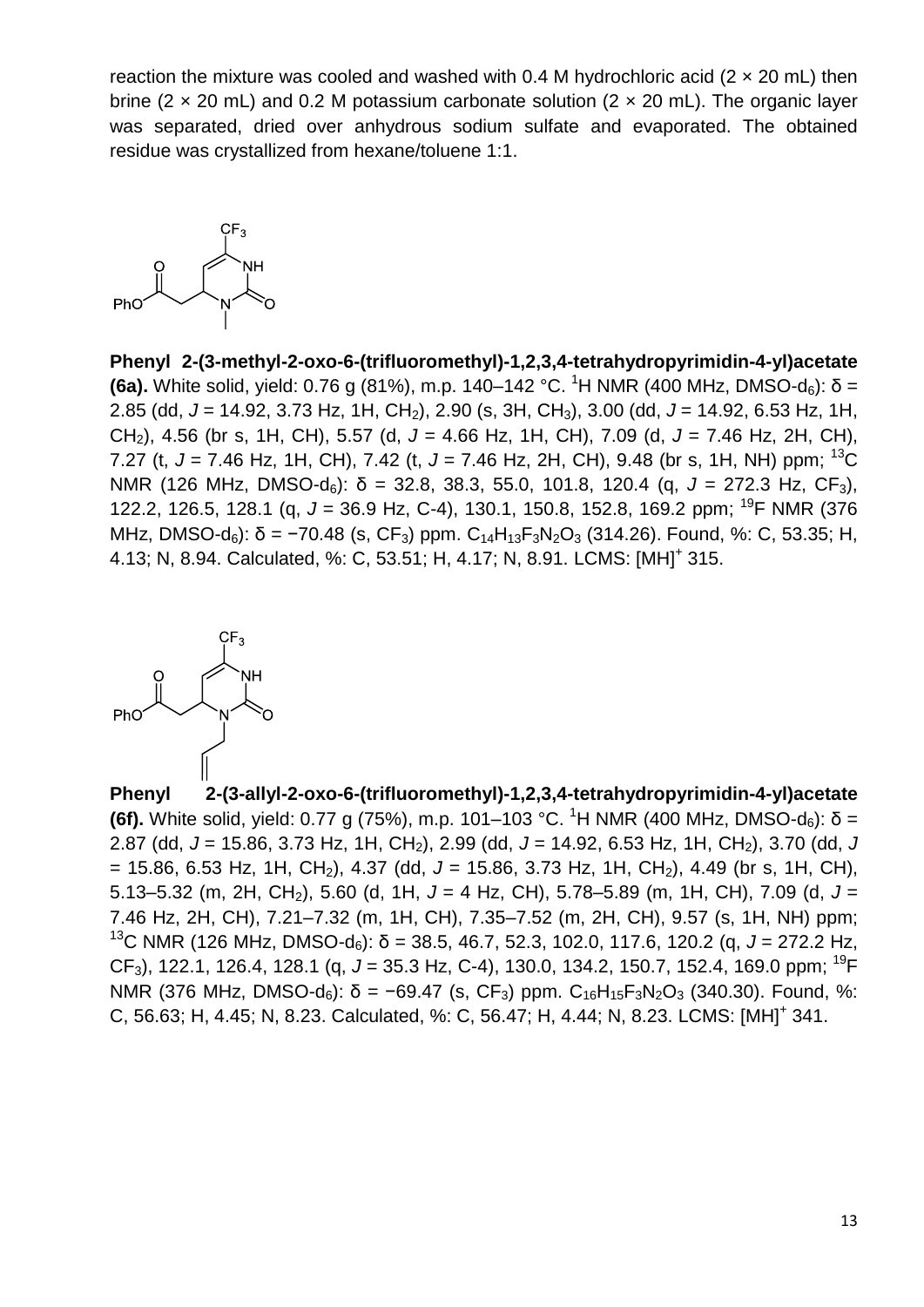

**Phenyl 2-(3-benzyl-2-oxo-6-(trifluoromethyl)-1,2,3,4-tetrahydropyrimidin-4-yl)acetate (6g).** White solid, yield: 0.82 g (70%), m.p. 130–132 °C. <sup>1</sup>H NMR (400 MHz, DMSO-d<sub>6</sub>): δ = 2.85 (dd, *J* = 14.92, 2.80 Hz, 1 H), 3.03 (dd, *J* = 15.38, 6.99 Hz, 1H, CH2), 4.25 (d, *J* = 15.85 Hz, 1H, CH2), 4.41 (br s, 1H, CH), 5.04 (d, *J* = 15.85 Hz, 1H, CH2), 5.58 (d, *J* = 3.73 Hz, 1 H), 7.08 (d, *J* = 8.39 Hz, 2H, CH), 7.19–7.47 (m, 8H, CH), 9.66 (br s, 1H, NH) ppm; <sup>13</sup>C NMR (126 MHz, DMSO-d<sub>6</sub>): δ = 38.5, 47.3, 52.5, 102.2, 120.3 (q, J = 272.2 Hz, CF<sub>3</sub>), 122.2, 126.5, 127.9, 128.0 (q, *J* = 35.4 Hz, C-4), 128.1, 129.2, 130.1, 138.1, 150.8, 153.0, 169.1 ppm; <sup>19</sup>F NMR (376 MHz, DMSO-d<sub>6</sub>): δ = -69.15 (s, CF<sub>3</sub>) ppm. C<sub>20</sub>H<sub>17</sub>F<sub>3</sub>N<sub>2</sub>O<sub>3</sub> (390.36). Found, %: C, 61.53; H, 4.41; N, 7.20. Calculated, %: C, 61.54; H, 4.39; N, 7.18. LCMS: [MH]<sup>+</sup> 391.



**Phenyl 2-(3-(4-fluorobenzyl)-2-oxo-6-(trifluoromethyl)-1,2,3,4-tetrahydropyrimidin-4 yl)acetate (6h).** White solid, yield: 0.91 g (74%), m.p. 133–135 °C. <sup>1</sup>H NMR (400 MHz, DMSO-d6): δ = 2.84 (dd, *J* = 15.38, 3.26 Hz, 1H, CH2), 3.04 (dd, *J* = 15.85, 6.53 Hz, 1H, CH2), 4.25 (d, *J* = 15.85 Hz, 1H, CH2), 4.42 (br s, 1H, CH), 4.97 (d, *J* = 14.92 Hz, 1H, CH2), 5.57 (s, 1H, CH), 7.07 (d, *J* = 7.46 Hz, 2H, CH), 7.18 (t, *J* = 8.39 Hz, 2H, CH), 7.25 (t, *J* = 7.46 Hz, 1H, CH), 7.34–7.47 (m, 4H, CH), 9.66 (br s, 1H, NH) ppm; <sup>13</sup>C NMR (126 MHz, DMSO-d6): δ = 38.4, 46.6, 52.4, 102.1, 115.8 (d, *J* = 20.9 Hz), 120.2 (q, *J* = 273.4 Hz, CF3), 122.1, 126.4, 128.0 (q, *J* = 35.4 Hz, C-4), 129.9, 130.0 (d, *J* = 8.0 Hz), 134.3, 150.7, 152.9, 161.9 (d, *J* = 243.3 Hz), 169.0 ppm; <sup>19</sup>F NMR (376 MHz, DMSO-d6): δ = −69.28 (s, CF3), −115.71 (s, CF) ppm. C20H16F4N2O<sup>3</sup> (408.35). Found, %: C, 58.72; H, 3.83; N, 6.89. Calculated, %: C, 58.83; H, 3.95; N, 6.86. LCMS: [MH]<sup>+</sup> 409.

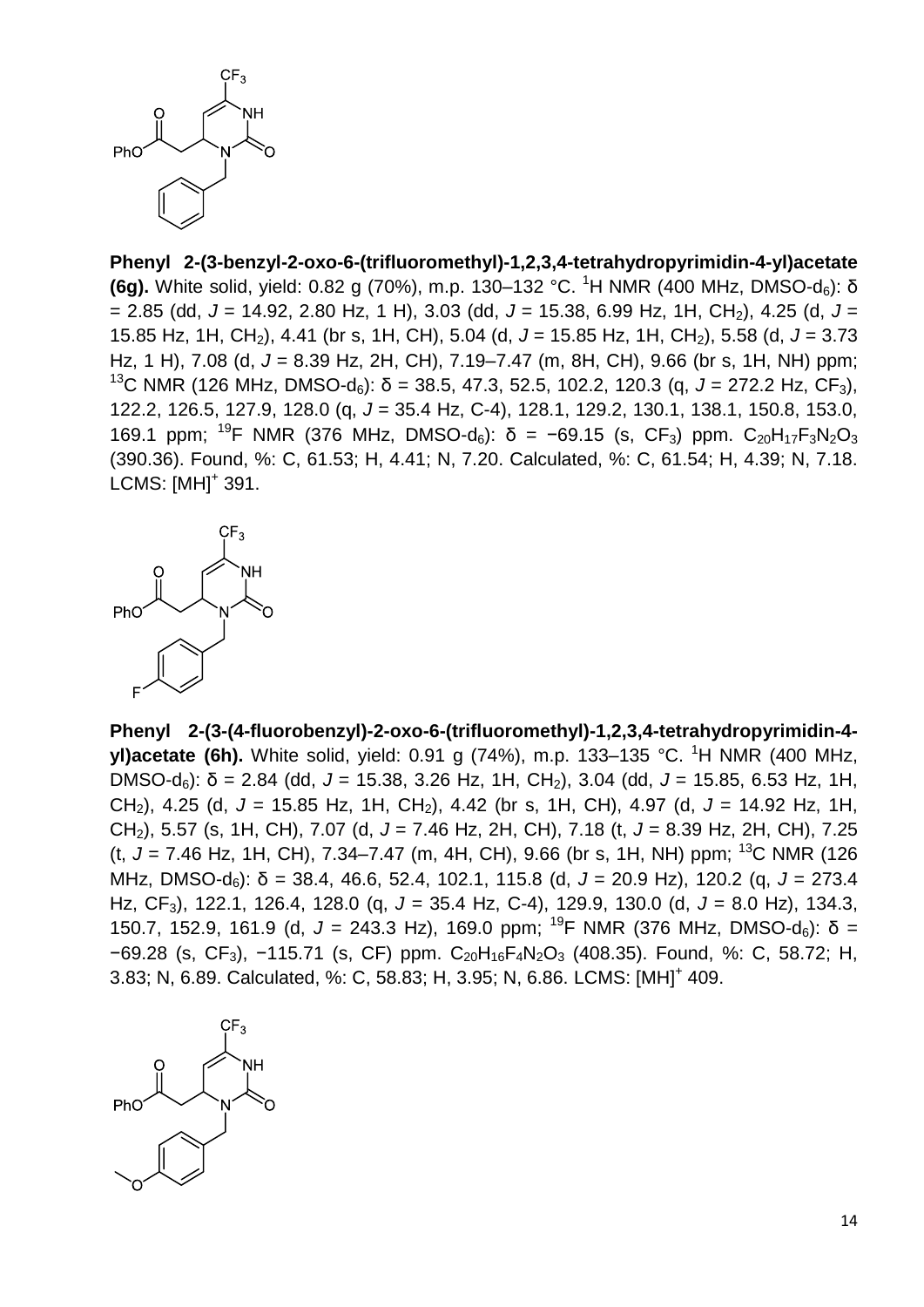**Phenyl 2-(3-(4-methoxybenzyl)-2-oxo-6-(trifluoromethyl)-1,2,3,4-tetrahydropyrimidin-4-yl)acetate (6i).** White solid, yield: 0.87 g (69%), m.p. 115–117 °C. <sup>1</sup>H NMR (300 MHz, DMSO-d6): δ = 2.85 (dd, *J* = 15.23, 2.59 Hz, 1H, CH2), 3.03 (dd, *J* = 14.90, 6.48 Hz, 1H, CH2), 3.75 (s, 3H, CH3), 4.16 (d, *J* = 15.23 Hz, 1H, CH2), 4.39 (br s, 1H, CH), 5.01 (d, *J* = 15.23 Hz, 1H, CH2), 5.57 (d, *J* = 4.21 Hz, 1H, CH), 6.94 (d, *J* = 8.10 Hz, 2H, CH), 7.09 (d, *J* = 7.78 Hz, 2H, CH), 7.27 (d, *J* = 8.10 Hz, 3H, CH), 7.43 (t, *J* = 7.45 Hz, 2H, CH), 9.64 (br s, 1H, NH) ppm;<sup>13</sup>C NMR (126 MHz, DMSO-d<sub>6</sub>): δ = 38.2, 46.5, 51.9, 55.5, 102.0, 114.5, 120.2 (q, *J* = 272.2 Hz, CF3), 122.1, 126.4, 128.0 (q, *J* = 35.4 Hz, C-4), 129.5, 129.7, 129.9, 150.7, 152.9, 159.1, 169.0 ppm; <sup>19</sup>F NMR (376 MHz, DMSO-d<sub>6</sub>): δ = -69.37 (s,  $CF_3$ ) ppm.  $C_{21}H_{19}F_3N_2O_4$  (420.38). Found, %: C, 60.29; H, 4.63; N, 6.56. Calculated, %: C, 60.00; H, 4.56; N, 6.66. LCMS: [MH]<sup>+</sup> 421.



**Methyl 3-(4-fluorobenzyl)-2-oxo-4-(2-oxo-2-phenoxyethyl)-6-(trifluoromethyl)-1,2,3,4 tetrahydropyrimidine-5-carboxylate (6j).** White solid, yield: 1.12 g (80%), m.p. 122–125  $°C.$ <sup>1</sup>H NMR (400 MHz, DMSO-d<sub>6</sub>): δ = 2.87 (dd, J = 14.46, 3.26 Hz, 1H, CH<sub>2</sub>), 3.04 (dd, J  $= 14.92$ , 5.60 Hz, 1H, CH<sub>2</sub>), 3.67 (s, 3H, CH<sub>3</sub>), 4.36 (d, J = 14.92 Hz, 1H, CH<sub>2</sub>), 4.74 (s, 1H, CH), 4.95 (d, *J* = 14.92 Hz, 1H, CH2), 7.09 (d, *J* = 7.46 Hz, 2H, CH), 7.19 (t, *J* = 8.39 Hz, 2H, CH), 7.27 (t, *J* = 7.46 Hz, 1H, CH), 7.34–7.48 (m, 4H, CH), 10.21 (br s, 1H, NH) ppm; <sup>13</sup>C NMR (126 MHz, DMSO-d<sub>6</sub>):  $\delta$  = 37.8, 47.6, 52.8, 53.7, 105.2, 115.9 (d, J=21.4 Hz), 119.6 (q, *J* = 275.9 Hz, CF3), 122.0, 126.4, 130.0, 130.2 (d, *J* = 8.5 Hz), 133.8 (d, *J* = 3.0 Hz), 134.0 (q, *J* = 36.5 Hz, C-4), 150.7, 152.1, 162.4 (d, *J* = 243.8 Hz), 163.0, 168.8 ppm; <sup>19</sup>F NMR (376 MHz, DMSO-d<sub>6</sub>): δ = −63.48 (s, CF<sub>3</sub>), −115.59 (s, CF) ppm.  $C_{22}H_{18}F_4N_2O_5$  (466.38). Found, %: C, 56.62; H, 3.88; N, 5.97. Calculated, %: C, 56.66; H, 3.89; N, 6.01. LCMS: [MH]<sup>+</sup> 467.



**Methyl 3-(4-methoxybenzyl)-2-oxo-4-(2-oxo-2-phenoxyethyl)-6-(trifluoromethyl)- 1,2,3,4-tetrahydropyrimidine-5-carboxylate (6k).** White solid, yield: 1.02 g (71%), m.p. 125–127 °C. <sup>1</sup>H NMR (400 MHz, DMSO-d<sub>6</sub>): δ = 2.85 (dd, J = 14.92, 3.73 Hz, 1H, CH<sub>2</sub>), 3.03 (dd, *J* = 14.46, 6.06 Hz, 1H, CH2), 3.66 (s, 3H, CH3), 3.74 (s, 3H, CH3), 4.27 (d, *J* =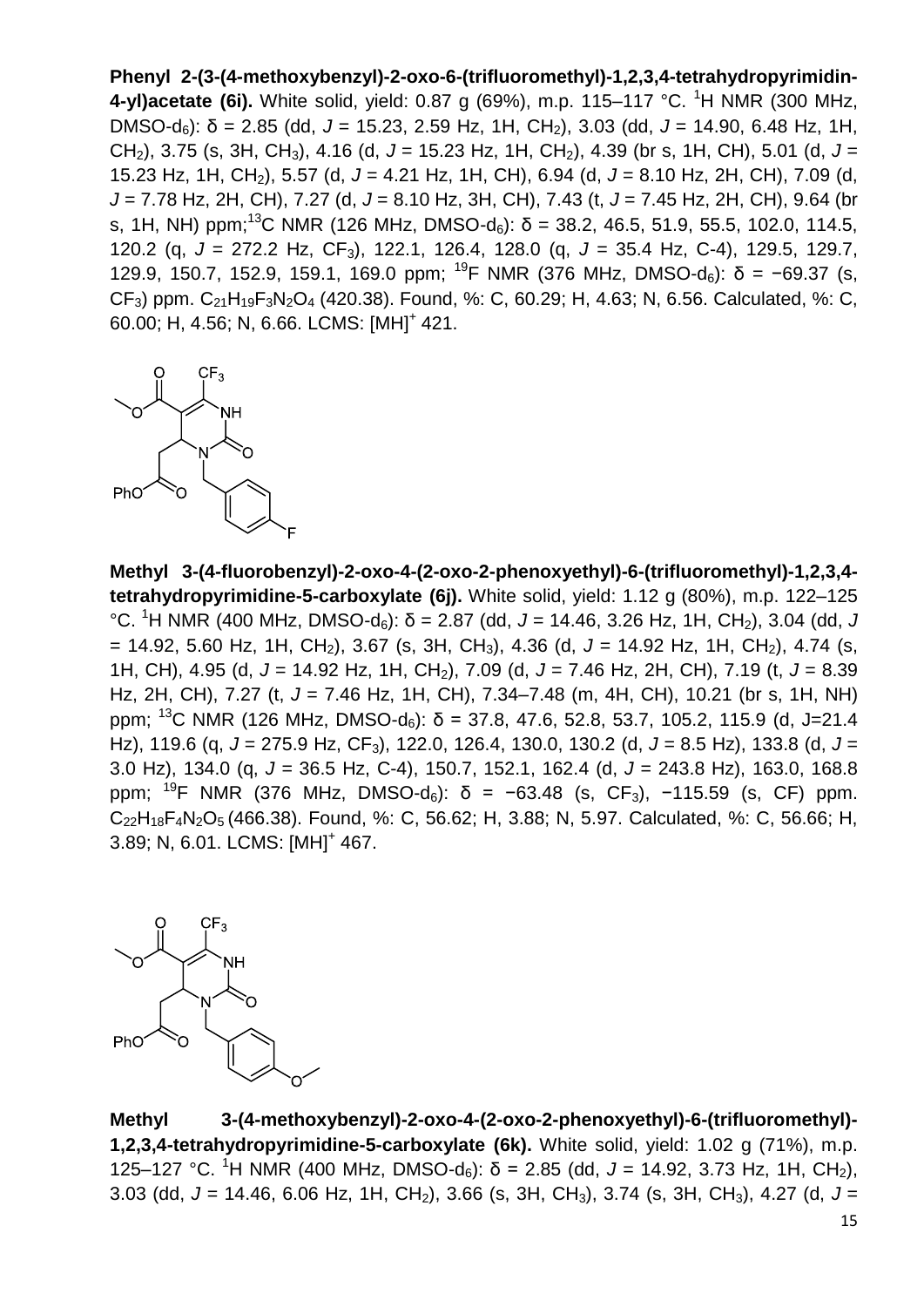14.92 Hz, 1H, CH2), 4.69 (s, 1H, CH), 4.94 (d, *J* = 14.92 Hz, 1H, CH2), 6.94 (d, *J* = 8.39 Hz, 2H, CH), 7.09 (d, *J* = 7.46 Hz, 2H, CH), 7.23–7.32 (m, 3H, CH), 7.43 (t, *J* = 8.39 Hz, 2H, CH), 10.21 (s, 1H, NH) ppm; <sup>13</sup>C NMR (101 MHz, DMSO-d<sub>6</sub>):  $\delta$  = 37.8, 47.5, 52.9, 53.3, 55.5, 105.0, 114.6, 119.7 (q, *J* = 276.7 Hz, CF3), 122.0, 126.5, 129.3, 129.6, 130.0, 134.1 (q, *J* = 37.4 Hz, C-4), 150.7, 152.0, 159.2, 163.8, 168.8 ppm; <sup>19</sup>F NMR (376 MHz, DMSO-d<sub>6</sub>): δ = −63.50 (s, CF<sub>3</sub>) ppm. C<sub>23</sub>H<sub>21</sub>F<sub>3</sub>N<sub>2</sub>O<sub>6</sub> (478.42). Found, %: C, 57.88; H, 4.42; N, 5.84. Calculated, %: C, 57.74; H, 4.42; N, 5.86. LCMS: [MH]<sup>+</sup> 479.



**Methyl 3-(4-chlorophenyl)-2-oxo-4-(2-oxo-2-phenoxyethyl)-6-(trifluoromethyl)-1,2,3,4 tetrahydropyrimidine-5-carboxylate (6l).** White solid, yield: 1.03 g (73%), m.p. 113–115 °C. <sup>1</sup>H NMR (400 MHz, DMSO-d<sub>6</sub>): δ = 2.86–3.00 (m, 2H, CH<sub>2</sub>), 3.74 (s, 3H, CH<sub>3</sub>), 5.19 (br s, 1H, CH), 6.98 (d, *J* = 7.46 Hz, 2H, CH), 7.21–7.32 (m, 1H, CH), 7.35–7.45 (m, 2H, CH), 7.46–7.61 (m, 4H, CH), 10.41 (br s, 1H, NH) ppm; <sup>13</sup>C NMR (126 MHz, DMSO-d<sub>6</sub>): δ = 38.2, 52.9, 57.8, 106.2, 119.6 (q, *J* = 277.3 Hz, CF3), 121.9, 126.5, 129.6, 129.9, 130.0, 132.1, 133.9 (q, *J* = 35.3 Hz, C-4), 139.0, 150.6, 150.7, 163.5, 168.5 ppm; <sup>19</sup>F NMR (376 MHz, DMSO-d<sub>6</sub>): δ = -63.52 (s, CF<sub>3</sub>) ppm. C<sub>21</sub>H<sub>16</sub>ClF<sub>3</sub>N<sub>2</sub>O<sub>5</sub> (468.81). Found, %: C, 53.84; H, 3.47; N, 6.12. Calculated, %: C, 53.80; H, 3.44; N, 5.98. LCMS: [MH]<sup>+</sup> 469.



**Methyl 3-(4-methoxyphenyl)-2-oxo-4-(2-oxo-2-phenoxyethyl)-6-(trifluoromethyl)- 1,2,3,4-tetrahydropyrimidine-5-carboxylate (6m).** White solid, yield: 1.04 g (75%), m.p. 109–111 °C. <sup>1</sup>H NMR (400 MHz, DMSO-d<sub>6</sub>): δ = 2.84–2.95 (m, 2H, CH<sub>2</sub>), 3.73 (s, 3H, CH3), 3.78 (s, 3H, CH3), 5.08 (s, 1H, CH), 6.88–7.08 (m, 4H, CH), 7.26 (t, *J* = 7.46 Hz, 1H, CH), 7.34–7.47 (m, 4H, CH), 10.25 (s, 1H, NH) ppm; <sup>13</sup>C NMR (101 MHz, DMSO-d<sub>6</sub>): δ = 38.2, 52.9, 55.8, 58.3, 105.7, 114.8, 119.7 (q, *J* = 276.6 Hz, CF<sub>3</sub>), 122.0, 126.5, 129.6, 129.9, 132.7, 134.2 (q, *J* = 36.4 Hz, C-4), 150.6, 151.0, 158.7, 163.7, 168.6 ppm; <sup>19</sup>F NMR (376 MHz, DMSO-d<sub>6</sub>):  $\delta$  = −63.53 (s, CF<sub>3</sub>) ppm. C<sub>22</sub>H<sub>19</sub>F<sub>3</sub>N<sub>2</sub>O<sub>6</sub> (464.39). Found, %: C, 56.84; H, 4.14; N, 5.96. Calculated, %: C, 56.90; H, 4.12; N, 6.03. LCMS: [MH]<sup>+</sup> 465.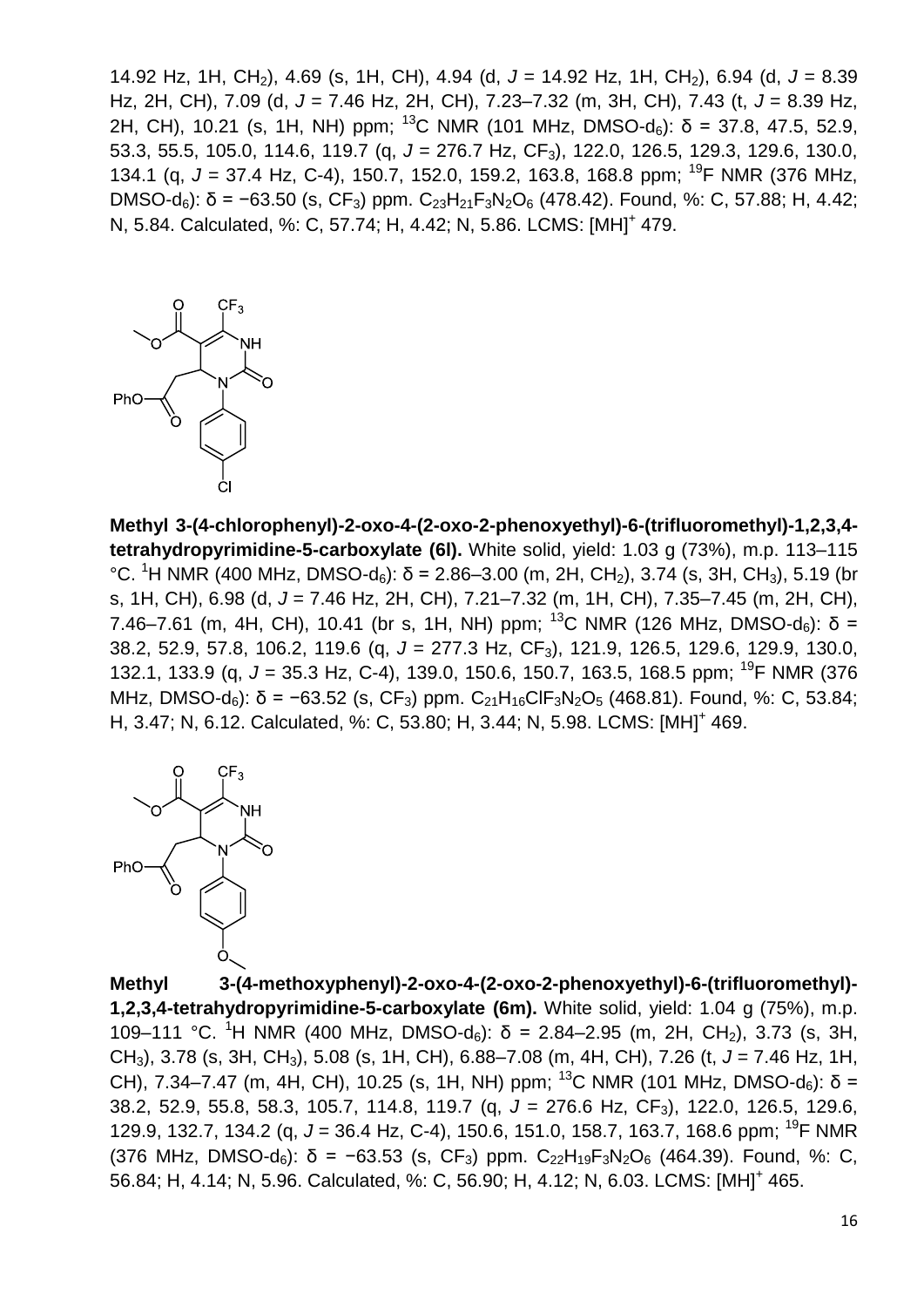# **2.4. General procedure for the cleavage of the** *N***1(3)-4-methoxybenzyl substituent. Synthesis of compounds 4j,5n,5o,6n,6o.**

Compound **4–6i,6k** (2 mmol) was dissolved in trifluoroacetic acid (10 ml). The solution was stirred at 80 °C for 20 minutes (2 h for compound **4i**). Trifluoroacetic acid was evaporated and the residue was treated with dichloromethane (10 mL). The white precipitate formed was collected by filtration and recrystallized from toluene/ hexane 2:1.



**2-(2-Oxo-4-(trifluoromethyl)-1,2,3,4-tetrahydropyrimidin-4-yl)acetic acid (4j).** White solid, yield: 0.34 g (75%), m.p. 205–207 °C. <sup>1</sup>H NMR (400 MHz, DMSO-d<sub>6</sub>): δ = 2.56–2.60 (m, 1H, CH2), 2.66 (d, *J* = 14.92 Hz, 1H, CH2), 4.60 (d, *J* = 7.46 Hz, 1H, CH), 6.31 (s, 1H, CH), 7.46 (s, 1H, NH), 8.55 (s, 1H, NH), 12.39 (br s, 1H, COOH) ppm; <sup>13</sup>C NMR (126 MHz, DMSO-d6): δ = 39.3, 60.7 (q, *J* = 29.0 Hz, C-4), 93.1, 125.6 (q, *J* = 287.3 Hz, CF3), 129.7, 152.2, 169.9 ppm; <sup>19</sup>F NMR (376 MHz, DMSO-d<sub>6</sub>):  $\delta$  = -82.37 (s, CF<sub>3</sub>) ppm. C<sub>7</sub>H<sub>7</sub>F<sub>3</sub>N<sub>2</sub>O<sub>3</sub> (224.14). Found, %: C, 37.46; H, 3.15; N, 12.51. Calculated, %: C, 37.51; H, 3.15; N, 12.50. LCMS: [MH]<sup>+</sup> 225.

**2-(2-Oxo-6-(trifluoromethyl)-1,2,3,4-tetrahydropyrimidin-4-yl)acetic acid (5n).** White solid, yield: 0.35 g (78%), m.p. 200–202 °C. <sup>1</sup>H NMR (400 MHz, DMSO-d<sub>6</sub>): δ = 2.40-2.55 (m, 2H, CH<sub>2</sub>), 4.35 (s, 1H, CH), 5.39 (s, 1H, CH), 6.85 (s, 1H, NH), 9.20 (s, 1H, NH), 12.43 (br s, 1H, COOH) ppm; <sup>13</sup>C NMR (101 MHz, DMSO-d<sub>6</sub>):  $\delta$  = 42.0, 48.2, 102.6, 120.4 (g, *J*  $= 272.7$  Hz, CF<sub>3</sub>), 127.6 (q, J = 35.4 Hz, C-4), 152.9, 171.9 ppm; <sup>19</sup>F NMR (376 MHz, DMSO-d<sub>6</sub>): δ = -69.73 (s, CF<sub>3</sub>) ppm. C<sub>7</sub>H<sub>7</sub>F<sub>3</sub>N<sub>2</sub>O<sub>3</sub> (224.14). Found, %: C, 37.54; H, 3.07; N, 12.37. Calculated, %: C, 37.51; H, 3.15; N, 12.50. LCMS: [MH]<sup>+</sup> 225.

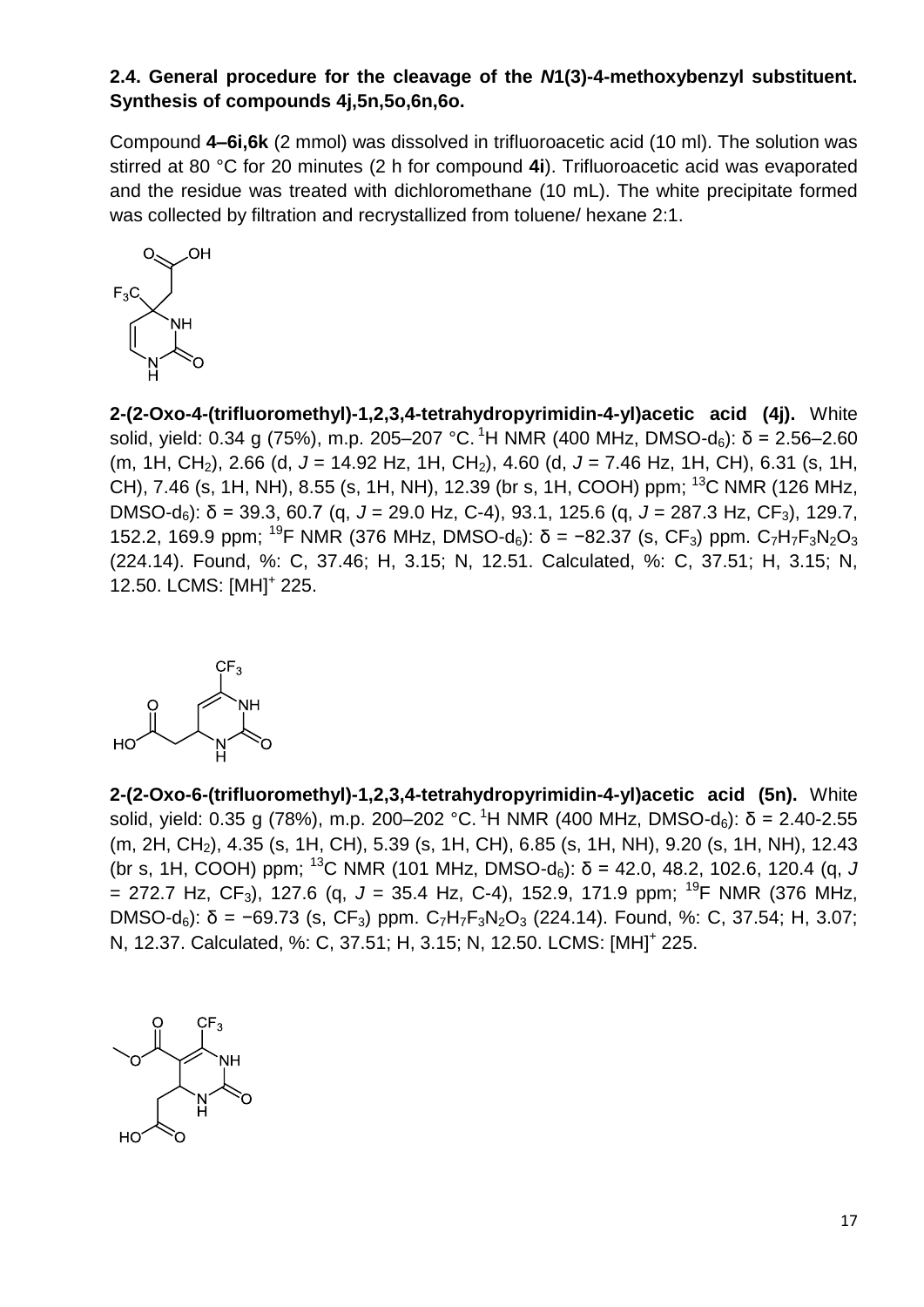# **2-(5-(Methoxycarbonyl)-2-oxo-6-(trifluoromethyl)-1,2,3,4-tetrahydropyrimidin-4-**

**yl)acetic acid (5o).** White solid, yield: 0.4 g (70%), m.p. 209–211 °C. <sup>1</sup>H NMR (400 MHz, DMSO-d<sub>6</sub>): δ = 2.40-2.55 (m, 2H, CH<sub>2</sub>), 3.67 (s, 3H, CH<sub>3</sub>), 4.46 (s, 1H, CH), 7.55 (s, 1H, NH), 9.68 (s, 1H, NH), 12.38 (br s, 1H, COOH) ppm; <sup>13</sup>C NMR (101 MHz, DMSO-d<sub>6</sub>): δ = 40.8, 49.1, 52.7, 106.5, 119.8, (q, *J* = 277.8 Hz, CF3), 133.0 (q, *J* = 35.4 Hz, C-4), 152.2, 164.3, 171.5 ppm; <sup>19</sup>F NMR (376 MHz, DMSO-d<sub>6</sub>):  $\delta$  = −63.96 (s, CF<sub>3</sub>) ppm, C<sub>9</sub>H<sub>9</sub>F<sub>3</sub>N<sub>2</sub>O<sub>5</sub> (282.17). Found, %: C, 38.09; H, 3.23; N, 9.89. Calculated, %: C, 38.31; H, 3.21; N, 9.93. LCMS: [MH]<sup>+</sup> 283.



**Phenyl 2-(2-oxo-6-(trifluoromethyl)-1,2,3,4-tetrahydropyrimidin-4-yl)acetate (6n).** White solid, yield: 0.43 g (72%), m.p. 190–192 °C.<sup>1</sup>H NMR (400 MHz, DMSO-d<sub>6</sub>): δ = 2.77–2.92 (m, 2H, CH2), 4.53 (br s, 1H, CH), 5.50 (s, 1H, CH), 7.09–7.18 (m, 3H, CH), 7.20–7.32 (m, 1H, NH), 7.37–7.47 (m, 2H, CH), 9.29 (br s, 1H, NH) ppm; <sup>13</sup>C NMR (126 MHz, DMSO-d<sub>6</sub>): δ = 42.0, 48.4, 102.1, 120.4 (g, J = 273.4 Hz, CF<sub>3</sub>), 122.2, 126.4, 127.9 (g,  $J = 34.9$  Hz, C-4), 129.9, 150.8, 152.8, 169.0 ppm; <sup>19</sup>F NMR (376 MHz, DMSO-d<sub>6</sub>):  $\delta =$ −69.59 (s, CF3) ppm. C13H11F3N2O<sup>3</sup> (300.23). Found, %: C, 52.17; H, 3.66; N, 9.33. Calculated, %: C, 52.01; H, 3.69; N, 9.33. LCMS: [MH]<sup>+</sup> 301.



## **Methyl 2-oxo-4-(2-oxo-2-phenoxyethyl)-6-(trifluoromethyl)-1,2,3,4-**

**tetrahydropyrimidine-5-carboxylate (6o).** White solid, yield: 0.49 g (68%), m.p. 145–147 °C. <sup>1</sup>H NMR (400 MHz, DMSO-d<sub>6</sub>):  $\delta$  = 2.80–2.93 (m, 2H, CH<sub>2</sub>), 3.72 (s, 3H, CH<sub>3</sub>), 4.66 (s, 1H, CH), 7.16 (d, *J* = 7.68 Hz, 2H, CH), 7.28 (t, *J* = 7.68 Hz, 1H, CH), 7.43 (t, *J* = 7.68 Hz, 2H, CH), 7.85 (br s, 1H, NH), 9.86 (br s, 1H, NH) ppm; <sup>13</sup>C NMR (126 MHz, DMSO-d<sub>6</sub>): δ = 41.2, 49.4, 52.8, 105.6, 119.8 (q, *J* = 277.2 Hz, CF3), 122.2, 126.4, 129.9, 133.8 (q, *J* = 35.3 Hz, C-4), 150.8, 152.1, 164.2, 168.7 ppm; <sup>19</sup>F NMR (376 MHz, DMSO-d<sub>6</sub>):  $\delta$  = −63.88 (s, CF<sub>3</sub>) ppm.  $C_{15}H_{13}F_3N_2O_5$  (358.27). Found, %: C, 50.22; H, 3.74; N, 7.71. Calculated, %: C, 50.29; H, 3.66; N, 7.82. LCMS: [MH]<sup>+</sup> 359.

#### **2.5. Procedure for the synthesis of compound 8a.**

To the solution of compound **2a** (0.53 g, 3 mmol) and **1b** (2.04 g, 9 mmol) in dichloromethane (10 mL) triethylamine (0.3 g, 3 mmol) was added. The solution was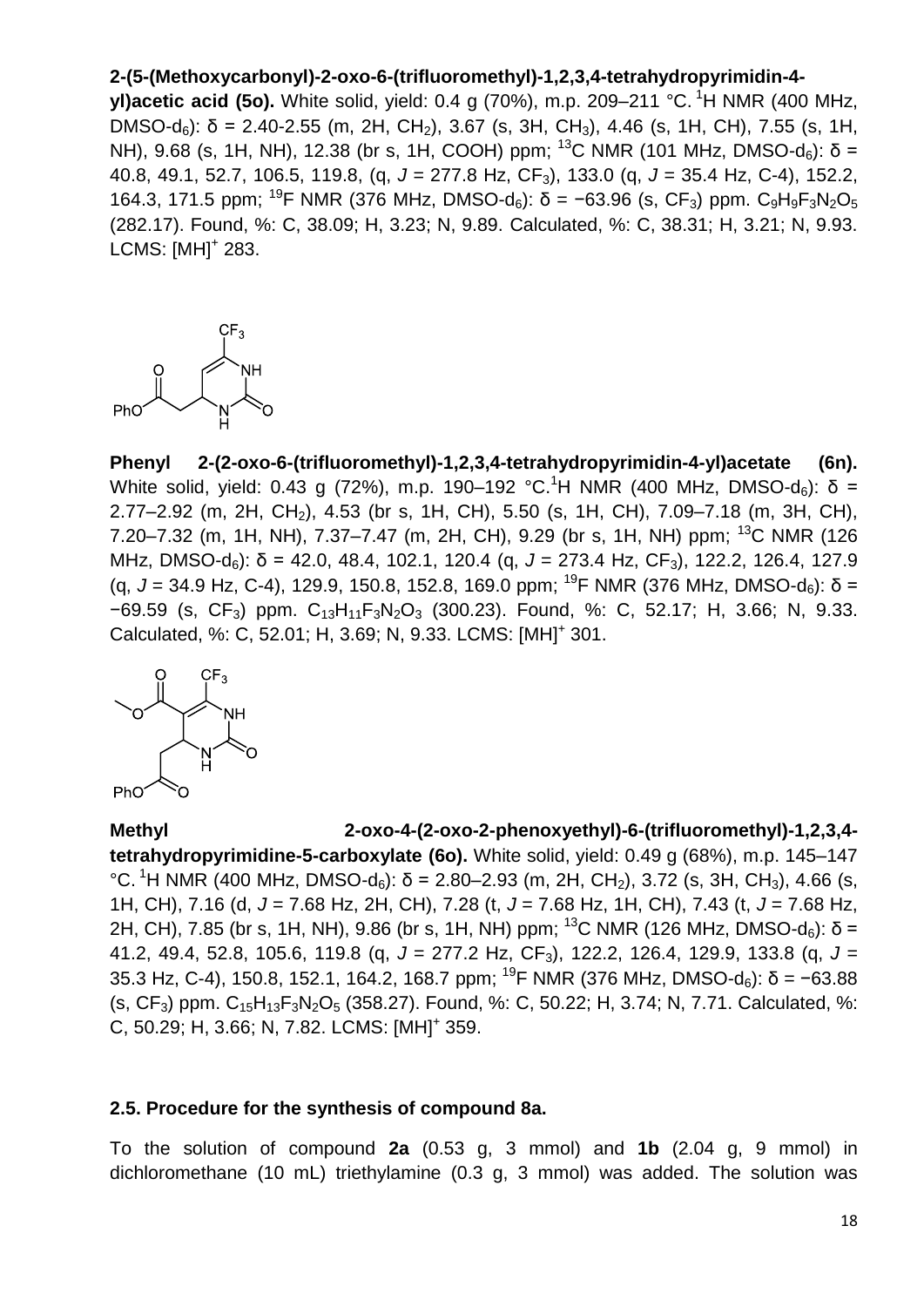stirred at 40 °C for 3 hours. The white precipitate formed after reaction mixture cooling was collected by filtration and washed with dichloromethane  $(2 \times 10 \text{ mL})$ .



*S***-(4-methoxyphenyl) 2-(3-methyl-2-oxo-6-(trifluoromethyl)-1,2,3,4 tetrahydropyrimidin-4-yl)ethanethioate (8a).** White solid, yield: 0.9 g (83%), m.p. 150– 152 °C.<sup>1</sup>H NMR (500 MHz, DMSO-d6): δ = 2.84 (s, 3H, CH3), 2.96 (dd, *J* = 14.82, 3.84 Hz, 1H, CH2), 3.04 (dd, *J* = 14.82, 6.04 Hz, 1H, CH2), 3.79 (s, 3H, CH3), 4.47 (br s, 1H, CH), 5.49 (s, 1H, CH), 7.02 (d, *J* = 8.78 Hz, 2H, CH), 7.28 (d, *J* = 8.78 Hz, 2H, CH), 9.42 (br s, 1H) ppm; <sup>13</sup>C NMR (126 MHz, DMSO-d<sub>6</sub>):  $\delta$  = 33.1, 46.5, 55.4, 55.9, 101.8, 115.6, 118.4, 120.3 (q, *J* = 273.3 Hz, CF3), 128.1 (q, *J* = 35.3 Hz, C-4), 136.5, 152.7, 161.0, 195.1 ppm; <sup>19</sup>F NMR (376 MHz, DMSO-d<sub>6</sub>): δ = -69.39 (s, CF<sub>3</sub>) ppm. C<sub>15</sub>H<sub>15</sub>F<sub>3</sub>N<sub>2</sub>O<sub>3</sub>S (360.35). Found, %: C, 49.98; H, 4.20; N, 7.86. Calculated, %: C, 50.00; H, 4.20; N, 7.77. LCMS: [MH]<sup>+</sup> 361.

## **2.6. General procedure for the synthesis of compounds 8b–m.**

To the solution of compound **2b–m** (3 mmol) and **1b** (2.04 g, 9 mmol) in dichloromethane (20 mL) triethylamine (0.3 g, 3 mmol) was added. The solution was stirred at 40 °C for 1-3 hours. The reaction was monitored by <sup>19</sup>F NMR spectroscopy. After completion of the reaction the mixture was cooled and washed with 0.4 M hydrochloric acid (20 mL) and brine (20 mL). The organic layer was separated, dried over anhydrous sodium sulfate and evaporated. The obtained residue was crystallized from hexane/methyl *tert*-butyl ether 2:1 or purified by low pressure preparative chromatography.



*S***-(4-Methoxyphenyl) 2-(3-ethyl-2-oxo-6-(trifluoromethyl)-1,2,3,4-tetrahydropyrimidin-4-yl)ethanethioate (8b).** Yellow solid, yield: 0.8 g (71%), m.p. 128–130 °C.<sup>1</sup>H NMR (500 MHz, DMSO-d<sub>6</sub>): δ = 1.07 (t, J = 7.14 Hz, 3H, CH<sub>3</sub>), 2.90–3.08 (m, 3H, CH<sub>2</sub>), 3.57–3.71 (m, 1H, CH<sub>2</sub>), 3.80 (s, 3H, CH<sub>3</sub>), 4.51 (s, 1H, CH), 5.50 (s, 1H, CH), 7.03 (d, J = 8.78 Hz, 2H, CH), 7.29 (d,  $J = 8.78$  Hz, 2H, CH), 9.38 (br s, 1H, NH) ppm; <sup>13</sup>C NMR (126 MHz, DMSO-d6): δ = 13.3, 39.9, 47.1, 52.7, 55.8, 102.0, 115.5, 118.2, 120.2(q, *J* = 272.8 Hz, CF<sub>3</sub>), 128.0 (g,  $J = 33.9$  Hz, C-4), 136.4, 152.3, 160.9, 195.1 ppm; <sup>19</sup>F NMR (376 MHz, DMSO-d<sub>6</sub>): δ = -69.53 (s, CF<sub>3</sub>) ppm. C<sub>16</sub>H<sub>17</sub>F<sub>3</sub>N<sub>2</sub>O<sub>3</sub>S (374.38). Found, %: C, 51.34; H, 4.47; N, 7.42. Calculated, %: C, 51.33; H, 4.58; N, 7.48. LCMS: [MH]<sup>+</sup> 375.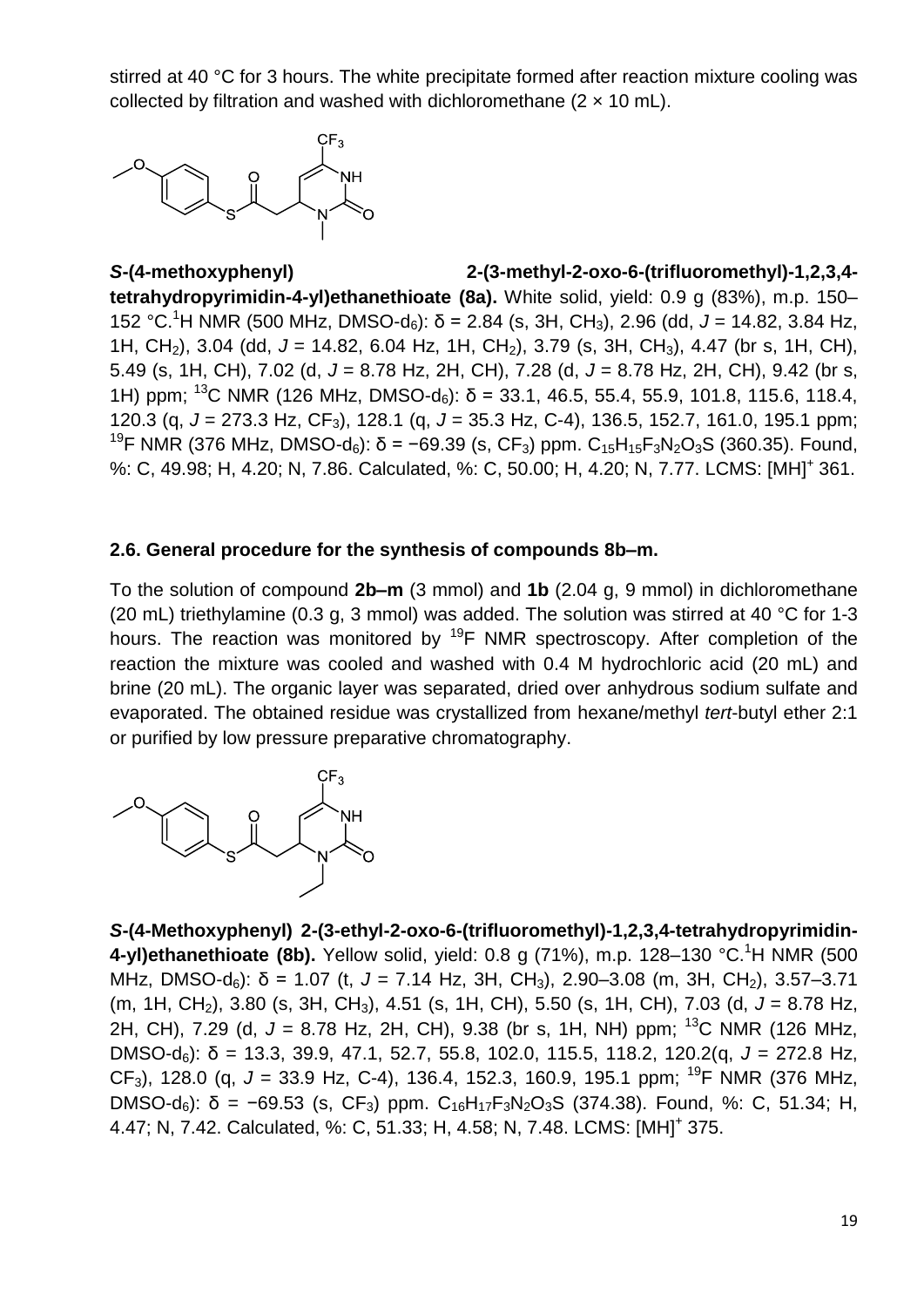

*S***-(4-Methoxyphenyl) 2-(3-butyl-2-oxo-6-(trifluoromethyl)-1,2,3,4-tetrahydropyrimidin-4-yl)ethanethioate (8c).** Yellow solid, yield: 0.93 g (77%), m.p. 95–98 °C. <sup>1</sup>H NMR (400 MHz, DMSO-d<sub>6</sub>): δ = 0.87 (t, J = 7.28 Hz, 3H, CH<sub>3</sub>), 1.15–1.31 (m, 2H, CH<sub>2</sub>), 1.35–1.56 (m, 2H, CH<sub>2</sub>), 2.81–3.04 (m, 3H, CH<sub>2</sub>), 3.60–3.71 (m, 1H, CH<sub>2</sub>), 3.78 (s, 3H, CH<sub>3</sub>), 4.38– 4.52 (m, 1H, CH), 5.50 (d, *J* = 5.02 Hz, 1H, CH), 7.01 (d, *J* = 9.03 Hz, 2H, CH), 7.27 (d, *J* = 9.03 Hz, 2H, CH), 9.40 (s, 1H, NH) ppm; <sup>13</sup>C NMR (101 MHz, DMSO-d<sub>6</sub>):  $\delta$  = 14.2, 19.9, 29.6, 44.4, 46.9, 52.9, 55.8, 102.0, 115.5, 118.2, 120.2 (q, *J* = 272.2 Hz, CF3), 128.1 (q, *J* = 35.4 Hz, C-4), 136.4, 152.6, 160.9, 195.1 ppm; <sup>19</sup>F NMR (376 MHz, DMSO-d<sub>6</sub>): δ = −69.48 (s, CF3) ppm. C18H21F3N2O3S (402.43). Found, %: C, 53.66; H, 50.23; N, 6.99. Calculated, %: C, 53.72; H, 5.26; N, 6.96. LCMS: [MH]<sup>+</sup> 403.



#### *S***-(4-Methoxyphenyl) 2-(3-isobutyl-2-oxo-6-(trifluoromethyl)-1,2,3,4-**

**tetrahydropyrimidin-4-yl)ethanethioate (8d).** Yellow solid, yield: 0.93 g (77%), m.p. 120–122 °C.<sup>1</sup>H NMR (400 MHz, DMSO-d6): δ = 0.79 (d, *J* = 6.53 Hz, 3H, CH3), 0.86 (d, *J* = 6.53 Hz, 3H, CH3), 1.80–1.97 (m, 1H, CH), 2.62 (dd, *J* = 13.52, 6.99 Hz, 1H, CH2), 2.92 (dd, *J* = 14.92, 4.66 Hz, 1H, CH2), 3.00 (dd, *J* = 14.92, 6.53 Hz, 1H, CH2), 3.61 (dd, *J* = 13.52, 7.93 Hz, 1H, CH<sub>2</sub>), 3.79 (s, 3H, CH<sub>3</sub>), 4.40 (d, J = 4.66 Hz, 1H, CH), 5.54 (d, J = 4.66 Hz, 1H, CH), 7.02 (d, *J* = 9.33 Hz, 2H, CH), 7.29 (d, *J* = 8.39 Hz, 2H, CH), 9.44 (s, 1H, NH) ppm; <sup>13</sup>C NMR (126 MHz, DMSO-d<sub>6</sub>):  $\delta$  = 20.1, 26.4, 46.5, 51.6, 53.2, 55.8, 79.6, 102.0, 115.5, 118.2, 119.8 (q, *J* = 273.4 Hz, CF3), 128.4 (q, *J* = 35.3 Hz, C-4), 136.4, 152.9, 160.9, 195.1 ppm; <sup>19</sup>F NMR (376 MHz, DMSO-d<sub>6</sub>):  $\delta$  = −69.39 (s, CF<sub>3</sub>) ppm.  $C_{18}H_{21}F_3N_2O_3S$  (402.43). Found, %: C, 53.74; H, 5.26; N, 6.94.Calculated, %: C, 53.72; H, 5.26; N, 6.96. LCMS: [MH]<sup>+</sup> 403.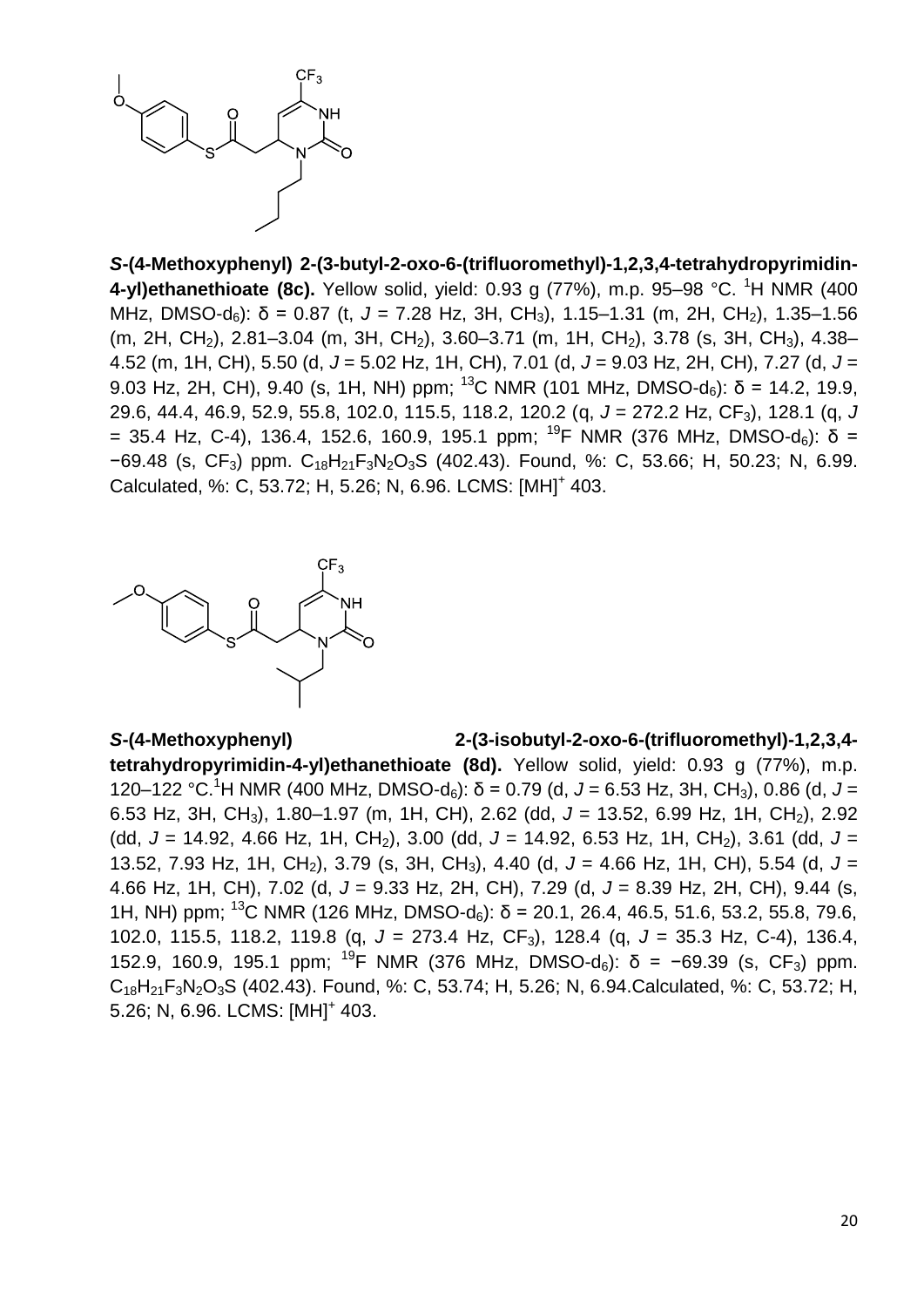

*S***-(4-Methoxyphenyl) 2-(3-(2-methoxyethyl)-2-oxo-6-(trifluoromethyl)-1,2,3,4 tetrahydropyrimidin-4-yl)ethanethioate (8e).** Yellow solid, yield: 0.91 g (75%), m.p. 95– 97 °C.<sup>1</sup>H NMR (400 MHz, DMSO-d<sub>6</sub>): δ = 2.93–3.11 (m, 2H, CH<sub>2</sub>), 3.13–3.22 (m, 1H, CH<sub>2</sub>), 3.25 (s, 3H, CH<sub>3</sub>), 3.40–3.51 (m, 2H, CH<sub>2</sub>), 3.70–3.76 (m, 1H, CH<sub>2</sub>), 3.79 (s, 3H, CH<sub>3</sub>), 4.52 (s, 1H, CH), 5.51 (s, 1H, CH), 7.02 (d, *J* = 7.46 Hz, 2H, CH), 7.29 (d, *J* = 7.46 Hz, 2H, CH), 9.44 (s, 1H, NH) ppm; <sup>13</sup>C NMR (101 MHz, DMSO-d<sub>6</sub>):  $\delta$  = 44.7, 46.9, 54.0, 55.8, 58.6, 70.4, 102.2, 115.5, 118.2, 120.2 (q, *J* = 273.7 Hz, CF3), 128.0 (q, *J* = 34.3 Hz, C-4), 136.4, 152.6, 160.9, 195.1 ppm; <sup>19</sup>F NMR (376 MHz, DMSO-d<sub>6</sub>):  $\delta$  = −69.48 (s, CF<sub>3</sub>) ppm.  $C_{17}H_{19}F_3N_2O_4S$  (404.40). Found, %: C, 50.48; H, 4.61; N, 6.98.Calculated, %: C, 50.49; H, 4.74; N, 6.93. LCMS: [MH]<sup>+</sup> 405.



*S***-(4-Methoxyphenyl) 2-(3-allyl-2-oxo-6-(trifluoromethyl)-1,2,3,4-tetrahydropyrimidin-4-yl)ethanethioate (8f).** Yellow solid, yield: 0.85 g (73%), m.p. 112–114 °C.<sup>1</sup>H NMR (400 MHz, DMSO-d<sub>6</sub>): δ = 2.90–3.08 (m, 2H, CH<sub>2</sub>), 3.60 (dd, J = 15.56, 6.53 Hz, 1H, CH<sub>2</sub>), 3.78 (s, 3H, CH3), 4.28–4.46 (m, 2H, CH2, CH), 5.10–5.25 (m, 2H, CH2), 5.52 (d, *J* = 4.52 Hz, 1H, CH), 5.69–5.84 (m, 1H, CH), 7.01 (d, *J* = 8.53 Hz, 2H, CH), 7.28 (d, *J* = 9.03 Hz, 2H, CH), 9.54 (s, 1H, NH) ppm; <sup>13</sup>C NMR (101 MHz, DMSO-d<sub>6</sub>): δ = 46.6, 46.7, 52.5, 55.8, 101.9, 115.5, 117.6, 118.2, 120.2 (q, *J* = 273.5 Hz, CF3), 128.1 (q, *J* =35.2 Hz, C-4), 134.0, 136.4, 152.4, 160.9, 195.1 ppm; <sup>19</sup>F NMR (376 MHz, DMSO-d<sub>6</sub>):  $\delta$  = −69.56 (s, CF<sub>3</sub>) ppm. C17H17F3N2O3S (386.39). Found, %: C, 52.89; H, 4.43; N, 7.13. Calculated, %: C, 52.84; H, 4.43; N, 7.25. LCMS: [MH]<sup>+</sup> 387.

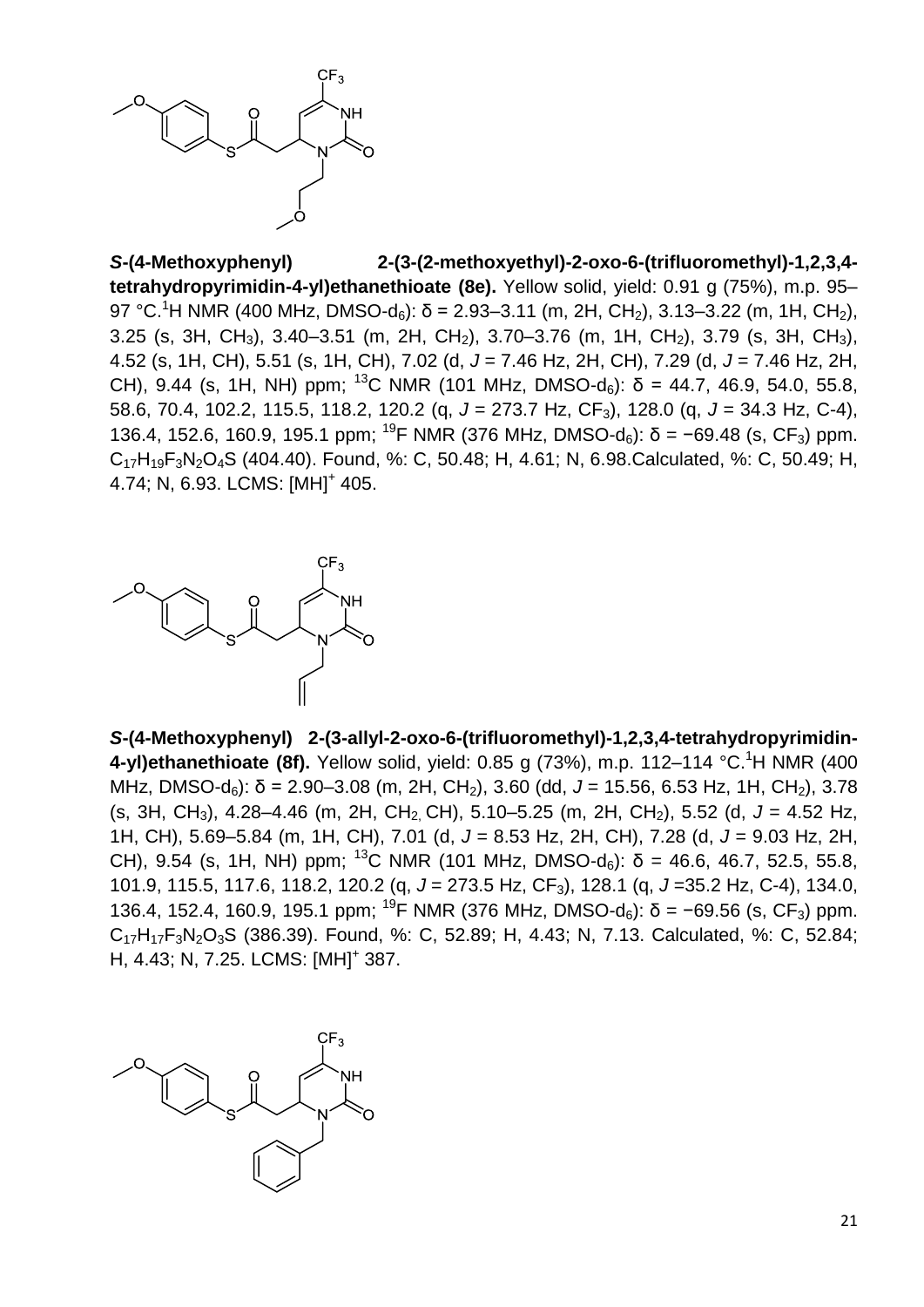# *S***-(4-Methoxyphenyl) 2-(3-benzyl-2-oxo-6-(trifluoromethyl)-1,2,3,4 tetrahydropyrimidin-4-yl)ethanethioate (8g).** Yellow solid, yield: 0.97 g (74%), m.p. 125–127 °C.<sup>1</sup>H NMR (400 MHz, DMSO-d<sub>6</sub>): δ = 2.91–3.00 (m, 1H, CH<sub>2</sub>), 3.08 (dd, J = 14.82, 5.49 Hz, 1H, CH<sub>2</sub>), 3.80 (s, 3H, CH<sub>3</sub>), 4.18 (d, J = 15.37 Hz, 1H, CH<sub>2</sub>), 4.35 (s, 1H, CH), 5.03 (d, *J* = 15.37 Hz, 1H, CH2), 5.50 (s, 1H, CH), 7.03 (d, *J* = 7.14 Hz, 2H, CH), 7.29 (d, *J* = 6.59 Hz, 5H, CH), 7.32–7.41 (m, 2H, CH), 9.59 (s, 1H, NH) ppm; <sup>13</sup>C NMR (101 MHz, DMSO-d<sub>6</sub>): δ = 46.4, 47.3, 52.6, 55.8, 102.0, 115.5, 118.1, 120.2 (g, J = 272.2 Hz, CF3), 127.8, 128.0, 128.1 (q, *J* = 35.2 Hz, C-4), 129.1, 136.5, 137.9, 152.9, 160.9, 195.1 ppm; <sup>19</sup>F NMR (376 MHz, DMSO-d<sub>6</sub>): δ = −69.44 (s, CF<sub>3</sub>) ppm. C<sub>21</sub>H<sub>19</sub>F<sub>3</sub>N<sub>2</sub>O<sub>3</sub>S (436.45). Found, %: C, 57.79; H, 4.39; N, 6.42. Calculated, %: C, 57.79; H, 4.39; N, 6.42. LCMS:  $[MH]$ <sup>+</sup> 437.



*S***-(4-Methoxyphenyl) 2-(3-(4-fluorobenzyl)-2-oxo-6-(trifluoromethyl)-1,2,3,4 tetrahydropyrimidin-4-yl)ethanethioate (8h).** Yellow solid, yield: 0.97 g (71%), m.p. 140–142 °C. <sup>1</sup>H NMR (400 MHz, DMSO-d<sub>6</sub>): δ = 2.94 (d, J = 14.56 Hz, 1H, CH<sub>2</sub>), 3.08 (dd, *J* = 14.56, 6.02 Hz, 1H, CH<sub>2</sub>), 3.78 (s, 3H, CH<sub>3</sub>), 4.17 (d, *J* = 15.06 Hz, 1H, CH<sub>2</sub>), 4.34 (s, 1H, CH), 4.94 (d, *J* = 15.06 Hz, 1H, CH2), 5.50 (s, 1H, CH), 7.01 (d, *J* = 8.03 Hz, 2H, CH), 7.10–7.22 (m, 2H, CH), 7.22–7.39 (m, 4H, CH), 9.62 (br s, 1H, NH) ppm; <sup>13</sup>C NMR (101 MHz, DMSO-d6): δ = 46.4, 46.7, 52.7, 55.8, 102.0, 115.5, 115.8 (d, *J* = 22.0 Hz), 118.1, 120.6( q, *J* = 272.2 Hz, CF3), 128.0 (q, *J* =35.2 Hz, C-4), 130.1 (d, *J* = 8.1 Hz), 134.2, 136.4, 152.8, 160.9, 162.0 (d, J = 243.4 Hz), 195.0 ppm; <sup>19</sup>F NMR (376 MHz, DMSO-d<sub>6</sub>): δ  $= -69.48$  (s, CF<sub>3</sub>),  $-115.86$  (s, CF) ppm. C<sub>21</sub>H<sub>18</sub>F<sub>4</sub>N<sub>2</sub>O<sub>3</sub>S (454.44). Found, %: C, 55.56; H, 4.09; N, 6.07. Calculated, %: C, 55.50; H, 3.99; N, 6.16. LCMS: [MH]<sup>+</sup> 455.



*S***-(4-Methoxyphenyl) 2-(3-(4-methoxybenzyl)-2-oxo-6-(trifluoromethyl)-1,2,3,4 tetrahydropyrimidin-4-yl)ethanethioate (8i).** Yellow solid, yield: 0.98 g (70%), m.p. 150– 152 °C. <sup>1</sup>H NMR (400 MHz, DMSO-d<sub>6</sub>): δ = 2.93 (d, J = 13.99 Hz, 1H, CH<sub>2</sub>), 3.01–3.15 (m,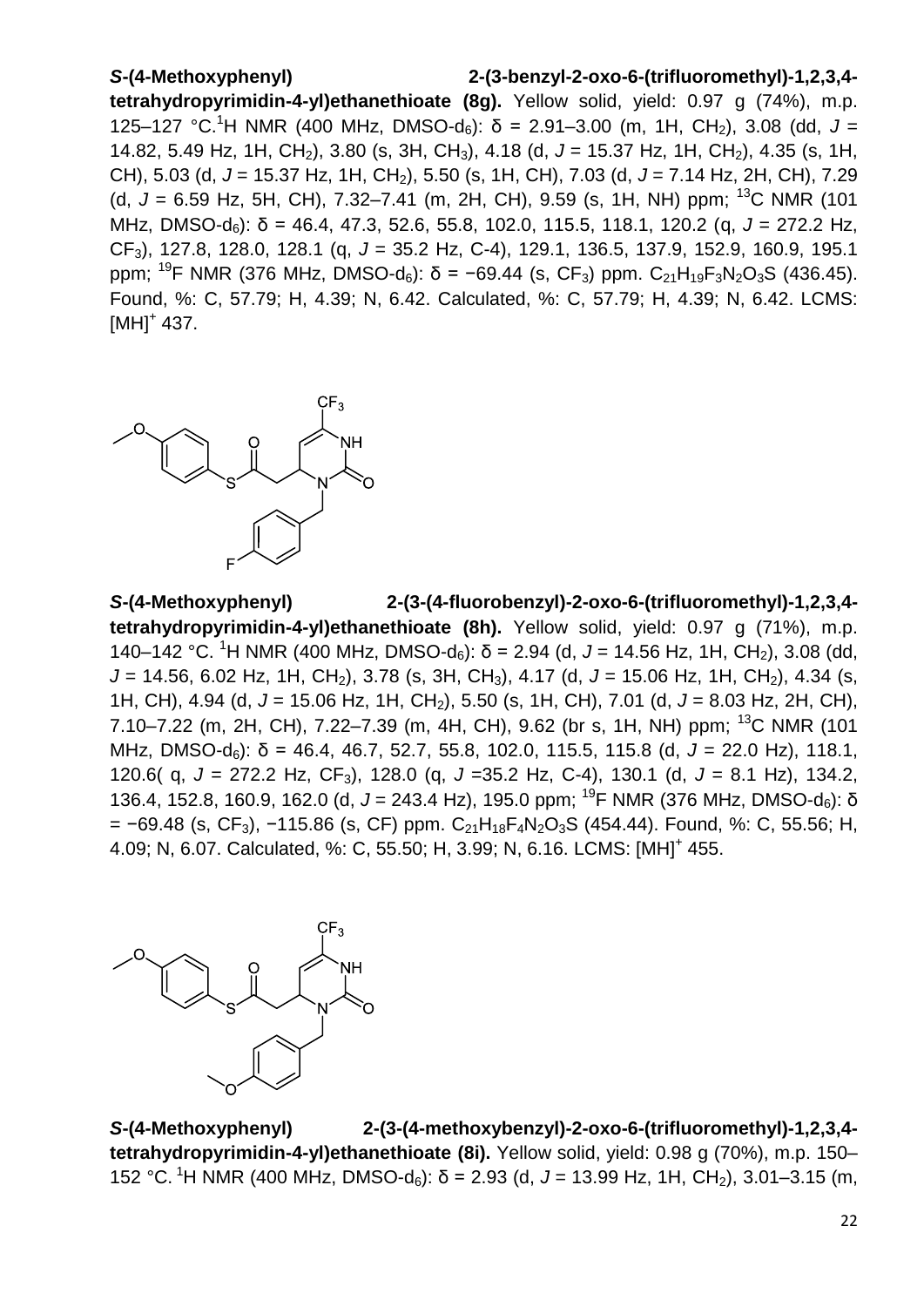1H, CH<sub>2</sub>), 3.73 (s, 3H, CH<sub>3</sub>), 3.79 (s, 3H, CH<sub>3</sub>), 4.05 (d, J = 14.92 Hz, 1H, CH<sub>2</sub>), 4.30 (s, 1H, CH), 4.95 (d, *J* = 14.92 Hz, 1H, CH2), 5.47 (s, 1H, CH), 6.91 (d, *J* = 6.53 Hz, 2H, CH), 7.02 (d, *J* = 7.46 Hz, 2H, CH), 7.21 (d, *J* = 7.46 Hz, 2H, CH), 7.28 (d, *J* = 7.46 Hz, 2H, CH), 9.57 (br s, 1H, NH) ppm; <sup>13</sup>C NMR (101 MHz, DMSO-d<sub>6</sub>): δ = 46.4, 46.6, 52.2, 55.5, 55.8, 102.0, 114.5, 115.5, 118.2, 120.2 (q, *J* = 272.9 Hz, CF3), 128.0 (q, *J* = 35.4 Hz, CF3), 129.5, 129.6, 136.4, 152.8, 159.1, 160.9, 195.0 ppm; <sup>19</sup>F NMR (376 MHz, DMSO-d<sub>6</sub>): δ =  $-69.45$  (s, CF<sub>3</sub>) ppm. C<sub>22</sub>H<sub>21</sub>F<sub>3</sub>N<sub>2</sub>O<sub>4</sub>S (466.47). Found, %: C, 56.67; H, 4.41; N, 5.92. Calculated, %: C, 56.65; H, 4.54; N, 6.01. LCMS: [MH]<sup>+</sup> 467.



**Methyl 3-(4-fluorobenzyl)-4-(2-((4-methoxyphenyl)thio)-2-oxoethyl)-2-oxo-6- (trifluoromethyl)-1,2,3,4-tetrahydropyrimidine-5-carboxylate (8j).** White solid, yield: 1.18 g (77%), m.p. 145–146 °C. <sup>1</sup>H NMR (400 MHz, DMSO-d<sub>6</sub>): δ = 2.95 (dd, J = 14.92, 4.66 Hz, 1H, CH<sub>2</sub>), 3.08 (dd, J = 13.99, 5.60 Hz, 1H, CH<sub>2</sub>), 3.66 (s, 3H, CH<sub>3</sub>), 3.80 (s, 3H, CH<sub>3</sub>), 4.26 (d, J = 14.92 Hz, 1H, CH<sub>2</sub>), 4.64 (s, 1H, CH), 4.91 (d, J = 14.92 Hz, 1H, CH<sub>2</sub>), 7.03 (d, *J* = 8.39 Hz, 2H, CH), 7.18 (t, *J* = 8.39 Hz, 2H, CH), 7.24–7.40 (m, 4H, CH), 10.17 (s, 1H, NH) ppm; <sup>13</sup>C NMR (101 MHz, DMSO-d<sub>6</sub>):  $\delta$  = 45.7, 47.6, 52.8, 54.0, 55.8, 104.7, 115.5, 116.0, 118.1, 119.1 (q, *J* = 273.3 Hz, CF3), 130.1, 133.7, 134.4 (q, *J* = 35.2 Hz, C-4), 136.4, 152.0, 160.9, 162.1 (d, *J* = 242.0 Hz), 163.6, 194.7 ppm; <sup>19</sup>F NMR (376 MHz, DMSO-d<sub>6</sub>): δ = −63.47 (s, CF<sub>3</sub>), −115.56 (s, CF) ppm. C<sub>23</sub>H<sub>20</sub>F<sub>4</sub>N<sub>2</sub>O<sub>5</sub>S (512.47). Found, %: C, 53.73; H, 3.95; N, 5.44. Calculated, %: C, 53.90; H, 3.93; N, 5.47. LCMS: [MH]<sup>+</sup> 513.

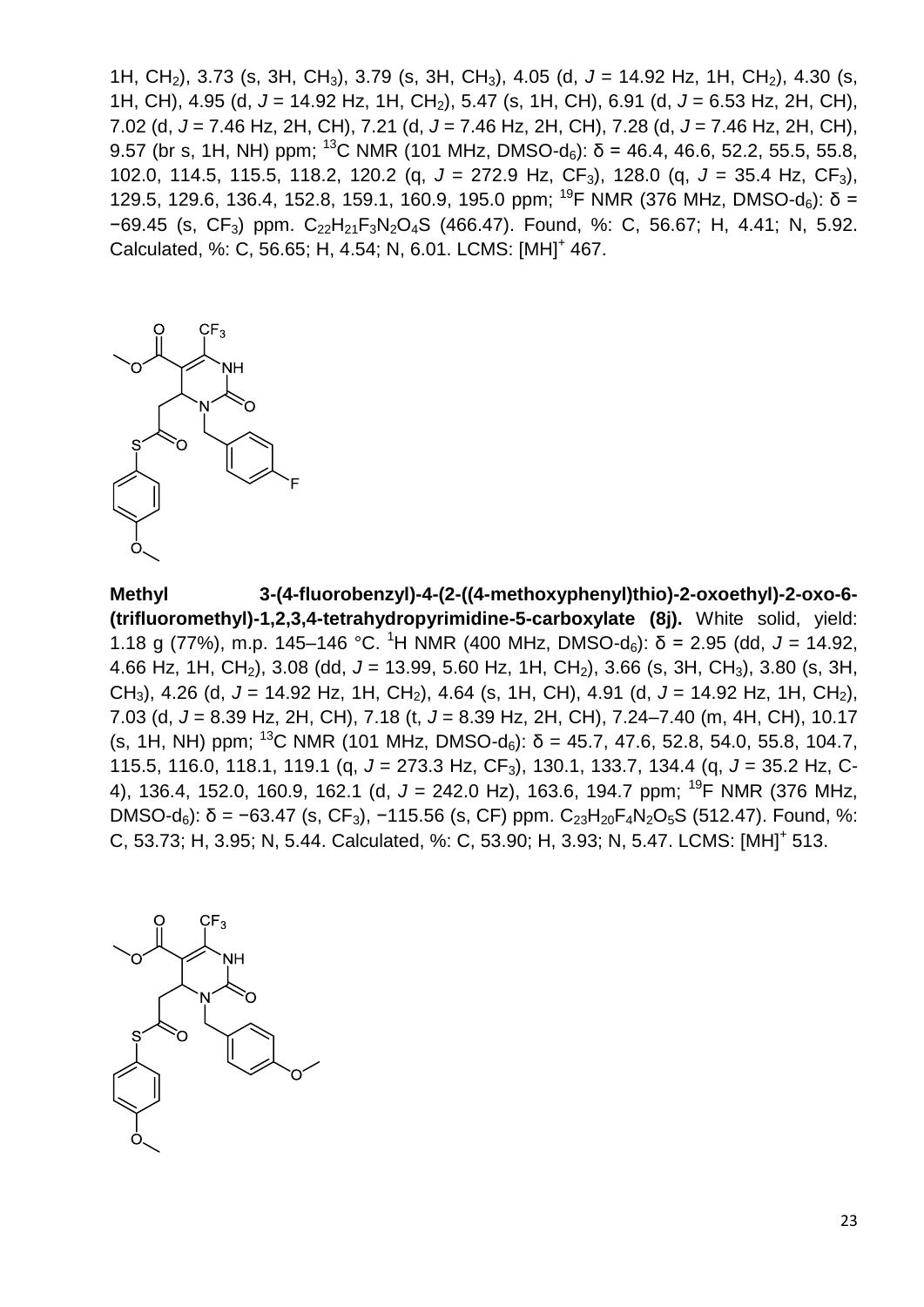**Methyl 3-(4-methoxybenzyl)-4-(2-((4-methoxyphenyl)thio)-2-oxoethyl)-2-oxo-6- (trifluoromethyl)-1,2,3,4-tetrahydropyrimidine-5-carboxylate (8k).** White solid, yield: 1.18 g (75%), m.p. 145–157 °C. <sup>1</sup>H NMR (400 MHz, DMSO-d<sub>6</sub>): δ = 2.93 (d, J = 12.12 Hz, 1H, CH<sub>2</sub>), 3.07 (d, J = 10.26 Hz, 1H, CH<sub>2</sub>), 3.65 (s, 3H, CH<sub>3</sub>), 3.73 (s, 3H, CH<sub>3</sub>), 3.80 (s, 3H, CH3), 4.16 (d, *J* = 14.92 Hz, 1H, CH2), 4.60 (s, 1H, CH), 4.91 (d, *J* = 14.92 Hz, 1H, CH2), 6.92 (d, *J* = 7.46 Hz, 2H, CH), 7.03 (d, *J* = 7.46 Hz, 2H, CH), 7.14–7.37 (m, 4H, CH), 10.15 (s, 1H, NH) ppm; <sup>13</sup>C NMR (126 MHz, DMSO-d<sub>6</sub>):  $\delta$  = 45.6, 47.5, 52.8, 53.6, 55.5, 55.8, 104.6, 114.5, 115.5, 118.1, 119.6 (q, *J* = 278.3 Hz, CF3), 129.1, 129.6, 134.5 (q, *J* = 35.3 Hz), 136.3, 151.9, 159.2, 160.9, 163.6, 194.7 ppm; <sup>19</sup>F NMR (376 MHz, DMSO-d<sub>6</sub>): δ  $= -63.27$  (s, CF<sub>3</sub>) ppm. C<sub>24</sub>H<sub>23</sub>F<sub>3</sub>N<sub>2</sub>O<sub>6</sub>S (524.51), Found, %: C, 54.88; H, 4.40; N, 5.32. Calculated, %: C, 54.96; H, 4.42; N, 5.34. LCMS: [MH]<sup>+</sup> 525.



**Methyl 3-(4-chlorophenyl)-4-(2-((4-methoxyphenyl)thio)-2-oxoethyl)-2-oxo-6- (trifluoromethyl)-1,2,3,4-tetrahydropyrimidine-5-carboxylate (8l).** White solid, yield: 1.25 g (81%), m.p. 133–135 °C. <sup>1</sup>H NMR (400 MHz, DMSO-d<sub>6</sub>): δ = 2.92 (dd, *J* = 13.99, 4.66 Hz, 1H, CH2), 3.08 (dd, *J* = 14.46, 5.13 Hz, 1H, CH2), 3.74 (s, 3H, CH3), 3.80 (s, 3H, CH3), 5.11 (br s, 1H, CH), 7.00 (d, *J* = 8.39 Hz, 2H, CH), 7.20 (d, *J* = 8.39 Hz, 2H, CH), 7.51 (g,  $J = 8.39$  Hz, 4H, CH), 10.29 (br s, 1H, NH) ppm; <sup>13</sup>C NMR (101 MHz, DMSO-d<sub>6</sub>): δ = 45.9, 52.9, 55.8, 58.1, 105.8, 115.5, 117.9, 119.6 (q, *J* = 276.6 Hz, CF3), 129.4, 130.0, 131.9, 134.3 (q, *J* = 36.7 Hz, C-4), 136.3, 139.1, 150.6, 161.0, 163.4, 194.5 ppm; <sup>19</sup>F NMR (376 MHz, DMSO-d<sub>6</sub>):  $\delta$  = -63.51 (s, CF<sub>3</sub>) ppm. C<sub>22</sub>H<sub>18</sub>ClF<sub>3</sub>N<sub>2</sub>O<sub>5</sub>S (514.90). Found, %: C, 51.45; H, 3.51; N, 5.47. Calculated, %: C, 51.32; H, 3.52; N, 5.44. LCMS: [MH]<sup>+</sup> 515.

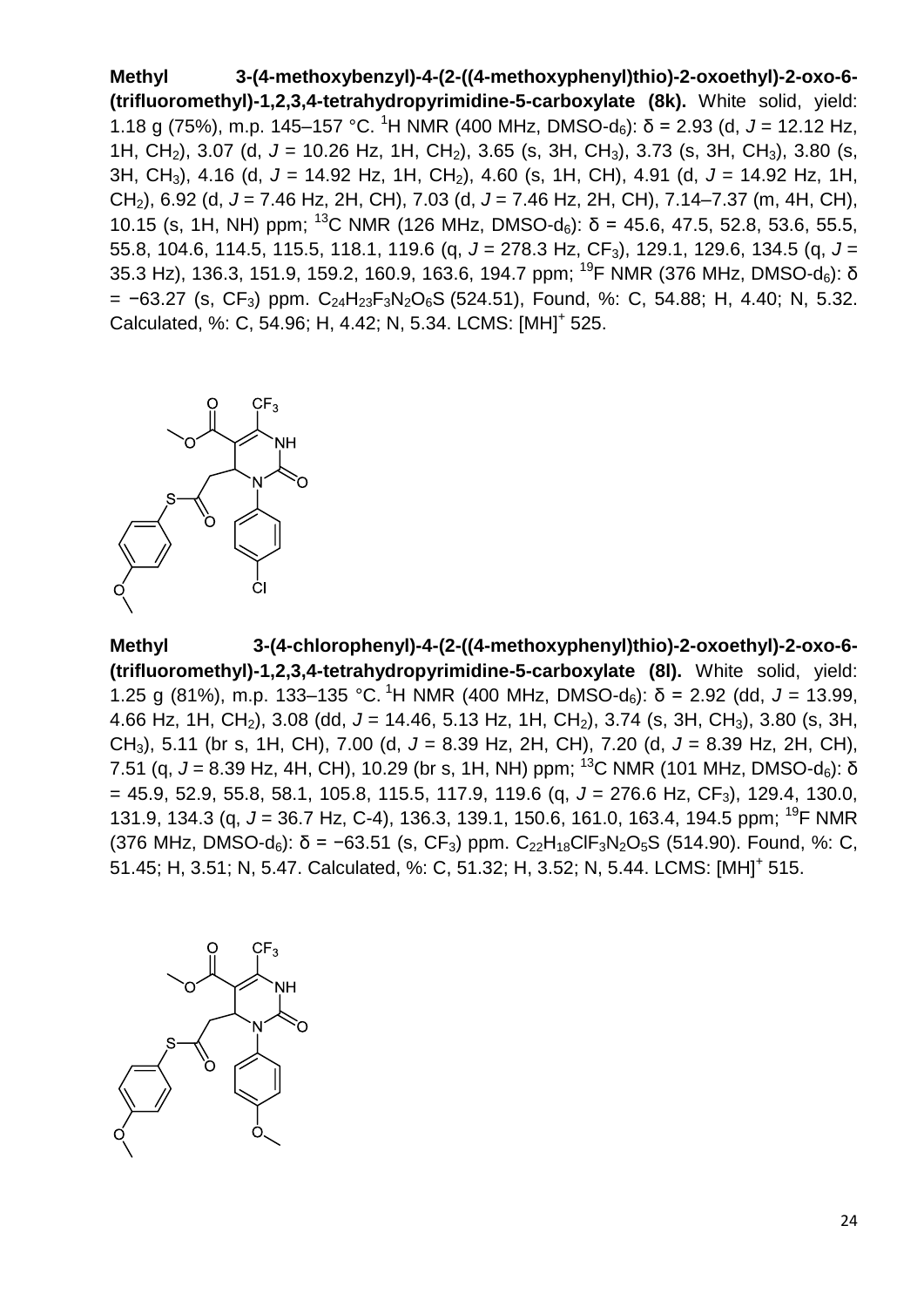**Methyl 3-(4-methoxyphenyl)-4-(2-((4-methoxyphenyl)thio)-2-oxoethyl)-2-oxo-6- (trifluoromethyl)-1,2,3,4-tetrahydropyrimidine-5-carboxylate (8m).** White solid, yield: 1.1 g (72%), m.p. 138–140 °C.<sup>1</sup>H NMR (400 MHz, DMSO-d<sub>6</sub>): δ = 2.91 (dd, J = 13.99, 4.66 Hz, 1H, CH<sub>2</sub>), 3.04 (dd, J = 13.99, 4.66 Hz, 1H, CH<sub>2</sub>), 3.73 (s, 3H, CH<sub>3</sub>), 3.78 (s, 3H, CH<sub>3</sub>), 3.79 (s, 3H, CH3), 4.99 (s, 1H, CH), 6.99 (t, *J* = 9.79 Hz, 4H, CH), 7.22 (d, *J* = 8.39 Hz, 2H, CH), 7.38 (d, *J* = 8.39 Hz, 2H, CH), 10.18 (s, 1H, NH) ppm; <sup>13</sup>C NMR (126 MHz, DMSOd6): δ = 45.8, 52.8, 55.81, 55.82, 58.5, 105.4, 114.7, 115.4, 118.0, 119.7 (q, *J* = 276.3 Hz, CF3), 129.5, 132.8, 134.5 (q, *J* =36.9 Hz, C-4), 136.3, 150.8, 158.6, 160.9, 163.5, 194.4 ppm; <sup>19</sup>F NMR (376 MHz, DMSO-d<sub>6</sub>): δ = −63.52 (s, CF<sub>3</sub>) ppm. C<sub>23</sub>H<sub>21</sub>F<sub>3</sub>N<sub>2</sub>O<sub>6</sub>S (510.48). Found, %: C, 54.36; H, 4.20; N, 5.47. Calculated, %: C, 54.11; H, 4.15; N, 5.49. LCMS:  $[MH]^{+}$  511.

## **2.7. General procedure for the synthesis of compounds 9,10,11a–c.**

Compound **4–6a,g,i** (2 mmol) was dissolved in methanol (25 mL) and 10% Pd/C as catalyst (20 wt %) was added. Hydrogen gas was bubbled at atmospheric pressure into the resulting suspension while stirring. The reaction was monitored by  $^{19}F$  NMR spectroscopy. After 3 h the mixture was filtered and the solvent was evaporated. The resulting white solid residue was recrystallized from methanol/water 1:1.



**2-(1-Methyl-2-oxo-4-(trifluoromethyl)hexahydropyrimidin-4-yl)acetic acid (9a).** White solid, yield: 0.45 g (95%), m.p.163–165 °C. <sup>1</sup>H NMR (400 MHz, DMSO-d<sub>6</sub>): δ = 2.14 (d, J = 13.99 Hz, 1H, CH<sub>2</sub>), 2.21–2.37 (m, 1H, CH<sub>2</sub>), 2.58–2.70 (m, 2H, CH<sub>2</sub>), 2.77 (s, 3H, CH<sub>3</sub>), 3.13–3.26 (m, 2H, CH<sub>2</sub>), 6.89 (s, 1H, NH) ppm; <sup>13</sup>C NMR (126 MHz, DMSO-d<sub>6</sub>):  $\delta$  = 25.1, 34.6, 39.0, 43.7, 57.7 (q, *J* = 27.9 Hz, C-4), 126.7 (q, *J* = 286.8 Hz, CF3), 154.7, 170.4 ppm; <sup>19</sup>F NMR (376 MHz, DMSO-d<sub>6</sub>):  $\delta$  = -77.91 (s, CF<sub>3</sub>) ppm. C<sub>8</sub>H<sub>11</sub>F<sub>3</sub>N<sub>2</sub>O<sub>3</sub> (240.18). Found, %: C, 40.19; H, 4.67; N, 11.73. Calculated, %: C, 40.01; H, 4.62; N, 11.66. LCMS:  $[MH]$ <sup>+</sup> 241.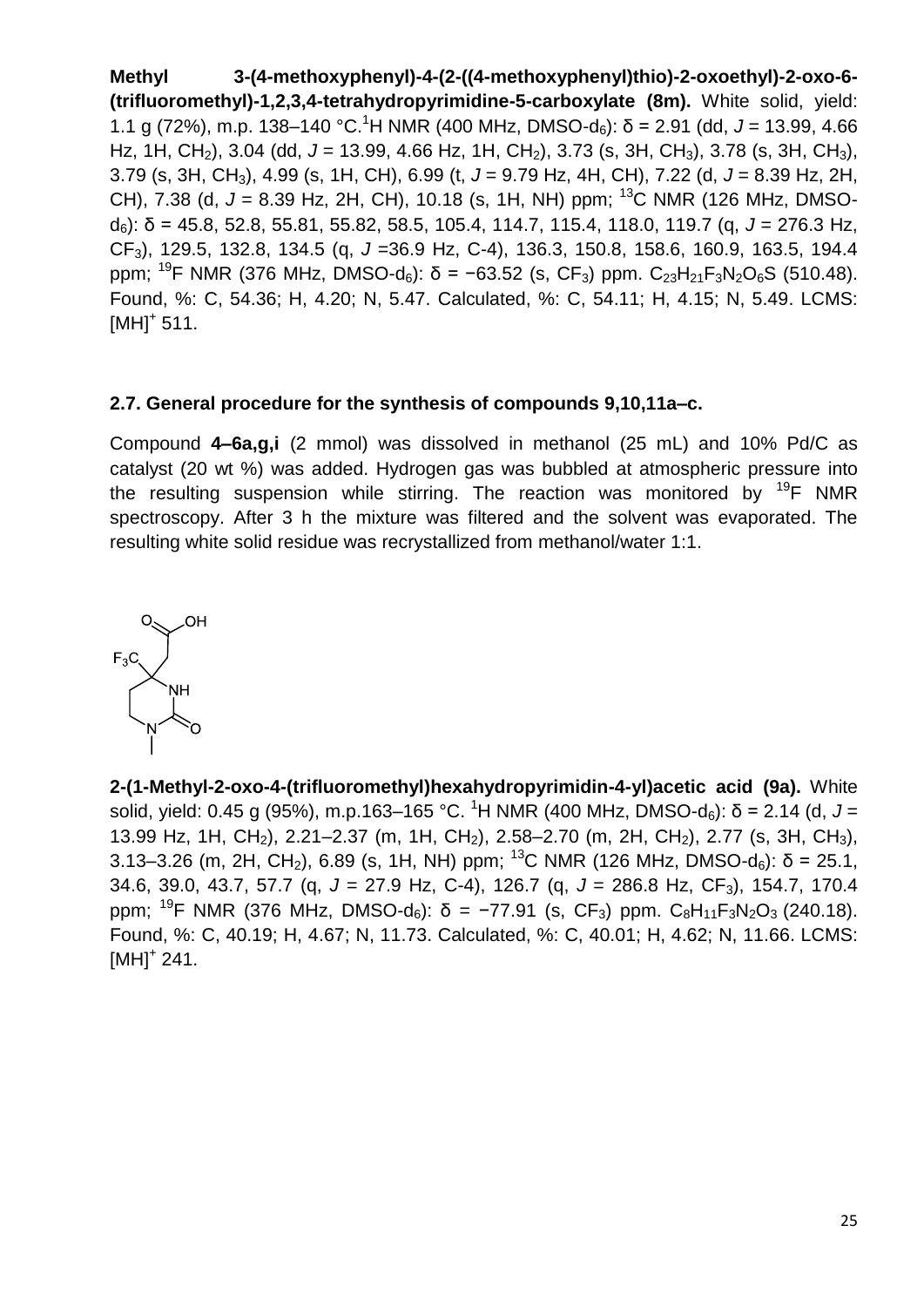

**2-(1-Benzyl-2-oxo-4-(trifluoromethyl)hexahydropyrimidin-4-yl)acetic acid (9b).** White solid, yield: 0.61 g (96%), m.p. 152–154 C.<sup>1</sup>H NMR (400 MHz, DMSO-d<sub>6</sub>): δ = 2.10–2.30 (d, *J* = 14.56 Hz, 1H, CH2), 2.23–2.37 (m, 1H, CH2), 2.68 (d, *J* = 4.02 Hz, 2H, CH2), 3.07– 3.19 (m, 2H, CH2), 4.38 (d, *J* = 15.06 Hz, 1H, CH2), 4.54 (d, *J* = 15.56 Hz, 1H, CH2), 7.09 (s, 1H, NH), 7.16–7.27 (m, 3H, CH), 7.32 (t, *J* = 7.03 Hz, 2H, CH) ppm; <sup>13</sup>C NMR (101 MHz, DMSO-d6): δ = 25.2, 38.9, 41.6, 50.0, 57.7 (q, *J* = 26.4 Hz, C-4), 126.7 (q, *J* = 286.1 Hz, CF<sub>3</sub>), 127.4, 127.7, 128.9, 138.6, 154.7, 170.5 ppm; <sup>19</sup>F NMR (376 MHz, DMSO-d<sub>6</sub>): δ  $= -77.76$  (s, CF<sub>3</sub>) ppm. C<sub>14</sub>H<sub>15</sub>F<sub>3</sub>N<sub>2</sub>O<sub>3</sub> (316.28). Found, %: C, 53.21; H, 4.73; N, 9.02. Calculated, %: C, 53.17; H, 4.78; N, 8.86. LCMS: [MH]<sup>+</sup> 317.



**2-(1-(4-Methoxybenzyl)-2-oxo-4-(trifluoromethyl)hexahydropyrimidin-4-yl)acetic acid (9c).** White solid, yield: 0.66 g (95%), m.p. 145–147 °C.<sup>1</sup>H NMR (400 MHz, DMSO-d<sub>6</sub>):  $\delta$  = 2.08–2.18 (m, 1H, CH2), 2.20–2.32 (m, 1H, CH2), 2.61–2.73 (m, 2H, CH2), 3.10 (s, 2H, CH2), 3.73 (s, 3H, CH3), 4.30 (d, *J* = 14.92 Hz, 1H, CH2), 4.48 (d, *J* = 14.92 Hz, 1H, CH2), 6.80–6.95 (m, 2H, CH), 7.03 (s, 1H, NH), 7.10–7.23 (m, 2H, CH), 12.64 (br s, 1H, COOH) ppm; <sup>13</sup>C NMR (126 MHz, DMSO-d6): δ = 25.2, 38.9, 41.2, 49.4, 55.5, 57.6 (q, *J* = 26.9 Hz, C-4), 114.3, 126.6 (g, J = 287.7 Hz, CF<sub>3</sub>), 129.2, 130.4, 154.6, 158.8, 170.4 ppm; <sup>19</sup>F NMR (376 MHz, DMSO-d<sub>6</sub>):  $\delta$  = −77.75 (s, CF<sub>3</sub>) ppm. C<sub>15</sub>H<sub>17</sub>F<sub>3</sub>N<sub>2</sub>O<sub>4</sub> (346.30). Found, %: C, 52.02; H, 4.94; N, 8.06. Calculated, %: C, 52.02; H, 4.95; N, 8.09. LCMS: [MH]<sup>+</sup> 347.



**2-(3-Methyl-2-oxo-6-(trifluoromethyl)hexahydropyrimidin-4-yl)acetic acid (10a).** White solid, yield: 0.45 g (93%), m.p. 173–175 °C. <sup>1</sup>H NMR (400 MHz, DMSO-d<sub>6</sub>): δ = 1.75–1.93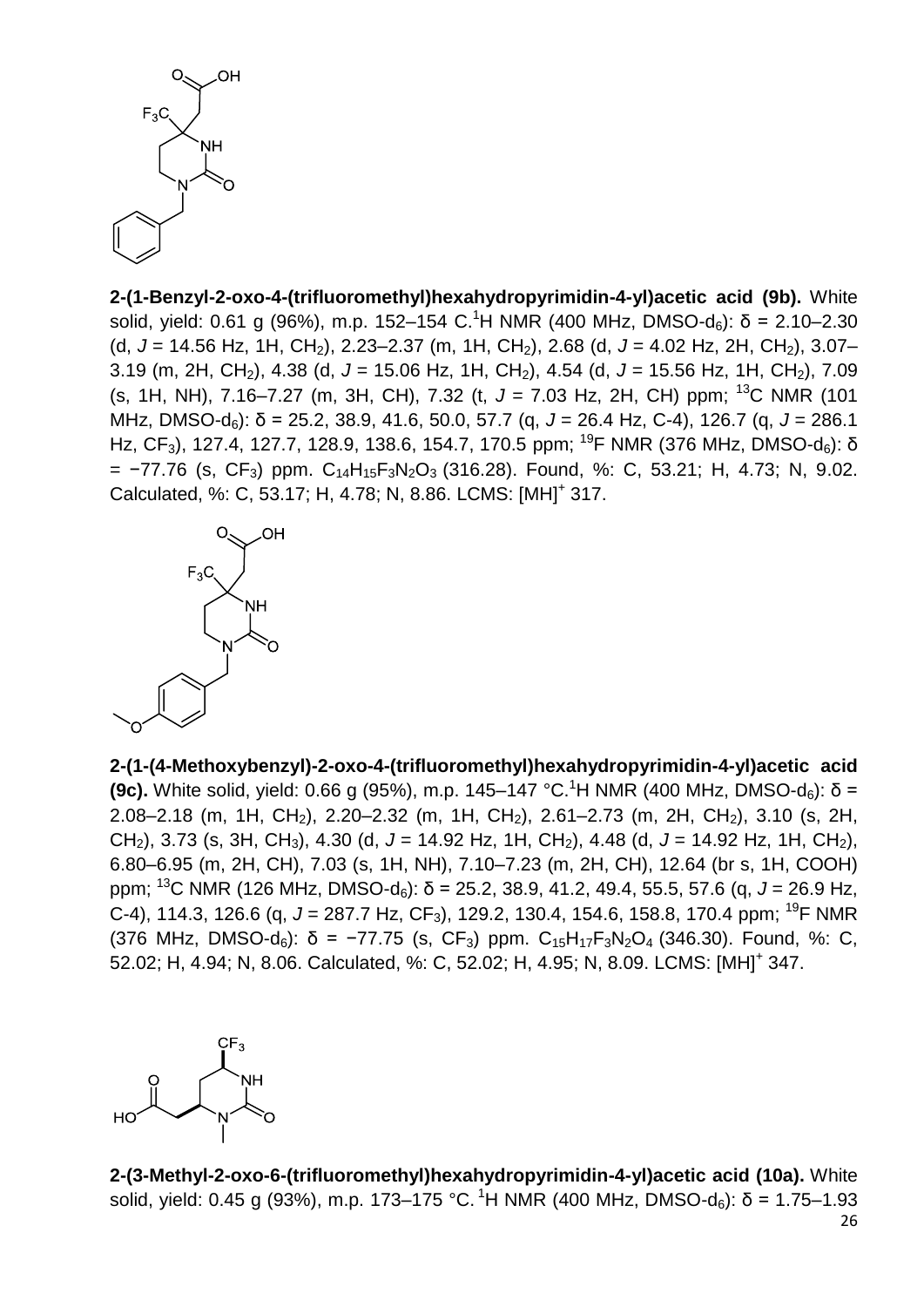(m, 1H, CH<sub>2</sub>), 2.16–2.30 (m, 1H, CH<sub>2</sub>), 2.40–2.60 (m, 1H, CH<sub>2</sub>), 2.67–2.87 (m, 4H, CH<sub>2</sub>, CH3), 3.73 (br s, 1H, CH), 4.14 (br s, 1H, CH), 6.99 (s, 1H, NH), 12.47 (br s, 1H, COOH) ppm. <sup>13</sup>C NMR (101 MHz, DMSO-d6): δ = 26.3, 31.6, 38.2, 50.6 (q, *J* = 31.3 Hz, C-4), 51.1, 125.3 (q,  $J = 280.2$  Hz, CF<sub>3</sub>), 156.0, 172.9 ppm; <sup>19</sup>F NMR (376 MHz, DMSO-d<sub>6</sub>): δ =  $-76.52$  (s,  $CF_3$ ) ppm.  $C_8H_{11}F_3N_2O_3$  (240.18). Found, %: C, 40.05; H, 4.59; N, 11.64. Calculated, %: C, 40.01; H, 4.62; N, 11.66. LCMS: [MH]<sup>+</sup> 241.



**2-(3-Benzyl-2-oxo-6-(trifluoromethyl)hexahydropyrimidin-4-yl)acetic acid (10b).** White solid, yield: 0.6 g (95%), m.p. 168–170 °C.<sup>1</sup>H NMR (500 MHz, DMSO-d<sub>6</sub>): δ = 1.87–2.01 (m, 1H, CH<sub>2</sub>), 2.16–2.29 (m, 1H, CH<sub>2</sub>), 2.37 (dd, J = 16.19, 9.06 Hz, 1H, CH<sub>2</sub>), 2.71 (dd, J  $= 15.92$ , 4.39 Hz, 1H, CH<sub>2</sub>), 3.66–3.79 (m, 1H, CH), 4.16–4.31 (m, 2H, CH, CH<sub>2</sub>), 4.88 (d, *J* = 15.92 Hz, 1H, CH2), 7.16–7.28 (m, 4H, CH, NH), 7.34 (t, *J* = 7.68 Hz, 2H, CH), 12.45 (br s, 1H, COOH) ppm; <sup>13</sup>C NMR (126 MHz, DMSO-d<sub>6</sub>):  $\delta$  = 25.9, 37.8, 46.9, 49.4, 50.6 (q, *J* = 30.9 Hz, C-4), 125.4 (q, *J* = 281.7 Hz, CF3), 127.3, 127.4, 128.9, 139.1, 156.0, 172.5 ppm; <sup>19</sup>F NMR (188 MHz, DMSO-d<sub>6</sub>): δ = −76.06 (s, CF<sub>3</sub>) ppm. C<sub>14</sub>H<sub>15</sub>F<sub>3</sub>N<sub>2</sub>O<sub>3</sub> (316.28). Found, %: C, 53.22; H, 4.76; N, 8.84. Calculated, %: C, 53.17; H, 4.78; N, 8.86. LCMS:  $[MH]$ <sup>+</sup> 317.



**2-(3-(4-Methoxybenzyl)-2-oxo-6-(trifluoromethyl)hexahydropyrimidin-4-yl)acetic acid (10c).** White solid, yield: 0.66 g (95%), m.p. 153–155 °C. <sup>1</sup>H NMR (400 MHz, DMSO-d<sub>6</sub>): δ  $= 1.80 - 2.00$  (m, 1H, CH<sub>2</sub>), 2.10–2.25 (m, 1H, CH<sub>2</sub>), 2.27–2.45 (m, 1H, CH<sub>2</sub>), 2.60-2.80 (br s, 2H, CH2), 3.60–3.83 (m, 4H, CH3, CH), 4.05–4.23 (m, 2H, CH, CH2), 4.83 (d, *J* = 14.90 Hz, 1H, CH<sub>2</sub>), 6.89 (s, 2H, CH), 7.17 (s, 3H, CH, NH), 12.45 (br s, 1H, COOH) ppm; <sup>13</sup>C NMR (126 MHz, DMSO-d<sub>6</sub>): δ = 25.8, 37.7, 46.2, 49.0, 50.6 (q, J = 30.4 Hz, C-4), 55.5, 114.3, 125.4 (g, J = 281.2 Hz, CF<sub>3</sub>), 128.9, 130.9, 156.0, 158.7, 172.6 ppm; <sup>19</sup>F NMR (376 MHz, DMSO-d<sub>6</sub>): δ = -76.04 (s, CF<sub>3</sub>) ppm. C<sub>15</sub>H<sub>17</sub>F<sub>3</sub>N<sub>2</sub>O<sub>4</sub> (346.30). Found, %: C, 52.12; H, 4.84; N, 8.11. Calculated, %: C, 52.02; H, 4.95; N, 8.09. LCMS: [MH]<sup>+</sup> 347.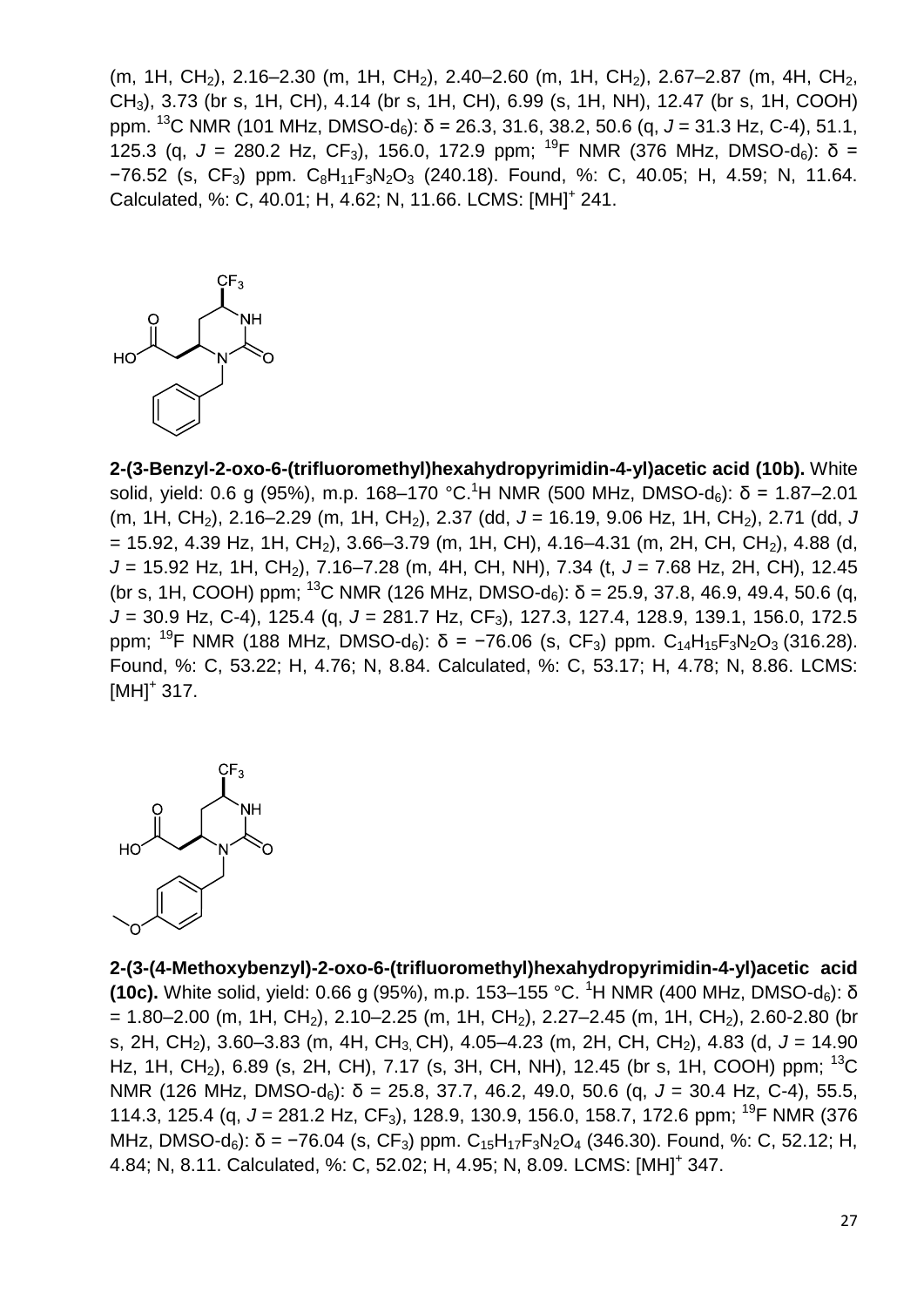

**Phenyl 2-(3-methyl-2-oxo-6-(trifluoromethyl)hexahydropyrimidin-4-yl)acetate (11a).** White solid, yield: 0.59 g (94%), m.p. 157–159 °C, <sup>1</sup>H NMR (400 MHz, DMSO-d<sub>6</sub>): δ = 1.90–2.02 (m, 1H, CH2), 2.28–2.38 (m, 1H, CH2), 2.81–2.93 (m, 4H, CH3, CH2), 3.12 (dd, *J*  $= 16.00, 4.00$  Hz, 1H, CH<sub>2</sub>), 3.89 (br s, 1H, CH), 4.19 (d,  $J = 5.60$  Hz, 1H, CH), 7.05–7.17 (m, 3H, CH, NH), 7.28 (t, *J* = 7.46 Hz, 1H, CH), 7.44 (t, *J* = 7.93 Hz, 2H, CH) ppm; <sup>13</sup>C NMR (126 MHz, DMSO-d<sub>6</sub>): δ = 26.3, 31.8, 38.0, 50.6 (q, *J* = 30.9 Hz, C-4), 51.1, 122.1, 125.4 (g, J = 280.2 Hz, CF<sub>3</sub>), 126.5, 130.1, 150.7, 156.0, 170.2 ppm; <sup>19</sup>F NMR (376 MHz, DMSO-d<sub>6</sub>): δ = -78.56 (s, CF<sub>3</sub>) ppm. C<sub>14</sub>H<sub>15</sub>F<sub>3</sub>N<sub>2</sub>O<sub>3</sub> (316.28). Found, %: C, 53.31; H, 4.91; N, 8.74. Calculated, %: C, 53.17; H, 4.78; N, 8.86. LCMS: [MH]<sup>+</sup> 317.



**Phenyl 2-(3-benzyl-2-oxo-6-(trifluoromethyl)hexahydropyrimidin-4-yl)acetate (11b).** White solid, yield: 0.71 g (90%), m.p. 125–127 °C. <sup>1</sup>H NMR (500 MHz, DMSO-d<sub>6</sub>): δ = 2.01–2.12 (m, 1H, CH<sub>2</sub>), 2.27–2.38 (m, 1H, CH<sub>2</sub>), 2.79 (dd, J = 16.47, 8.23 Hz, 1H, CH<sub>2</sub>), 3.08 (dd, *J* = 16.47, 4.39 Hz, 1H, CH2), 3.89 (br s, 1H, CH), 4.29 (d, *J* = 6.59 Hz, 1H, CH), 4.35 (d, J = 16.47 Hz, 1H, CH<sub>2</sub>), 4.91 (d, J = 15.92 Hz, 1H, CH<sub>2</sub>), 7.05 (d, J = 7.14 Hz, 2H, CH), 7.21–7.32 (m, 5H, CH, NH), 7.35 (d, *J* = 7.68 Hz, 2H, CH), 7.42 (t, *J* = 7.68 Hz, 2H, CH) ppm; <sup>13</sup>C NMR (101 MHz, DMSO-d<sub>6</sub>): δ = 25.8, 37.7, 47.3, 49.4, 50.5 (q, *J* = 30.2 Hz, C-4), 122.1, 125.4 (q, *J* = 281.0 Hz, CF3), 126.5, 127.3, 127.4, 128.9, 130.0, 139.1, 150.5, 155.9, 169.9 ppm; <sup>19</sup>F NMR (188 MHz, DMSO-d<sub>6</sub>): δ = -75.93 (s, CF<sub>3</sub>) ppm. C<sub>20</sub>H<sub>19</sub>F<sub>3</sub>N<sub>2</sub>O<sub>3</sub> (392.37). Found, %: C, 61.20; H, 4.88; N, 7.16. Calculated, %: C, 61.22; H, 4.88; N, 7.14. LCMS: [MH]<sup>+</sup> 393.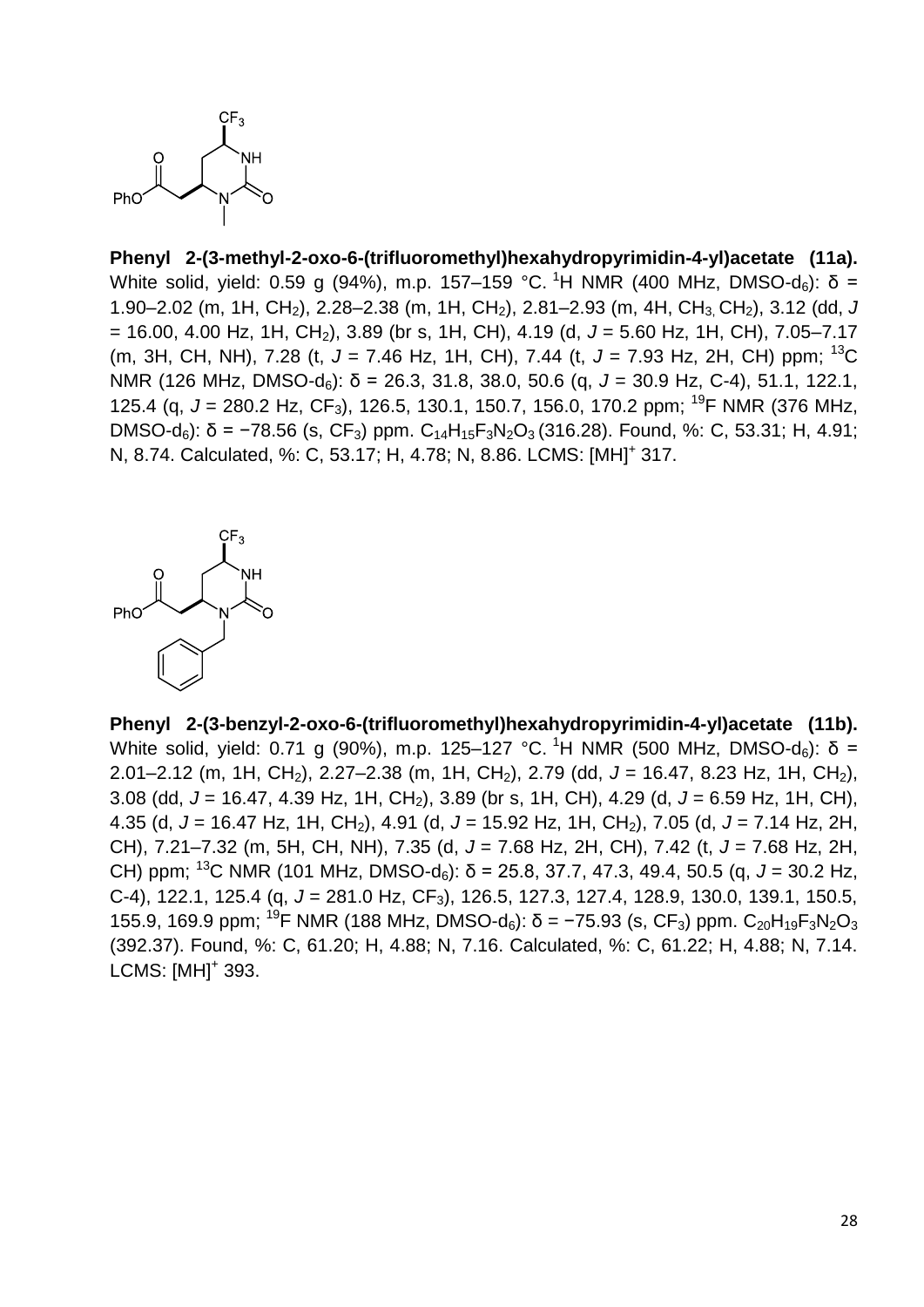

**Phenyl 2-(3-(4-methoxybenzyl)-2-oxo-6-(trifluoromethyl)hexahydropyrimidin-4 yl)acetate (11c).** White solid, yield: 0.81 g (96%), m.p. 138–140 °C. <sup>1</sup>H NMR (400 MHz, DMSO-d<sub>6</sub>): δ = 1.92–2.12 (m, 1H, CH<sub>2</sub>), 2.18-2.33 (m, 1H, CH<sub>2</sub>), 2.76 (dd, J = 16.32, 7.93 Hz, 1H, CH<sub>2</sub>), 3.08 (d, J = 15.86 Hz, 1H, CH<sub>2</sub>), 3.73 (s, 3H, CH<sub>3</sub>), 3.83 (br s, 1H, CH), 4.22 (d, *J* = 14.92 Hz, 2H, CH, CH2), 4.85 (d, *J* = 15.86 Hz, 1H, CH2), 6.90 (d, *J* = 6.53 Hz, 2H, CH), 7.05 (d, *J* = 6.53 Hz, 2H, CH), 7.20 (d, *J* = 6.53 Hz, 2H, CH), 7.27 (br s, 2H, CH, NH), 7.41 (br s, 2H, CH) ppm; <sup>13</sup>C NMR (101 MHz, DMSO-d<sub>6</sub>):  $\delta$  = 25.8, 37.6, 46.6, 49.1, 50.6 (q, *J* = 30.1 Hz, C-4), 55.5, 114.3, 122.1, 125.4 (q, *J* = 281.0 Hz, CF3), 126.5, 128.9, 130.0, 130.8, 150.6, 155.9, 158.7, 169.9 ppm; <sup>19</sup>F NMR (376 MHz, DMSO-d<sub>6</sub>): δ = −75.94 (s,  $CF_3$ ) ppm.  $C_{21}H_{21}F_3N_2O_4$  (422.40). Found, %: C, 59.66; H, 5.00; N, 6.71. Calculated, %: C, 59.71; H, 5.01; N, 6.63. LCMS: [MH]<sup>+</sup> 423.

## **2.8. General procedure for the synthesis of compounds 9–11d.**

Compound **9–11c** (2 mmol) was dissolved in trifluoroacetic acid (10 mL). The solution was stirred at 72 °C for 20 minutes. Trifluoroacetic acid was evaporated and the residue was treated with methyl *tert*-butyl ether (10 mL). The mixture was filtered and the obtained filtrate was diluted with hexane (10 mL). The white precipitate formed was collected by filtration and recrystallized from toluene/hexane 1:1.



**2-(2-Oxo-4-(trifluoromethyl)hexahydropyrimidin-4-yl)acetic acid (9d).** White solid, yield: 0.35 g (79%), m.p. 213–215 °C. <sup>1</sup>H NMR (500 MHz, DMSO-d<sub>6</sub>): δ = 2.03–2.12 (m, 1H, CH<sub>2</sub>), 2.12–2.20 (m, 1H, CH<sub>2</sub>), 2.63–2.71 (m, 2H, CH<sub>2</sub>), 3.07–3.20 (m, 2H, CH<sub>2</sub>), 6.63 (s, 1H, NH), 6.83 (s, 1H, NH), 12.67 (br s, 1H, COOH) ppm;  $^{13}$ C NMR (126 MHz, DMSOd6): δ = 24.9, 36.2, 39.1, 57.4 (q, *J* = 26.9 Hz, C-4), 126.9 (q, *J* = 288.5 Hz, CF3), 155.1, 170.5 ppm; <sup>19</sup>F NMR (376 MHz, DMSO-d<sub>6</sub>): δ = −77.68 (s, CF<sub>3</sub>) ppm. C<sub>7</sub>H<sub>9</sub>F<sub>3</sub>N<sub>2</sub>O<sub>3</sub> (226.15). Found, %: C, 37.31; H, 4.14; N, 12.35. Calculated, %: C, 37.18; H, 4.01; N, 12.39. LCMS: [MH]<sup>+</sup> 227.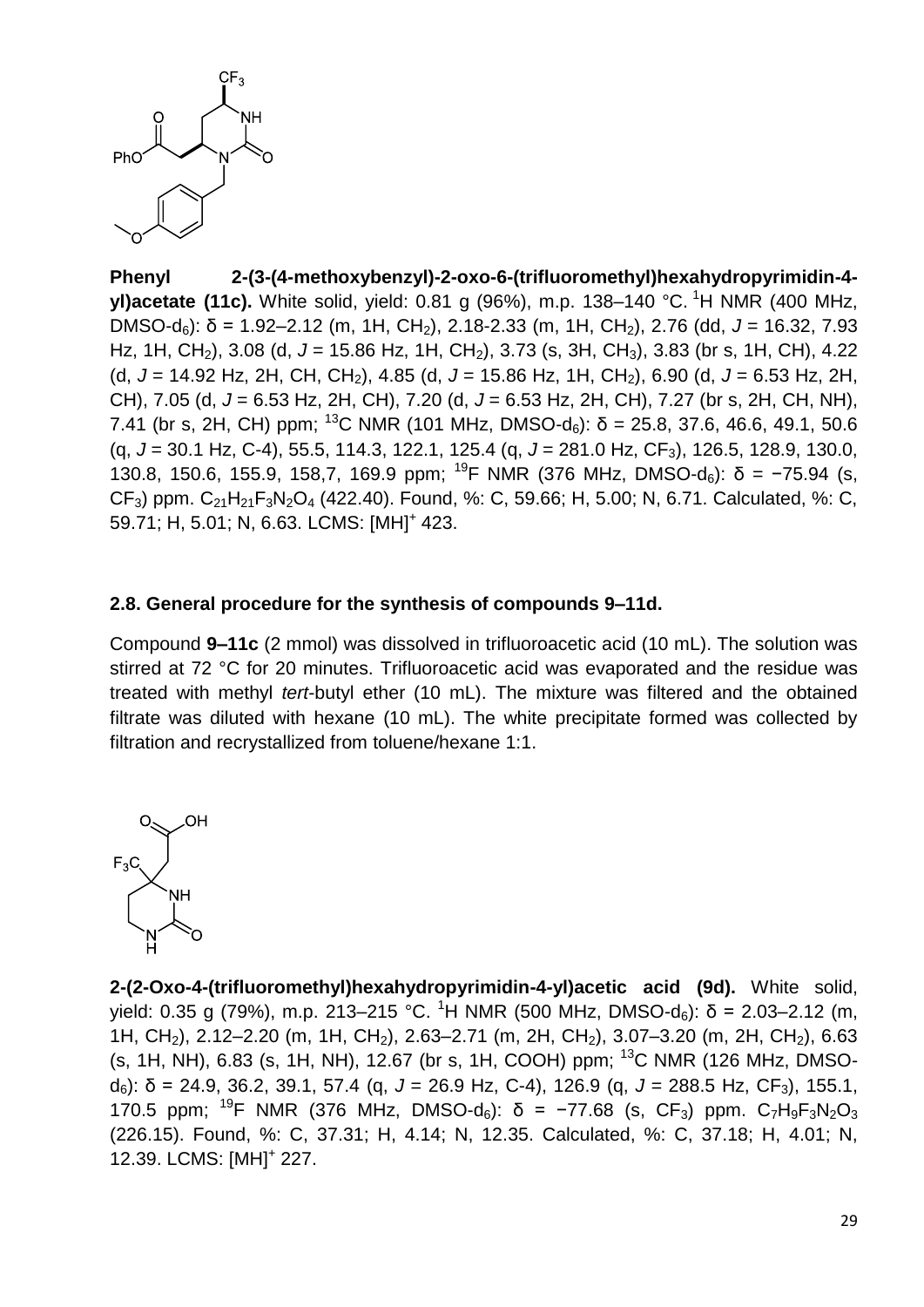

**2-(2-Oxo-6-(trifluoromethyl)hexahydropyrimidin-4-yl)acetic acid (10d).** White solid, yield: 0.32 g (70%), m.p. 231–233 °C. <sup>1</sup>H NMR (400 MHz, DMSO-d6): δ = 1.48 (q, *J* = 12.12 Hz, 1H, CH2), 2.15 (d, *J* = 12.12 Hz, 1H, CH2), 2.38 (dd, *J* = 16.79, 7.46 Hz, 1H, CH2), 2.56 (m, J = 5.60 Hz, 1H, CH<sub>2</sub>), 3.57–3.73 (m, 1H, CH), 4.07–4.24 (m, 1H, CH), 6.45 (br s, 1H, NH), 7.02 (br s, 1H, NH), 12.24 (br s, 1H, COOH) ppm; <sup>13</sup>C NMR (101 MHz, DMSO-d<sub>6</sub>): δ = 27.1, 39.5, 45.6, 51.5 (q, *J* = 30.1 Hz, C-4), 125.4 (q, *J* = 281.8 Hz, CF3), 156.3, 172.5 ppm; <sup>19</sup>F NMR (376 MHz, DMSO-d<sub>6</sub>): δ = −77.20 (s, CF<sub>3</sub>) ppm. C<sub>7</sub>H<sub>9</sub>F<sub>3</sub>N<sub>2</sub>O<sub>3</sub> (226.15). Found, %: C, 37.00; H, 3.92; N, 12.48. Calculated, %: C, 37.18; H, 4.01; N, 12.39. LCMS:  $[MH]$ <sup>+</sup> 227.



**Phenyl 2-(2-oxo-6-(trifluoromethyl)hexahydropyrimidin-4-yl)acetate (11d**). White solid, yield: 0.44 g (73%), m.p. 125–127 °C. <sup>1</sup>H NMR (400 MHz, DMSO-d<sub>6</sub>): δ = 1.62 (g, *J* = 11.19 Hz, 1H, CH2), 2.22 (d, *J* = 13.06 Hz, 1H, CH2), 2.77–2.92 (m, 2H, CH2), 3.84 (d, *J* = 7.46 Hz, 1H, CH), 4.16–4.27 (m, 1H, CH), 6.66 (s, 1H, NH), 6.97 (s, 1H, NH), 7.18 (d, *J* = 8.39 Hz, 2H, CH), 7.26 (t, *J* = 7.46 Hz, 1H, CH), 7.42 (t, *J* = 7.46 Hz, 2H, CH) ppm; <sup>13</sup>C NMR (126 MHz, DMSO-d<sub>6</sub>): δ = 27.1, 39.4, 45.4, 51.6 (g, *J* = 30.8 Hz, C-4), 122.3, 125.7 (g, J = 281.7 Hz, CF<sub>3</sub>), 126.4, 129.9, 150.8, 156.1, 169.6 ppm; <sup>19</sup>F NMR (376 MHz, DMSOd<sub>6</sub>): δ = −77.11 (s, CF<sub>3</sub>) ppm. C<sub>13</sub>H<sub>13</sub>F<sub>3</sub>N<sub>2</sub>O<sub>3</sub> (302.25). Found, %: C, 51.69; H, 4.34; N, 9.26. Calculated, %: C, 51.66; H, 4.34; N, 9.27. LCMS: [MH]<sup>+</sup> 303.

# **3. Representative procedure for the synthesis of 2-[2-oxo-6-(trifluoromethyl)-1,2,3,4 tetrahydropyrimidin-4-yl]acetamides**

The solution of compound **6a** (0.63 g, 2 mmol), **6j** (0.93 g, 2 mmol) or **8a** (0.72 g, 2 mmol) and benzylamine (0.42 g, 4 mmol) in dichloromethane (10 mL) was stirred at 40 °C for 4 hours. The mixture was cooled to room temperature and the product was separated by filtration. The solid was washed consecutively with dichloromethane (10 mL), 0.1 M hydrochloric acid (10 mL), water (10 mL) and then dried on air.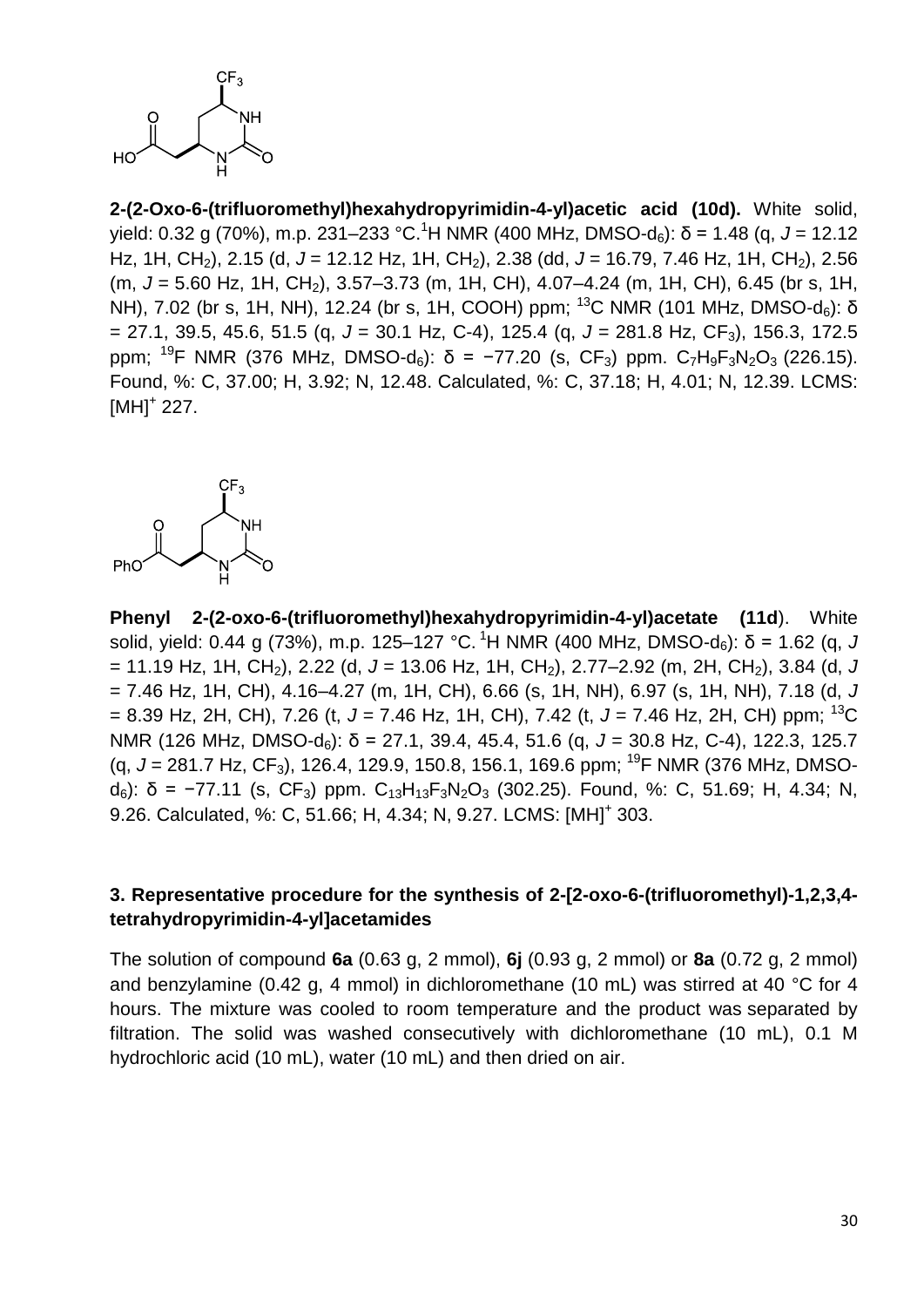

# *N***-Benzyl-2-(3-methyl-2-oxo-6-(trifluoromethyl)-1,2,3,4-tetrahydropyrimidin-4-**

**yl)acetamide.** White solid, yield: 0.5 g (77 %, from **6a**), 0.53 g (81 %, from **8a**), m.p. 207– 209 °C. <sup>1</sup>H NMR (400 MHz, DMSO-d<sub>6</sub>): δ = 2.30–2.43 (m, 1H, CH<sub>2</sub>), 2.60–2.69 (m, 1H, CH2), 2.80 (s, 3H, CH3), 4.20–4.35 (m, 2H, CH2), 4.39 (s, 1H, CH), 5.40 (s, 1H, CH), 7.17– 7.36 (m, 5H, CH), 8.53 (br s, 1H, NH), 9.38 (br s, 1H, NH) ppm;  $^{13}$ C NMR (126 MHz, DMSO-d<sub>6</sub>): δ = 32.9, 40.6, 42.6, 55.1, 102.8, 120.3 (q, *J* = 273.4 Hz, CF<sub>3</sub>), 127.3, 127.4 (q,  $J = 34.4$  Hz, C-4), 127.7, 128.7, 139.7, 152.8, 169.2 ppm; <sup>19</sup>F NMR (376 MHz, DMSO-d<sub>6</sub>):  $\delta$  = −69.57 (s, CF<sub>3</sub>) ppm. C<sub>15</sub>H<sub>16</sub>F<sub>3</sub>N<sub>3</sub>O<sub>2</sub> (327.30). Found, %: C, 54.88; H, 4.92; N, 12.84. Calculated, %: C, 55.04; H, 4.93; N, 12.84. LCMS: [MH]<sup>+</sup> 328.



**Methyl 4-(2-(benzylamino)-2-oxoethyl)-3-(4-fluorobenzyl)-2-oxo-6-(trifluoromethyl)- 1,2,3,4-tetrahydropyrimidine-5-carboxylate.** White solid, yield: 0.77 g (80 %, from **6**j), m.p. 170–172 °C. <sup>1</sup>H NMR (400 MHz, DMSO-d<sub>6</sub>): δ = 2.55–2.63 (m, 2H, CH<sub>2</sub>), 3.60 (s, 3H, CH<sub>3</sub>), 4.06 (d, J = 15.86 Hz, 1H, CH<sub>2</sub>), 4.26 (d, J = 3.70 Hz 2H, CH<sub>2</sub>), 4.58 (t, J = 5.13 Hz, 1H, CH), 4.89 (d, J = 14.92 Hz, 1H, CH<sub>2</sub>), 7.17 (t, J = 8.39 Hz, 2H, CH), 7.17–7.32 (m, 5H, CH), 7.33 (t,  $J = 7.46$  Hz, 2H, CH), 8.57 (br s, 1H, NH), 10.08 (br s, 1H, NH) ppm: <sup>13</sup>C NMR (126 MHz, DMSO-d6): δ = 39.0, 42.8, 47.6, 52.6, 53.5, 107.2, 115.8 (d, *J* = 21.9 Hz), 119.7 (q, *J* = 275.9 Hz, CF3), 127.3, 127.9, 128.7, 129.8 (d, *J* = 8.0 Hz), 133.0(q, *J* = 33.9 Hz, C-4), 133.9, 139.5, 152.2, 161.9 (d, J = 242.9 Hz), 163.7 169.0 ppm. <sup>19</sup>F NMR (376 MHz, DMSO-d<sub>6</sub>): δ = −65.45 (s, CF<sub>3</sub>), −116.07 (s, CF) ppm. C<sub>23</sub>H<sub>21</sub>F<sub>4</sub>N<sub>3</sub>O<sub>4</sub> (479.42). Found, %: C, 57.58; H, 4.48; N, 8.77. Calculated, %: C, 57.62; H, 4.42; N, 8.76. LCMS:  $[MH]^{+}$  480.

#### **4. Representative procedure for the hydrolysis of compounds 6 and 11**

To the solution of compound **6g** or **11b** (0.78 g, 2 mmol) in tetrahydrofuran (10 mL) was added a solution of lithium hydroxide hydrate (0.17 g, 4 mmol) in water (10 mL) and the mixture was stirred at 40 °C for 2 hours. After cooling to room temperature the mixture was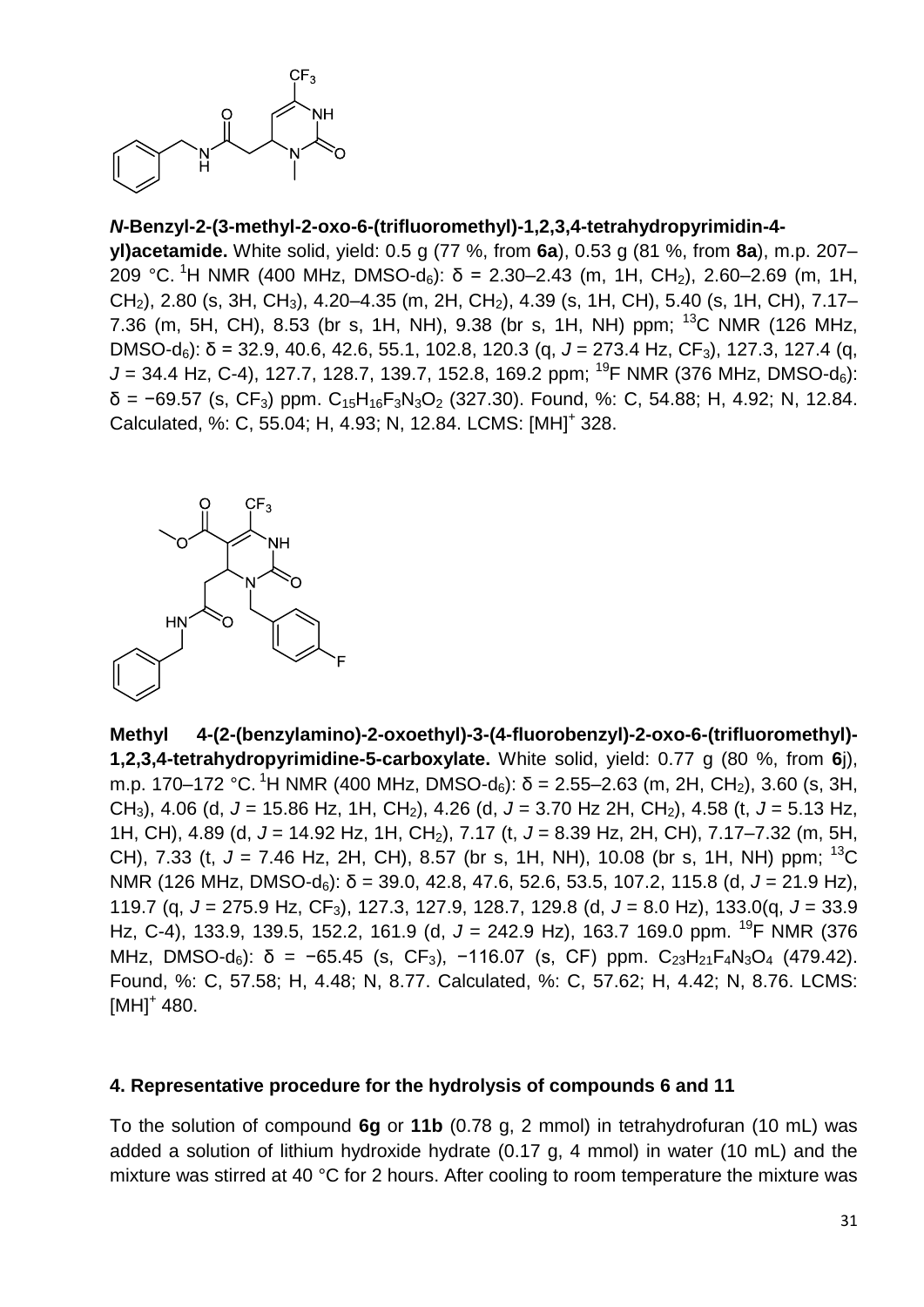evaporated and 0.1 M hydrochloric acid was added (20 mL). The precipitated solid was filtered, washed with water (10 mL) and recrystallized from methanol/ water 1:1. Compounds **5g** (0.42 g, 67%, from **6g**) or **10b** (0.56 g, 89%, from **11b**) were obtained.

# **5. X-ray structure determination for compound 11b**

# **5.1. Experimental part**

The colourless crystals of **11b**  $(C_{20}H_{19}N_2O_3F_3)$  are monoclinic. At 293  $K_9 = 24.814(6)$ ,  $b =$ 5.601(1), *c* = 29.859(10) Å, β = 114.49(3)°, *V* = 3776(2) Å<sup>3</sup>, *M*<sub>r</sub> = 392.37, *Z* = 8, space group *P*2<sub>1</sub>/n, d<sub>calc</sub>=1.380 g/cm<sup>3</sup>, μ(Mo K<sub>α</sub>)=0.113 mm<sup>-1</sup>, F(000) = 1632. Intensities of 23485 reflections (6603 independent,  $R_{\text{int}} = 0.277$ ) were measured on the «Xcalibur-3» diffractometer (graphite monochromated Mo Kα radiation, CCD detector, ω-scaning,  $2\Theta_{\text{max}}$  $= 50^{\circ}$ ). The structure was solved by direct method using SHELXTL package [7]. Positions of the hydrogen atoms were located from electron density difference maps and refined by "riding" model with  $U_{iso} = 1.2U_{eq}$  of the carrier atom. Full-matrix least-squares refinement against  $F^2$  in anisotropic approximation for non-hydrogen atoms using 6603 reflections was converged to  $wR_2 = 0.164$  (R<sub>1</sub> = 0.070 for 1304 reflections with F>4 $\sigma$ (F), S = 0.663). The final atomic coordinates, and crystallographic data for molecule **11b** have been deposited to with the Cambridge Crystallographic Data Centre, 12 Union Road, CB2 1EZ, UK (fax: +44-1223-336033; e-mail: deposit@ccdc.cam.ac.uk) and are available on request quoting the deposition numbers CCDC 1555861).

# **5.2. The molecular and crystal structure of the compound 11b**

There are two enantiomers (A and B) with the different configurations of the C1 and C3 asymmetric atoms found in the crystals of **11b**. The heterocycle adopts a half-chair conformation in molecules A and B (puckering parameters [8] are:  $S = 0.71$ ,  $\Theta = 41.5^{\circ}$ ,  $\Psi =$ 29.5° in molecule A and S = 0.70,  $\Theta = 38.2$ °,  $\Psi = 27.2$ ° in molecule B) (Figure S1). Deviations of the C2 and C3 atoms from the mean plane of the remaining atoms of the ring are 0.37 Å and −0.35 Å, respectively in molecule A and −0.40 Å and 0.28 Å in molecule B. The phenyl ring of the benzyl substituent is located in ±*ac*-conformation relatively the C4- N1 endocyclic bond and is turned to the N1-C5 bond (the C4-N1-C5-C6 torsion angle is 129.7(6)° in A and -126.6(6)° in B; the N1-C5-C6-C7 torsion angle is −38.9(9)° in A and 35.2(8)° in B). Trifluoromethyl group and the substituent at the C1 atom have equatorial orientations (the C4-N2-C3-C20 and C4-N1-C1-C12 torsion angles are −163.9(6)° A 163.1(6)° B and 134.7(6)° A −137.0(6)° B respectively). The carboxylic group is situated in ±*sc*-position relatively the N1-C1 endocyclic bond and is turned significantly relatively the C1-C12 bond (the N1-C1-C12-C13 torsion angle is −65.1(7)° in A and 68.4(7)° in B; the C1-C12-C13-O2 torsion angle is 66.1(8)° in A and −76(1)° in B). The phenyl ring of this substituent is located in *ap*-conformation to the C12-C13 bond and is turned to the C13-O3 bond (the C12-C13-O3-C14 torsion angle is 170.8(5)° in A and −172.5(6)° in B; the C13- O3-C14-C15 torsion angle is 63.6(9)° in A and −65.2(6)° in B).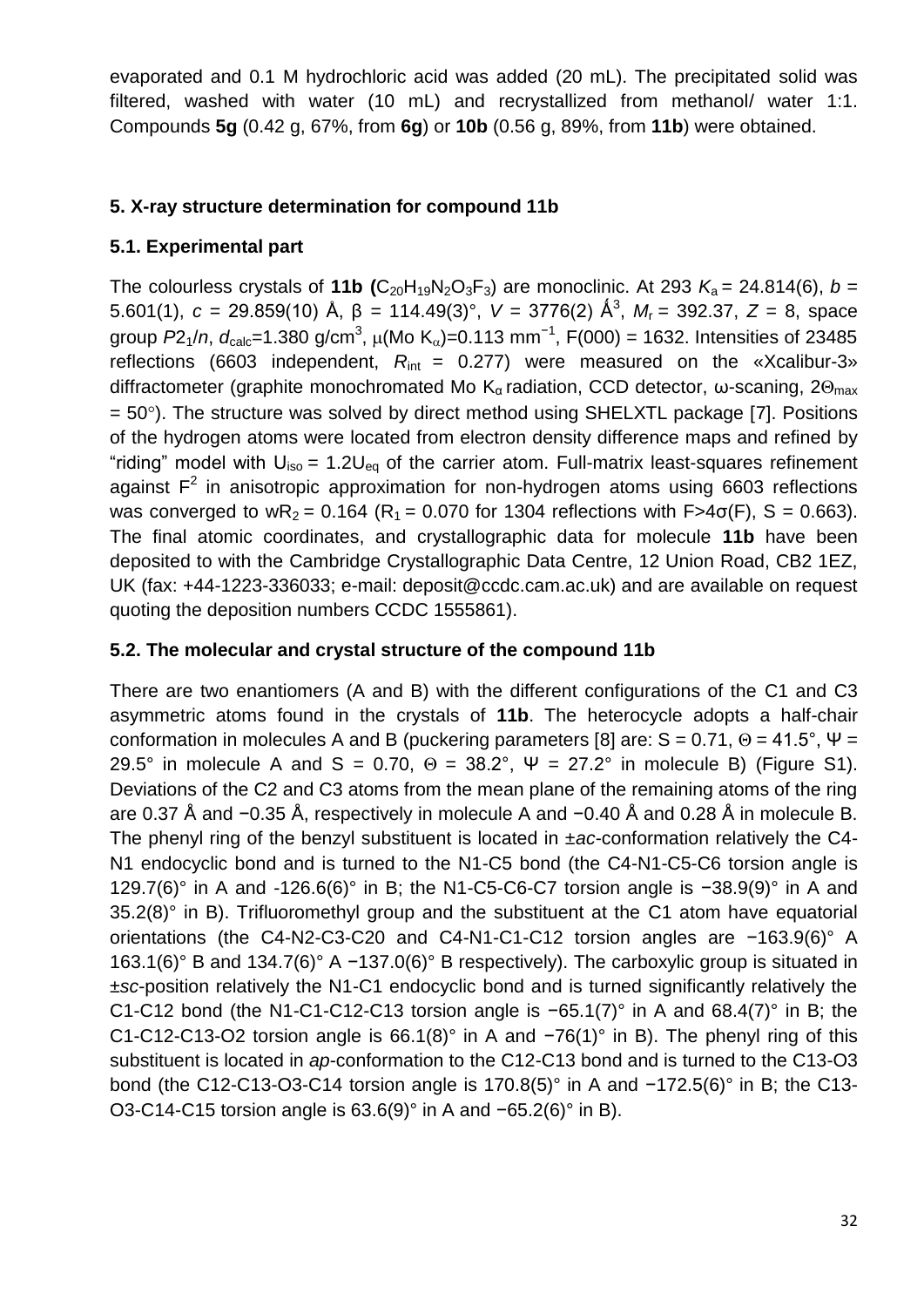

**Figure S1:** Structure of compound **11b** according to X-ray diffraction data. Thermal ellipsoids are defined at the 50 % probability level.

In the crystal phase molecules A and B form centrosymmetric dimers bonded by intermolecular hydrogen bonds: N2a-H…O1b' (H…O 2.12 Å N-H…O 152°) and N2b-H…O1a' (H…O 2.08 Å N-H…O 155°). In addition a lot of weak intermolecular hydrogen bonds are found in the crystal **11b**:

C10b-H…F2a' (0.5-x, -0.5+y, 0.5-z) H…F 2.51 Å C-H…F 163°; C8a-H...C8a' ( $\pi$  (1.5-x, 0.5+y, 0.5-z) H...C 2.85 Å C-H...C 153°; C8a-H…C9a'  $(\pi)$  (1.5-x, 0.5+y, 0.5-z) H…C 2.86 Å C-H…C 162°; C8b-H…C8b' ( $\pi$ ) (0.5-x, -0.5+y, 0.5-z) H…C 2.76 Å C-H…C 160°; C3a-H…O1a' (x, 1+y, z) H…O 2.42 Å C-H…O 168°; C3b-H…O1b' (x, y-1, z) H…O 2.44 Å C-H…O 166°.